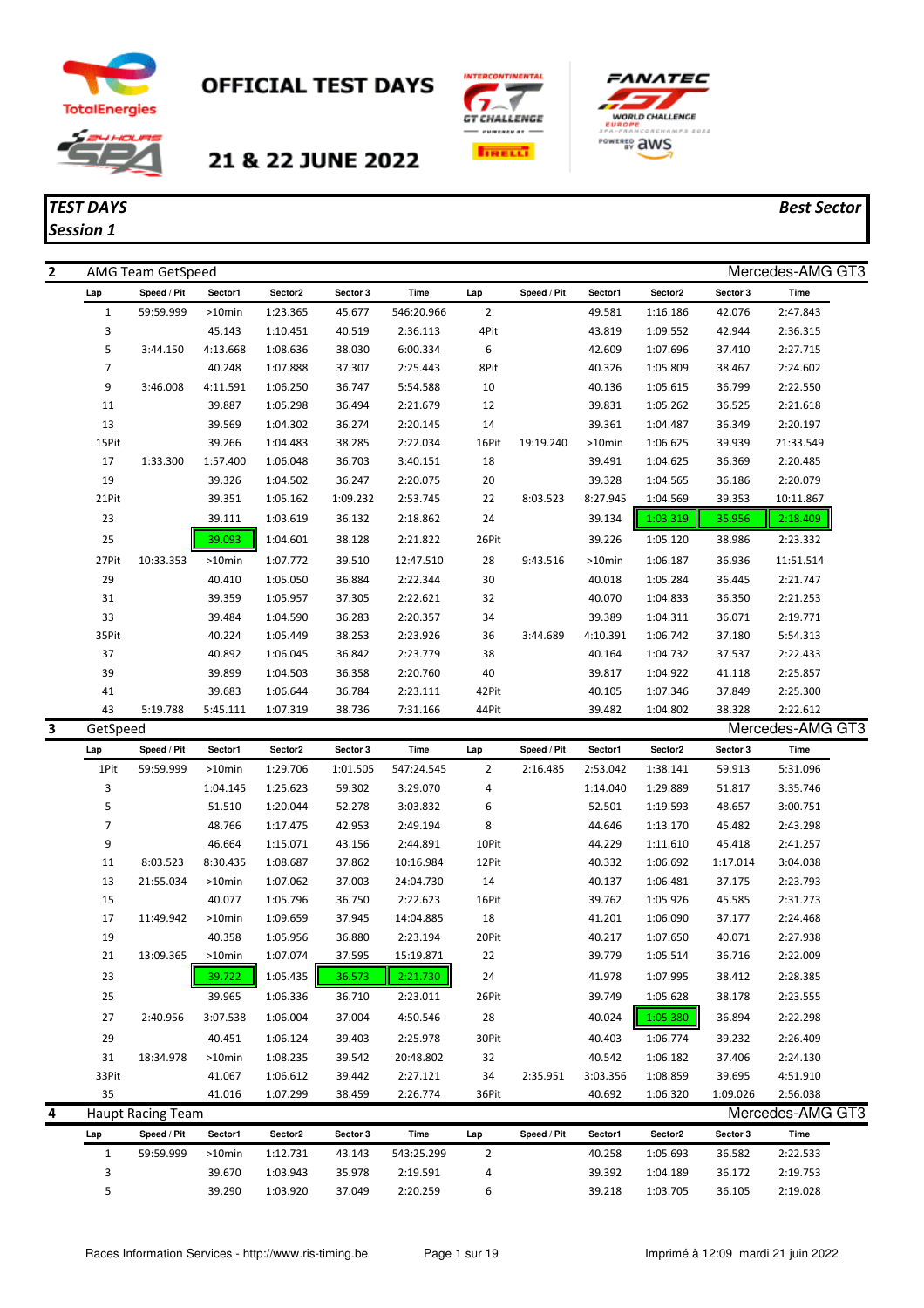|   | 7Pit           |                          | 39.250           | 1:03.870             | 37.028           | 2:20.148             | 8              | 4:53.991    | 5:18.296         | 1:05.267             | 38.114           | 7:01.677                    |  |
|---|----------------|--------------------------|------------------|----------------------|------------------|----------------------|----------------|-------------|------------------|----------------------|------------------|-----------------------------|--|
|   | 9              |                          | 39.300           | 1:05.491             | 37.704           | 2:22.495             | 10             |             | 39.224           | 1:03.931             | 36.226           | 2:19.381                    |  |
|   | 11Pit          |                          | 39.359           | 1:04.568             | 36.751           | 2:20.678             | 12             | 7:14.572    | 7:42.521         | 1:06.658             | 37.076           | 9:26.255                    |  |
|   | 13             |                          | 40.209           | 1:05.438             | 36.978           | 2:22.625             | 14             |             | 39.924           | 1:04.907             | 36.709           | 2:21.540                    |  |
|   | 15Pit          |                          | 39.493           | 1:04.593             | 42.586           | 2:26.672             | 16             | 7:51.367    | 8:16.793         | 1:05.366             | 36.970           | 9:59.129                    |  |
|   | 17             |                          | 39.714           | 1:04.662             | 36.361           | 2:20.737             | 18             |             | 39.548           | 1:04.777             | 39.958           | 2:24.283                    |  |
|   | 19Pit          |                          | 40.011           | 1:05.552             | 54.551           | 2:40.114             | 20             | 5:41.451    | 6:06.292         | 1:05.506             | 37.907           | 7:49.705                    |  |
|   | 21             |                          | 39.603           | 1:04.588             | 36.557           | 2:20.748             | 22             |             | 39.282           | 1:04.251             | 36.238           | 2:19.771                    |  |
|   | 23             |                          | 39.292           | 1:04.529             | 53.393           | 2:37.214             | 24Pit          |             | 40.894           | 1:06.133             | 1:07.684         | 2:54.711                    |  |
|   | 25             | 7:21.894                 | 7:47.763         | 1:05.964             | 36.769           | 9:30.496             | 26             |             | 39.553           | 1:04.624             | 36.514           | 2:20.691                    |  |
|   | 27             |                          | 39.410           | 1:06.067             | 36.479           | 2:21.956             | 28             |             | 39.404           | 1:04.707             | 36.613           | 2:20.724                    |  |
|   | 29Pit          |                          | 39.249           | 1:05.132             | 38.195           | 2:22.576             | 30             | 13:04.270   | >10min           | 1:04.885             | 36.743           | 15:12.389                   |  |
|   | 31             |                          | 38.983           | 1:03.566             | 35.754           | 2:18.303             | 32             |             | 39.113           | 1:03.454             | 35.771           | 2:18.338                    |  |
|   | 33             |                          | 39.596           | 1:04.822             | 41.545           | 2:25.963             | 34             |             | 39.134           | 1:04.890             | 36.898           | 2:20.922                    |  |
|   | 35             |                          | 39.138           | 1:04.691             | 37.428           | 2:21.257             | 36Pit          |             | 39.200           | 1:05.346             | 37.743           | 2:22.289                    |  |
|   | 37             | 6:31.861                 | 7:02.125         | 1:07.257             | 37.893           | 8:47.275             | 38             |             | 41.599           | 1:06.672             | 37.925           | 2:26.196                    |  |
|   | 39             |                          | 40.599           | 1:05.703             | 37.371           | 2:23.673             | 40Pit          |             | 40.364           | 1:05.626             | 38.349           | 2:24.339                    |  |
|   | 41             | 4:43.909                 | 5:09.386         | 1:06.486             | 37.568           | 6:53.440             | 42             |             | 39.553           | 1:04.817             | 36.435           | 2:20.805                    |  |
|   | 43             |                          | 39.343           | 1:04.292             | 36.325           | 2:19.960             | 44             |             | 39.359           | 1:04.293             | 36.038           | 2:19.690                    |  |
|   | 45             |                          | 39.200           | 1:05.162             | 36.913           | 2:21.275             | 46             |             | 39.343           | 1:04.610             | 36.087           | 2:20.040                    |  |
|   | 47             |                          | 39.301           | 1:04.621             | 36.391           | 2:20.313             | 48             |             | 39.185           | 1:04.996             | 38.051           | 2:22.232                    |  |
|   | 49Pit          |                          | 39.254           | 1:05.997             | 40.302           | 2:25.553             |                |             |                  |                      |                  |                             |  |
| 5 |                | <b>Haupt Racing Team</b> |                  |                      |                  |                      |                |             |                  |                      |                  | Mercedes-AMG GT3            |  |
|   | Lap            | Speed / Pit              | Sector1          | Sector2              | Sector 3         | Time                 | Lap            | Speed / Pit | Sector1          | Sector2              | Sector 3         | Time                        |  |
|   | $\mathbf{1}$   | 59:59.999                | >10min           | 1:09.338             | 39.930           | 551:54.530           | $\overline{2}$ |             | 40.689           | 1:04.980             | 36.840           | 2:22.509                    |  |
|   | 3              |                          | 40.081           | 1:04.470             | 36.559           | 2:21.110             | 4              |             | 39.634           | 1:04.409             | 36.205           | 2:20.248                    |  |
|   | 5              |                          | 40.171           | 1:05.112             | 36.259           | 2:21.542             | 6              |             | 39.550           | 1:03.916             | 36.029           | 2:19.495                    |  |
|   | $\overline{7}$ |                          | 39.351           | 1:03.607             | 36.349           | 2:19.307             | 8Pit           |             | 39.070           | 1:04.089             | 39.096           | 2:22.255                    |  |
|   | 9              | 6:13.255                 | 6:38.354         | 1:06.382             | 36.713           | 8:21.449             | 10             |             | 39.492           | 1:05.318             | 36.019           | 2:20.829                    |  |
|   | 11             |                          | 39.240           | 1:03.764             | 36.016           | 2:19.020             | 12             |             | 39.347           | 1:03.688             | 36.094           | 2:19.129                    |  |
|   | 13             |                          |                  |                      |                  |                      |                |             |                  |                      |                  |                             |  |
|   | 15             | 8:11.955                 | 39.262           | 1:03.627             | 36.579<br>37.507 | 2:19.468             | 14Pit<br>16    |             | 39.311           | 1:04.507<br>1:05.761 | 1:15.554         | 2:59.372                    |  |
|   |                |                          | 8:37.315         | 1:06.880             |                  | 10:21.702            | 18             | 53:48.946   | 39.849           | 1:06.025             | 36.503           | 2:22.113                    |  |
|   | 17Pit<br>19    |                          | 40.978<br>39.560 | 1:07.843             | 50.197<br>36.038 | 2:39.018<br>2:20.749 | 20             |             | >10min<br>39.310 | 1:05.124             | 36.223<br>36.118 | 55:56.063<br>2:20.552       |  |
|   | 21             |                          | 39.249           | 1:05.151<br>1:05.052 | 37.025           | 2:21.326             | 22Pit          |             | 39.297           | 1:07.277             | 39.025           | 2:25.599                    |  |
|   | 23             | 6:02.642                 | 6:26.839         | 1:04.737             | 36.496           | 8:08.072             | 24             |             | 39.428           | 1:04.427             | 36.125           | 2:19.980                    |  |
|   | 25Pit          |                          | 42.263           | 1:16.445             | 48.198           | 2:46.906             | 26             | 8:10.254    | 8:35.215         | 1:06.182             | 36.092           | 10:17.489                   |  |
|   | 27             |                          | 39.568           | 1:05.026             | 36.079           | 2:20.673             | 28             |             | 39.461           | 1:04.419             | 36.363           | 2:20.243                    |  |
|   |                |                          |                  | 1:04.659             |                  |                      |                |             |                  |                      |                  |                             |  |
|   | 29             |                          | 39.657           |                      | 36.011           | 2:20.327             | 30Pit          |             | 39.244           | 1:04.328             | 36.691           | 2:20.263                    |  |
|   | 31             | 5:34.033                 | 6:02.624         | 1:10.491             | 37.611           | 7:50.726             | 32             |             | 39.474           | 1:04.503             | 37.609           | 2:21.586                    |  |
|   | 33             |                          | 39.737           | 1:05.374             | 38.766           | 2:23.877             | 34Pit          |             | 39.219           | 1:05.523             | 49.232           | 2:33.974                    |  |
| 6 |                | Orange1 KPAX Racing      |                  |                      |                  |                      |                |             |                  |                      |                  | Lamborghini Huracan GT3 Evo |  |
|   | Lap            | Speed / Pit              | Sector1          | Sector2              | Sector 3         | Time                 | Lap            | Speed / Pit | Sector1          | Sector2              | Sector 3         | Time                        |  |
|   | $\mathbf{1}$   | 59:59.999                | $>10$ min        | 1:07.788             | 37.775           | 655:07.288           | 2Pit           |             | 40.993           | 1:05.098             | 37.421           | 2:23.512                    |  |
|   | 3<br>5         | 5:59.387                 | 6:23.774         | 1:05.647             | 36.548           | 8:05.969             | 4              |             | 40.565           | 1:05.213             | 36.621           | 2:22.399                    |  |
|   |                |                          | 40.167           | 1:04.861             | 36.401           | 2:21.429             | 6              |             | 40.243           | 1:04.798             | 36.553           | 2:21.594                    |  |
|   | 7              |                          | 39.841           | 1:04.343             | 36.319           | 2:20.503             | 8              |             | 39.680           | 1:04.052             | 36.076           | 2:19.808                    |  |
|   | 9              |                          | 39.667           | 1:04.142             | 38.292           | 2:22.101             | 10Pit          |             | 40.100           | 1:06.751             | 38.238           | 2:25.089                    |  |
|   | 11             | 13:56.653                | $>10$ min        | 1:05.813             | 36.673           | 16:05.032            | 12Pit          |             | 40.002           | 1:05.476             | 38.243           | 2:23.721                    |  |
|   | 13             | 6:29.642                 | 6:54.053         | 1:05.067             | 36.930           | 8:36.050             | 14             |             | 40.101           | 1:04.757             | 36.406           | 2:21.264                    |  |
|   | 15             |                          | 39.722           | 1:05.289             | 36.488           | 2:21.499             | 16Pit          |             | 39.706           | 1:04.519             | 59.730           | 2:43.955                    |  |
| 7 |                | <b>Inception Racing</b>  |                  |                      |                  |                      |                |             |                  |                      |                  | McLaren 720S GT3            |  |
|   | Lap            | Speed / Pit              | Sector1          | Sector2              | Sector 3         | Time                 | Lap            | Speed / Pit | Sector1          | Sector2              | Sector 3         | Time                        |  |
|   | 1Pit           | 59:59.999                | $>10$ min        | 1:13.013             | 52.242           | 594:24.990           | $\overline{2}$ | 2:31.678    | 2:57.838         | 1:07.181             | 37.360           | 4:42.379                    |  |

| Lap   | Speed / Pit | эестогт   | Sector <sub>4</sub> | Sector 3 | тите       | Lap  | Speed / Pit | <b>Sector</b> I | sectorz  | Sector 3 | типе      |
|-------|-------------|-----------|---------------------|----------|------------|------|-------------|-----------------|----------|----------|-----------|
| 1Pit  | 59:59.999   | $>10$ min | 1:13.013            | 52.242   | 594:24.990 | 2    | 2:31.678    | 2:57.838        | 1:07.181 | 37.360   | 4:42.379  |
| 3     |             | 40.325    | 1:05.679            | 36.725   | 2:22.729   | 4Pit |             | 40.150          | 1:05.483 | 46.503   | 2:32.136  |
| 5.    | 7:56.976    | 8:22.912  | 1:06.221            | 37.059   | 10:06.192  | 6    |             | 39.564          | 1:05.393 | 37.475   | 2:22.432  |
|       |             | 40.566    | 1:05.891            | 37.218   | 2:23.675   | 8Pit |             | 39.584          | 1:05.270 | 38.034   | 2:22.888  |
| 9     | 13:50.396   | $>10$ min | 1:06.457            | 37.295   | 15:59.514  | 10   |             | 39.858          | 1:05.437 | 36.770   | 2:22.065  |
| 11Pit |             | 39.714    | 1:05.561            | 41.997   | 2:27.272   | 12   | 13:11.228   | $>10$ min       | 1:06.853 | 37.940   | 15:21.881 |
| 13    |             | 39.597    | 1:05.320            | 36.696   | 2:21.613   | 14   |             | 39.353          | 1:05.124 | 36.587   | 2:21.064  |
| 15    |             | 39.401    | 1:05.963            | 36.578   | 2:21.942   | 16   |             | 39.411          | 1:04.820 | 36.545   | 2:20.776  |
|       |             |           |                     |          |            |      |             |                 |          |          |           |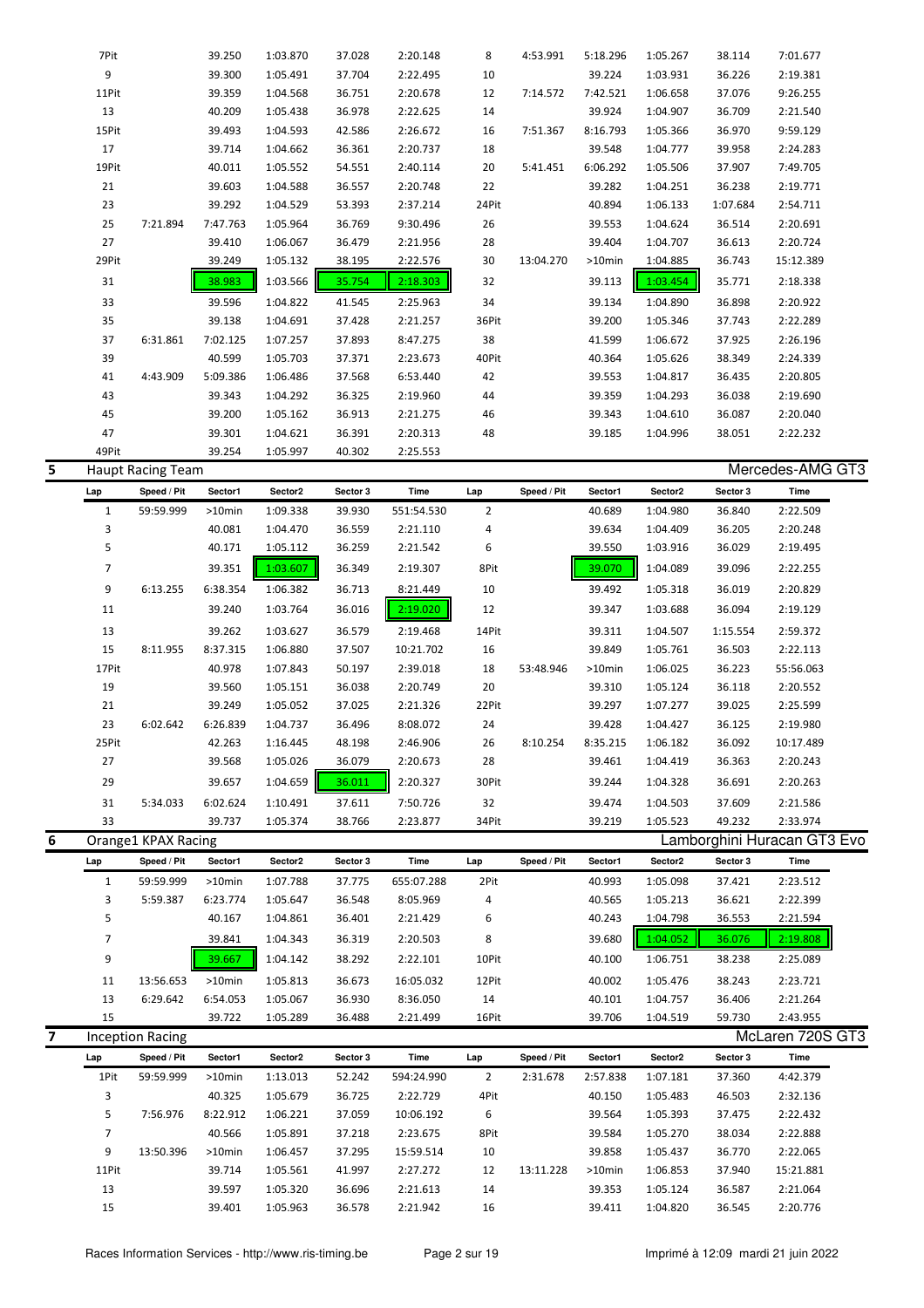|    | 17Pit             |                          | 39.606    | 1:05.666 | 38.106   | 2:23.378    | 18             | 4:18.081    | 4:47.160  | 1:11.188 | 37.782   | 6:36.130                    |  |
|----|-------------------|--------------------------|-----------|----------|----------|-------------|----------------|-------------|-----------|----------|----------|-----------------------------|--|
|    | $19\,$            |                          | 40.755    | 1:07.218 | 37.231   | 2:25.204    | 20             |             | 40.317    | 1:06.223 | 37.053   | 2:23.593                    |  |
|    | 21                |                          | 40.125    | 1:06.271 | 37.023   | 2:23.419    | 22             |             | 41.242    | 1:09.683 | 37.820   | 2:28.745                    |  |
|    | 23                |                          | 39.990    | 1:05.740 | 36.598   | 2:22.328    | 24             |             | 39.877    | 1:07.254 | 36.890   | 2:24.021                    |  |
|    | 25Pit             |                          | 39.831    | 1:05.579 | 40.006   | 2:25.416    | 26             | 12:58.169   | >10min    | 1:10.511 | 38.040   | 15:13.579                   |  |
|    | 27                |                          | 39.267    | 1:03.942 | 35.855   | 2:19.064    | 28             |             | 39.148    | 1:04.412 | 41.340   | 2:24.900                    |  |
|    | 29Pit             |                          | 39.093    | 1:04.498 | 1:17.529 | 3:01.120    |                |             |           |          |          |                             |  |
| 8  | <b>AGS Events</b> |                          |           |          |          |             |                |             |           |          |          | Lamborghini Huracan GT3 Evo |  |
|    |                   |                          |           |          |          |             |                |             |           |          |          |                             |  |
|    | Lap               | Speed / Pit              | Sector1   | Sector2  | Sector 3 | <b>Time</b> | Lap            | Speed / Pit | Sector1   | Sector2  | Sector 3 | <b>Time</b>                 |  |
|    | $\mathbf{1}$      | 59:59.999                | >10min    | 1:16.682 | 40.349   | 689:55.656  | $\overline{2}$ |             | 42.792    | 1:10.610 | 39.979   | 2:33.381                    |  |
|    | 3                 |                          | 42.599    | 1:12.457 | 39.707   | 2:34.763    | 4Pit           |             | 42.578    | 1:11.461 | 42.813   | 2:36.852                    |  |
|    | 5                 | 3:40.778                 | 4:07.273  | 1:10.182 | 38.355   | 5:55.810    | 6              |             | 41.617    | 1:08.170 | 38.538   | 2:28.325                    |  |
|    | $\overline{7}$    |                          | 41.387    | 1:07.579 | 37.941   | 2:26.907    | 8              |             | 41.090    | 1:06.869 | 37.586   | 2:25.545                    |  |
|    | 9Pit              |                          | 41.035    | 1:11.371 | 44.507   | 2:36.913    |                |             |           |          |          |                             |  |
| 10 |                   | <b>Boutsen Racing</b>    |           |          |          |             |                |             |           |          |          | Audi R8 LMS evo II GT3      |  |
|    | Lap               | Speed / Pit              | Sector1   | Sector2  | Sector 3 | Time        | Lap            | Speed / Pit | Sector1   | Sector2  | Sector 3 | <b>Time</b>                 |  |
|    | $\mathbf{1}$      | 59:59.999                | >10min    | 1:09.237 | 39.240   | 547:48.928  | $\overline{2}$ |             | 40.401    | 1:04.616 | 36.107   | 2:21.124                    |  |
|    | 3                 |                          | 39.759    | 1:04.476 | 37.366   | 2:21.601    | 4              |             | 39.372    | 1:04.523 | 36.339   | 2:20.234                    |  |
|    | 5                 |                          | 39.477    | 1:04.432 | 36.282   | 2:20.191    | 6              |             | 39.213    | 1:04.074 | 36.241   | 2:19.528                    |  |
|    | $\overline{7}$    |                          | 39.387    | 1:04.059 | 36.042   | 2:19.488    | 8Pit           |             | 39.345    | 1:04.229 | 37.234   | 2:20.808                    |  |
|    | 9                 | 4:25.678                 | 4:51.682  | 1:09.646 | 37.678   | 6:39.006    | 10             |             | 40.766    | 1:05.417 | 37.393   | 2:23.576                    |  |
|    | 11                |                          | 39.874    | 1:05.309 | 36.675   | 2:21.858    | 12             |             | 39.628    | 1:04.976 | 36.443   | 2:21.047                    |  |
|    | 13                |                          | 39.486    | 1:04.482 | 36.184   | 2:20.152    | 14             |             | 39.110    | 1:04.573 | 36.116   | 2:19.799                    |  |
|    |                   |                          |           |          |          |             |                |             |           |          |          |                             |  |
|    | 15                |                          | 39.722    | 1:04.560 | 36.743   | 2:21.025    | 16Pit          |             | 39.350    | 1:06.508 | 39.833   | 2:25.691                    |  |
|    | 17                | 12:53.616                | $>10$ min | 1:11.150 | 38.020   | 15:17.416   | 18Pit          |             | 41.596    | 1:07.277 | 54.985   | 2:43.858                    |  |
|    | 19                | 10:47.180                | >10min    | 1:07.614 | 37.535   | 12:59.192   | 20             |             | 39.940    | 1:06.066 | 37.105   | 2:23.111                    |  |
|    | 21Pit             |                          | 39.901    | 1:06.171 | 1:05.589 | 2:51.661    | 22             | 40:33.221   | >10min    | 1:13.481 | 39.038   | 42:54.457                   |  |
|    | 23                |                          | 40.981    | 1:08.900 | 37.782   | 2:27.663    | 24             |             | 40.019    | 1:06.078 | 36.717   | 2:22.814                    |  |
|    | 25                |                          | 40.029    | 1:05.712 | 36.481   | 2:22.222    | 26             |             | 39.862    | 1:05.553 | 36.648   | 2:22.063                    |  |
|    | 27                |                          | 39.504    | 1:05.709 | 36.362   | 2:21.575    | 28             |             | 39.561    | 1:05.355 | 36.402   | 2:21.318                    |  |
|    | 29Pit             |                          | 39.587    | 1:05.812 | 39.244   | 2:24.643    | 30             | 5:34.501    | 6:02.390  | 1:11.641 | 38.700   | 7:52.731                    |  |
|    | 31                |                          | 41.372    | 1:08.346 | 39.280   | 2:28.998    | 32             |             | 40.682    | 1:08.076 | 39.596   | 2:28.354                    |  |
|    | 33                |                          | 40.974    | 1:07.958 | 38.327   | 2:27.259    | 34             |             | 40.272    | 1:08.114 | 37.989   | 2:26.375                    |  |
|    | 35                |                          | 40.047    | 1:08.154 | 37.487   | 2:25.688    | 36             |             | 40.100    | 1:07.172 | 38.382   | 2:25.654                    |  |
|    | 37                |                          | 39.615    | 1:07.360 | 37.045   | 2:24.020    | 38             |             | 39.829    | 1:06.998 | 37.309   | 2:24.136                    |  |
|    | 39                |                          | 39.817    | 1:06.612 | 37.210   | 2:23.639    | 40Pit          |             | 39.741    | 1:07.017 | 1:47.978 | 3:34.736                    |  |
| 11 |                   | Tresor by Car Collection |           |          |          |             |                |             |           |          |          | Audi R8 LMS evo II GT3      |  |
|    | Lap               | Speed / Pit              | Sector1   | Sector2  | Sector 3 | <b>Time</b> | Lap            | Speed / Pit | Sector1   | Sector2  | Sector 3 | Time                        |  |
|    | $\mathbf{1}$      | 59:59.999                | >10min    | 1:10.882 | 37.036   | 543:03.007  | $\overline{2}$ |             | 40.128    | 1:05.537 | 36.928   | 2:22.593                    |  |
|    | 3                 |                          | 39.489    | 1:05.571 | 36.787   | 2:21.847    | 4              |             | 39.426    | 1:04.583 | 36.278   | 2:20.287                    |  |
|    | 5                 |                          | 39.397    | 1:04.561 | 36.094   | 2:20.052    | 6Pit           |             | 39.456    | 1:04.491 | 37.420   | 2:21.367                    |  |
|    | 7                 | 3:28.897                 | 3:53.606  | 1:05.214 | 36.398   | 5:35.218    | 8              |             | 39.415    | 1:04.147 | 35.903   | 2:19.465                    |  |
|    | 9                 |                          | 39.358    | 1:04.013 | 36.126   | 2:19.497    | 10             |             | 39.363    | 1:04.287 | 36.037   | 2:19.687                    |  |
|    | 11Pit             |                          | 39.355    | 1:04.373 | 37.885   | 2:21.613    | 12             | 5:30.401    | 5:57.979  | 1:09.769 | 37.457   | 7:45.205                    |  |
|    | 13                |                          | 40.634    | 1:06.293 | 36.776   | 2:23.703    | 14             |             | 40.004    | 1:06.024 | 36.718   | 2:22.746                    |  |
|    | 15                |                          | 40.080    | 1:06.773 | 36.981   | 2:23.834    | 16             |             | 39.918    | 1:05.607 | 37.087   | 2:22.612                    |  |
|    | 17Pit             |                          |           |          |          |             |                | 8:49.001    |           |          |          |                             |  |
|    |                   |                          | 40.201    | 1:11.074 | 1:08.711 | 2:59.986    | 18             |             | 9:16.620  | 1:09.721 | 40.236   | 11:06.577                   |  |
|    | 19Pit             |                          | 41.373    | 1:07.400 | 46.080   | 2:34.853    | 20             | 8:09.663    | 8:35.527  | 1:07.344 | 38.303   | 10:21.174                   |  |
|    | 21                |                          | 40.661    | 1:06.634 | 37.793   | 2:25.088    | 22             |             | 40.930    | 1:08.975 | 38.135   | 2:28.040                    |  |
|    | 23Pit             |                          | 40.480    | 1:07.131 | 43.285   | 2:30.896    | 24             | 43:17.403   | $>10$ min | 1:07.538 | 37.105   | 45:27.903                   |  |
|    | 25                |                          | 40.723    | 1:06.676 | 37.019   | 2:24.418    | 26             |             | 40.459    | 1:06.896 | 37.007   | 2:24.362                    |  |
|    | 27                |                          | 40.177    | 1:06.580 | 37.106   | 2:23.863    | 28             |             | 40.557    | 1:07.248 | 40.027   | 2:27.832                    |  |
|    | 29Pit             |                          | 40.105    | 1:06.828 | 39.885   | 2:26.818    | 30             | 6:16.363    | 6:43.068  | 1:06.982 | 37.055   | 8:27.105                    |  |
|    | 31                |                          | 39.501    | 1:05.063 | 36.358   | 2:20.922    | 32             |             | 39.667    | 1:04.822 | 36.131   | 2:20.620                    |  |
|    | 33                |                          | 39.590    | 1:04.609 | 36.176   | 2:20.375    | 34             |             | 39.520    | 1:04.912 | 36.502   | 2:20.934                    |  |
|    | 35Pit             |                          | 39.615    | 1:06.826 | 38.588   | 2:25.029    | 36             | 2:41.620    | 3:06.822  | 1:07.029 | 36.870   | 4:50.721                    |  |
|    | 37                |                          | 39.674    | 1:05.651 | 36.466   | 2:21.791    | 38             |             | 39.488    | 1:05.486 | 36.571   | 2:21.545                    |  |
|    | 39                |                          | 39.553    | 1:05.552 | 36.404   | 2:21.509    | 40             |             | 39.553    | 1:05.210 | 36.499   | 2:21.262                    |  |
|    | 41                |                          | 39.385    | 1:05.208 | 36.215   | 2:20.808    | 42Pit          |             | 39.456    | 1:05.265 | 53.959   | 2:38.680                    |  |
| 12 |                   | Tresor by Car Collection |           |          |          |             |                |             |           |          |          | Audi R8 LMS evo II GT3      |  |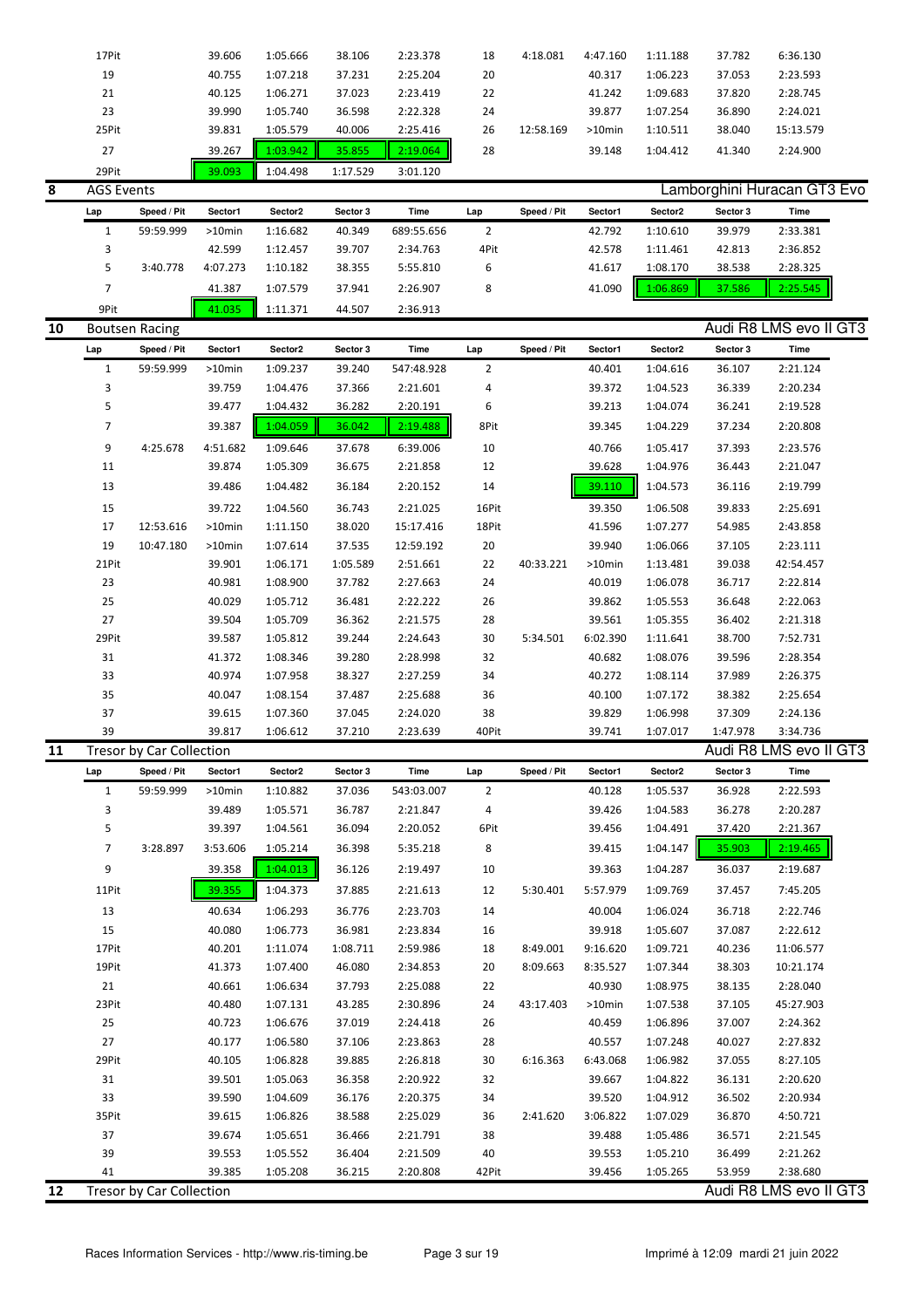| Lap            | Speed / Pit                | Sector1   | Sector2  | Sector 3 | Time       | Lap            | Speed / Pit | Sector1  | Sector2  | Sector 3 | Time                        |
|----------------|----------------------------|-----------|----------|----------|------------|----------------|-------------|----------|----------|----------|-----------------------------|
| 1              | 59:59.999                  | >10min    | 1:08.741 | 37.276   | 543:01.580 | $\overline{2}$ |             | 40.040   | 1:04.532 | 36.017   | 2:20.589                    |
| 3              |                            | 39.324    | 1:05.750 | 38.270   | 2:23.344   | 4              |             | 39.319   | 1:04.344 | 35.773   | 2:19.436                    |
| 5              |                            | 39.361    | 1:04.426 | 35.952   | 2:19.739   | 6Pit           |             | 39.462   | 1:06.131 | 37.654   | 2:23.247                    |
| $\overline{7}$ | 2:45.799                   | 3:10.656  | 1:05.414 | 37.373   | 4:53.443   | 8              |             | 39.590   | 1:04.600 | 36.540   | 2:20.730                    |
| 9              |                            | 39.381    | 1:04.297 | 36.065   | 2:19.743   | 10             |             | 39.362   | 1:04.689 | 36.005   | 2:20.056                    |
| 11             |                            | 39.379    | 1:04.157 | 36.275   | 2:19.811   | 12Pit          |             | 39.373   | 1:04.547 | 37.630   | 2:21.550                    |
| 13             | 4:34.402                   | 4:58.454  | 1:05.540 | 39.896   | 6:43.890   | 14             |             | 39.561   | 1:04.670 | 36.153   | 2:20.384                    |
| 15             |                            | 39.343    | 1:04.209 | 36.039   | 2:19.591   | 16             |             | 39.349   | 1:04.676 | 36.206   | 2:20.231                    |
| 17Pit          |                            | 1:04.550  | 1:05.363 | 44.179   | 2:54.092   | 18             | 8:10.596    | 8:35.525 | 1:06.238 | 41.374   | 10:23.137                   |
| 19             |                            | 39.269    | 1:03.195 | 35.883   | 2:18.347   | 20             |             | 39.205   | 1:03.290 | 35.889   | 2:18.384                    |
| 21Pit          |                            | 39.275    | 1:10.088 | 1:04.467 | 2:53.830   | 22             | 5:12.327    | 5:36.859 | 1:05.173 | 42.094   | 7:24.126                    |
| 23             |                            | 39.251    | 1:03.098 | 35.805   | 2:18.154   | 24             |             | 39.180   | 1:02.983 | 35.699   | 2:17.862                    |
| 25Pit          |                            | 39.068    | 1:04.455 | 37.992   | 2:21.515   | 26             | 9:48.876    | >10min   | 1:04.749 | 36.507   | 11:55.083                   |
|                |                            |           |          |          |            |                |             |          |          |          |                             |
| 27             |                            | 39.507    | 1:04.172 | 36.061   | 2:19.740   | 28             |             | 39.325   | 1:04.003 | 35.926   | 2:19.254                    |
| 29             |                            | 39.365    | 1:03.937 | 36.050   | 2:19.352   | 30Pit          |             | 39.222   | 1:06.041 | 37.223   | 2:22.486                    |
| 31             | 13:13.948                  | >10min    | 1:04.736 | 39.962   | 15:25.257  | 32             |             | 39.382   | 1:03.898 | 39.196   | 2:22.476                    |
| 33             |                            | 39.263    | 1:04.492 | 37.044   | 2:20.799   | 34             |             | 39.453   | 1:03.762 | 36.083   | 2:19.298                    |
| 35Pit          |                            | 39.315    | 1:04.665 | 37.045   | 2:21.025   | 36             | 8:12.878    | 8:38.270 | 1:06.175 | 36.491   | 10:20.936                   |
| 37             |                            | 39.563    | 1:05.104 | 36.328   | 2:20.995   | 38             |             | 39.411   | 1:04.470 | 36.016   | 2:19.897                    |
| 39             |                            | 39.579    | 1:05.007 | 36.120   | 2:20.706   | 40Pit          |             | 39.561   | 1:04.730 | 36.716   | 2:21.007                    |
| 41             | 10:07.920                  | >10min    | 1:04.840 | 37.603   | 12:15.543  | 42             |             | 39.529   | 1:04.515 | 36.072   | 2:20.116                    |
| 43             |                            | 39.396    | 1:08.202 | 36.756   | 2:24.354   | 44             |             | 39.532   | 1:04.743 | 36.274   | 2:20.549                    |
| 45Pit          |                            | 39.388    | 1:05.361 | 37.074   | 2:21.823   |                |             |          |          |          |                             |
|                | <b>Emil Frey Racing</b>    |           |          |          |            |                |             |          |          |          | Lamborghini Huracan GT3 Evo |
| Lap            | Speed / Pit                | Sector1   | Sector2  | Sector 3 | Time       | Lap            | Speed / Pit | Sector1  | Sector2  | Sector 3 | Time                        |
| $\mathbf{1}$   | 59:59.999                  | >10min    | 1:14.655 | 39.857   | 545:17.826 | 2              |             | 40.622   | 1:05.902 | 36.751   | 2:23.275                    |
| 3              |                            | 40.080    | 1:05.053 | 36.299   | 2:21.432   | 4              |             | 39.821   | 1:05.024 | 36.885   | 2:21.730                    |
| 5              |                            | 39.652    | 1:05.143 | 36.811   | 2:21.606   | 6              |             | 39.473   | 1:04.773 | 36.302   | 2:20.548                    |
| 7Pit           |                            | 39.343    | 1:05.293 | 39.089   | 2:23.725   | 8              | 11:58.918   | >10min   | 1:09.813 | 37.792   | 14:13.299                   |
| 9              |                            | 39.986    | 1:05.718 | 36.839   | 2:22.543   | 10             |             | 39.999   | 1:06.027 | 36.681   | 2:22.707                    |
| 11             |                            | 39.757    | 1:05.538 | 36.554   | 2:21.849   | 12Pit          |             | 39.820   | 1:05.467 | 38.257   | 2:23.544                    |
| 13Pit          | 18:37.122                  | >10min    | 1:20.803 | 51.303   | 26:28.192  | 14             | 21:51.728   | >10min   | 1:12.064 | 41.068   | 24:12.204                   |
| 15             |                            | 39.834    | 1:04.603 | 38.238   | 2:22.675   | 16             |             | 39.499   | 1:04.106 | 36.553   | 2:20.158                    |
| 17             |                            | 39.417    | 1:06.587 | 38.109   | 2:24.113   | 18Pit          |             | 39.314   | 1:05.589 | 42.717   | 2:27.620                    |
| 19             | 17:40.699                  | $>10$ min | 1:09.519 | 36.912   | 19:54.432  | 20             |             | 40.458   | 1:07.082 | 36.645   | 2:24.185                    |
| 21             |                            | 40.201    | 1:06.127 | 36.748   | 2:23.076   | 22Pit          |             | 40.095   | 1:05.601 | 39.510   | 2:25.206                    |
| 23             | 2:11.663                   | 2:36.784  | 1:06.120 | 36.565   | 4:19.469   | 24             |             | 39.895   | 1:05.410 | 36.309   | 2:21.614                    |
| 25             |                            | 39.754    | 1:07.301 | 37.170   | 2:24.225   | 26Pit          |             | 39.897   | 1:06.511 | 38.735   | 2:25.143                    |
| 27             | 12:00.076                  | >10min    | 1:08.788 | 36.375   | 14:11.680  | 28             |             | 39.721   | 1:03.645 | 36.074   | 2:19.440                    |
|                |                            |           |          |          |            |                |             |          |          |          |                             |
| 29             |                            | 39.372    | 1:04.554 | 36.297   | 2:20.223   | 30Pit          |             | 39.499   | 1:04.545 | 39.808   | 2:23.852                    |
|                | <b>Emil Frey Racing</b>    |           |          |          |            |                |             |          |          |          | Lamborghini Huracan GT3 Evo |
| Lap            | Speed / Pit                | Sector1   | Sector2  | Sector 3 | Time       | Lap            | Speed / Pit | Sector1  | Sector2  | Sector 3 | Time                        |
| $\mathbf{1}$   | 59:59.999                  | >10min    | 1:06.159 | 39.829   | 657:00.887 | 2              |             | 40.043   | 1:04.651 | 36.386   | 2:21.080                    |
| 3              |                            | 39.715    | 1:04.564 | 36.435   | 2:20.714   | 4              |             | 39.802   | 1:06.050 | 37.964   | 2:23.816                    |
| 5              |                            | 39.518    | 1:05.469 | 36.378   | 2:21.365   | 6              |             | 39.661   | 1:04.774 | 36.250   | 2:20.685                    |
| $\overline{7}$ |                            | 39.639    | 1:04.467 | 36.275   | 2:20.381   | 8              |             | 39.637   | 1:04.512 | 36.141   | 2:20.290                    |
| 9Pit           |                            | 39.684    | 1:04.624 | 38.462   | 2:22.770   | 10             | 29:43.734   | >10min   | 1:06.282 | 36.710   | 31:52.449                   |
| 11             |                            | 39.871    | 1:05.479 | 36.747   | 2:22.097   | 12             |             | 39.901   | 1:05.351 | 37.104   | 2:22.356                    |
| 13             |                            | 39.942    | 1:05.560 | 36.946   | 2:22.448   | 14Pit          |             | 39.967   | 1:05.643 | 42.924   | 2:28.534                    |
|                | SPS automotive performance |           |          |          |            |                |             |          |          |          | Mercedes-AMG GT3            |
| Lap            | Speed / Pit                | Sector1   | Sector2  | Sector 3 | Time       | Lap            | Speed / Pit | Sector1  | Sector2  | Sector 3 | Time                        |
|                |                            |           |          |          |            |                |             |          |          |          |                             |
| $\mathbf{1}$   | 59:59.999                  | >10min    | 1:13.235 | 38.872   | 547:17.269 | 2              |             | 41.745   | 1:06.458 | 37.680   | 2:25.883                    |
| 3              |                            | 40.450    | 1:04.815 | 36.432   | 2:21.697   | 4              |             | 41.238   | 1:05.357 | 36.723   | 2:23.318                    |
| 5Pit           |                            | 40.109    | 1:05.002 | 39.815   | 2:24.926   | 6              | 21:42.597   | >10min   | 1:08.728 | 36.756   | 23:55.556                   |
| $\overline{7}$ |                            | 40.204    | 1:05.163 | 36.725   | 2:22.092   | 8              |             | 39.844   | 1:05.267 | 36.805   | 2:21.916                    |
| 9Pit           |                            | 39.795    | 1:05.904 | 44.629   | 2:30.328   | 10             | 9:07.870    | 9:34.443 | 1:05.691 | 36.275   | 11:16.409                   |
| 11             |                            | 39.414    | 1:03.331 | 35.961   | 2:18.706   | 12Pit          |             | 40.431   | 1:04.454 | 43.808   | 2:28.693                    |
| 13             | 13:23.889                  | >10min    | 1:12.007 | 38.049   | 15:41.361  | 14Pit          |             | 41.260   | 1:08.709 | 1:03.996 | 2:53.965                    |
| 15             | 8:02.276                   | 8:27.781  | 1:08.015 | 38.195   | 10:13.991  | 16             |             | 40.862   | 1:07.534 | 38.521   | 2:26.917                    |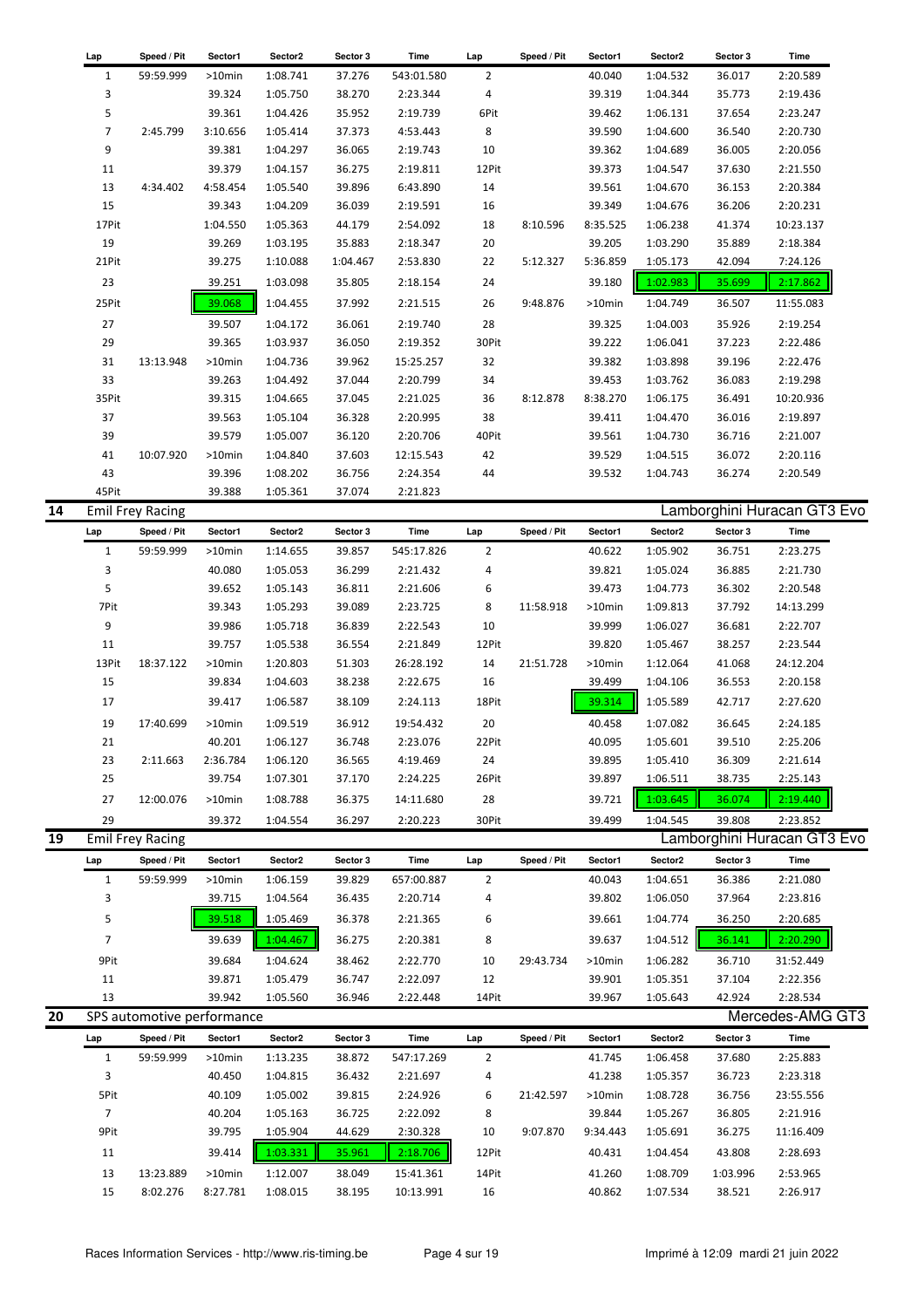| 17    |          | 40.780   | 1:08.059 | 37.783 | 2:26.622 | 18    |           | 40.672    | 1:06.539 | 37.334 | 2:24.545  |
|-------|----------|----------|----------|--------|----------|-------|-----------|-----------|----------|--------|-----------|
| 19Pit |          | 40.528   | 1:09.009 | 39.544 | 2:29.081 | 20    | 22:53.258 | $>10$ min | 1:10.825 | 38.313 | 25:08.421 |
| 21    |          | 41.511   | 1:08.324 | 37.948 | 2:27.783 | 22Pit |           | 41.902    | 1:09.945 | 40.412 | 2:32.259  |
| 23    | 7:04.557 | 7:31.378 | 1:06.700 | 36.757 | 9:14.835 | 24    |           | 39.999    | 1:04.955 | 36.337 | 2:21.291  |
| 25    |          | 39.833   | 1:04.237 | 36.063 | 2:20.133 | 26    |           | 39.552    | 1:04.103 | 35.984 | 2:19.639  |
| 27Pit |          | 39.384   | 1:05.232 | 37.967 | 2:22.583 | 28    | 2:53.252  | 3:18.802  | 1:06.764 | 37.437 | 5:03.003  |
| 29    |          | 40.948   | 1:06.707 | 38.576 | 2:26.231 | 30    |           | 40.744    | 1:06.855 | 37.451 | 2:25.050  |
| 31    |          | 40.563   | 1:07.483 | 37.221 | 2:25.267 | 32    |           | 40.665    | 1:06.729 | 37.253 | 2:24.647  |
| 33    |          | 40.538   | 1:09.141 | 37.817 | 2:27.496 | 34    |           | 40.525    | 1:06.481 | 37.513 | 2:24.519  |
| 35Pit |          | 40.968   | 1:09.171 | 40.650 | 2:30.789 |       |           |           |          |        |           |

#### **21** AF Corse **Ferrari 488 GT3**

| Lap   | Speed / Pit | Sector1   | Sector2  | Sector 3 | Time       | Lap   | Speed / Pit | Sector1 | Sector2  | Sector 3 | Time      |
|-------|-------------|-----------|----------|----------|------------|-------|-------------|---------|----------|----------|-----------|
| 1     | 59:59.999   | $>10$ min | 1:28.049 | 45.463   | 563:06.904 | 2     |             | 48.776  | 1:11.583 | 39.768   | 2:40.127  |
| 3     |             | 48.705    | 1:08.967 | 38.368   | 2:36.040   | 4Pit  |             | 41.515  | 1:07.721 | 40.002   | 2:29.238  |
| 5     | 3:58.641    | 4:25.455  | 1:07.920 | 38.095   | 6:11.470   | 6     |             | 40.801  | 1:07.390 | 39.534   | 2:27.725  |
| 7Pit  |             | 40.455    | 1:06.234 | 39.556   | 2:26.245   | 8     | 16:13.737   | >10min  | 1:17.602 | 41.076   | 18:40.987 |
| 9     |             | 42.529    | 1:09.787 | 38.816   | 2:31.132   | 10Pit |             | 41.791  | 1:07.659 | 59.131   | 2:48.581  |
| 11    | 4:53.967    | 5:19.712  | 1:07.721 | 38.566   | 7:05.999   | 12    |             | 40.394  | 1:08.122 | 37.648   | 2:26.164  |
| 13Pit |             | 40.210    | 1:06.034 | 39.456   | 2:25.700   | 14    | 17:09.202   | >10min  | 1:13.831 | 39.057   | 19:29.561 |
| 15    |             | 42.237    | 1:07.796 | 37.716   | 2:27.749   | 16    |             | 40.667  | 1:07.803 | 37.214   | 2:25.684  |
| 17Pit |             | 40.350    | 1:07.903 | 40.647   | 2:28.900   | 18    | 11:04.560   | >10min  | 1:07.092 | 37.406   | 13:15.043 |
| 19    |             | 40.400    | 1:05.728 | 36.834   | 2:22.962   | 20Pit |             | 40.502  | 1:09.594 | 39.825   | 2:29.921  |
| 21    | 16:38.728   | $>10$ min | 1:08.982 | 38.651   | 18:53.097  | 22    |             | 39.637  | 1:04.581 | 36.395   | 2:20.613  |
| 23    |             | 39.683    | 1:04.697 | 36.200   | 2:20.580   | 24Pit |             | 39.758  | 1:04.622 | 39.399   | 2:23.779  |
| 25    | 3:18.062    | 3:43.154  | 1:05.346 | 38.173   | 5:26.673   | 26Pit |             | 39.605  | 1:06.120 | 39.274   | 2:24.999  |
| 27    | 4:04.830    | 4:31.435  | 1:12.731 | 37.490   | 6:21.656   | 28    |             | 40.551  | 1:05.491 | 36.756   | 2:22.798  |
| 29    |             | 39.942    | 1:04.592 | 36.417   | 2:20.951   | 30    |             | 39.526  | 1:05.321 | 36.242   | 2:21.089  |
| 31    |             | 39.639    | 1:04.825 | 36.302   | 2:20.766   | 32    |             | 39.669  | 1:04.868 | 36.280   | 2:20.817  |
| 33Pit |             | 39.562    | 1:05.254 | 44.544   | 2:29.360   |       |             |         |          |          |           |

| 22 | <b>Allied Racing</b> |             |           |          |          |            |       |             |           |          |          | Porsche 911 GT3-R (991.II) |  |
|----|----------------------|-------------|-----------|----------|----------|------------|-------|-------------|-----------|----------|----------|----------------------------|--|
|    | Lap                  | Speed / Pit | Sector1   | Sector2  | Sector 3 | Time       | Lap   | Speed / Pit | Sector1   | Sector2  | Sector 3 | Time                       |  |
|    | 1                    | 59:59.999   | $>10$ min | 1:08.515 | 38.302   | 560:11.761 | 2Pit  |             | 41.231    | 1:06.277 | 39.649   | 2:27.157                   |  |
|    | 3                    | 16:58.705   | $>10$ min | 1:06.043 | 38.659   | 19:08.734  | 4     |             | 40.721    | 1:05.411 | 36.657   | 2:22.789                   |  |
|    | 5                    |             | 40.188    | 1:05.398 | 37.227   | 2:22.813   | 6Pit  |             | 40.088    | 1:09.533 | 1:10.239 | 2:59.860                   |  |
|    | 7Pit                 | 7:30.319    | 7:57.900  | 1:14.700 | 40.803   | 9:53.403   | 8     | 10:52.372   | $>10$ min | 1:08.746 | 39.107   | 13:05.859                  |  |
|    | 9                    |             | 39.250    | 1:03.986 | 35.786   | 2:19.022   | 10    |             | 39.224    | 1:04.085 | 37.873   | 2:21.182                   |  |
|    | 11                   |             | 39.051    | 1:04.032 | 36.125   | 2:19.208   | 12Pit |             | 39.175    | 1:03.888 | 1:04.047 | 2:47.110                   |  |
|    | 13                   | 9:26.034    | 9:52.876  | 1:10.744 | 38.914   | 11:42.534  | 14    |             | 40.519    | 1:07.177 | 37.058   | 2:24.754                   |  |
|    | 15                   |             | 40.038    | 1:05.657 | 37.133   | 2:22.828   | 16    |             | 40.166    | 1:06.519 | 37.874   | 2:24.559                   |  |
|    | 17Pit                |             | 42.499    | 1:07.233 | 41.484   | 2:31.216   | 18    | 9:23.475    | 9:54.250  | 1:09.919 | 38.627   | 11:42.796                  |  |
|    | 19                   |             | 42.583    | 1:08.042 | 39.956   | 2:30.581   | 20    |             | 41.542    | 1:07.281 | 38.221   | 2:27.044                   |  |
|    | 21                   |             | 41.505    | 1:08.524 | 38.819   | 2:28.848   | 22    |             | 41.031    | 1:07.274 | 38.612   | 2:26.917                   |  |
|    | 23                   |             | 41.833    | 1:07.429 | 39.798   | 2:29.060   | 24    |             | 41.023    | 1:07.527 | 37.874   | 2:26.424                   |  |
|    | 25Pit                |             | 41.246    | 1:07.222 | 41.842   | 2:30.310   | 26    | 3:43.430    | 4:09.436  | 1:08.555 | 37.768   | 5:55.759                   |  |
|    | 27                   |             | 40.379    | 1:06.815 | 37.147   | 2:24.341   | 28    |             | 40.325    | 1:06.003 | 36.775   | 2:23.103                   |  |
|    | 29                   |             | 40.244    | 1:05.959 | 37.094   | 2:23.297   | 30    |             | 40.254    | 1:05.706 | 36.963   | 2:22.923                   |  |
|    | 31                   |             | 40.499    | 1:05.817 | 36.867   | 2:23.183   | 32Pit |             | 40.687    | 1:09.018 | 40.333   | 2:30.038                   |  |
|    | 33                   | 4:41.084    | 5:08.116  | 1:07.637 | 38.363   | 6:54.116   | 34    |             | 40.058    | 1:04.548 | 36.664   | 2:21.270                   |  |
|    | 35                   |             | 40.049    | 1:05.416 | 38.201   | 2:23.666   | 36    |             | 40.331    | 1:05.136 | 36.590   | 2:22.057                   |  |
|    | 37                   |             | 40.076    | 1:06.168 | 39.777   | 2:26.021   | 38    |             | 40.354    | 1:07.308 | 37.368   | 2:25.030                   |  |
|    | 39Pit                |             | 40.082    | 1:05.580 | 43.750   | 2:29.412   |       |             |           |          |          |                            |  |

| 23 |      | Heart of Racing with TF Sport |           |          |          |            |       |             |           |          |          | Aston Martin Vantage AMR GT3 |  |
|----|------|-------------------------------|-----------|----------|----------|------------|-------|-------------|-----------|----------|----------|------------------------------|--|
|    | Lap  | Speed / Pit                   | Sector1   | Sector2  | Sector 3 | Time       | Lap   | Speed / Pit | Sector1   | Sector2  | Sector 3 | Time                         |  |
|    | 1Pit | 59:59.999                     | $>10$ min | 1:10.115 | 39.999   | 559:22.722 | 2     | 3:40.121    | 4:05.652  | 1:04.834 | 36.409   | 5:46.895                     |  |
|    |      |                               | 39.796    | 1:04.131 | 36.382   | 2:20.309   | 4     |             | 39.366    | 1:04.318 | 35.982   | 2:19.666                     |  |
|    | 5    |                               | 39.202    | 1:04.216 | 35.815   | 2:19.233   | 6Pit  |             | 39.116    | 1:04.138 | 38.210   | 2:21.464                     |  |
|    |      | 6:40.000                      | 7:05.493  | 1:05.658 | 37.451   | 8:48.602   | 8     |             | 39.233    | 1:04.415 | 36.109   | 2:19.757                     |  |
|    | 9Pit |                               | 39.084    | 1:04.091 | 44.849   | 2:28.024   | 10    | 9:34.742    | $>10$ min | 1:06.834 | 37.376   | 11:45.870                    |  |
|    | 11   |                               | 39.725    | 1:06.458 | 39.749   | 2:25.932   | 12Pit |             | 40.065    | 1:05.500 | 1:04.634 | 2:50.199                     |  |
|    | 13   | 4:58.060                      | 5:23.309  | 1:05.654 | 36.579   | 7:05.542   | 14    |             | 39.219    | 1:05.209 | 35.996   | 2:20.424                     |  |
|    |      |                               |           |          |          |            |       |             |           |          |          |                              |  |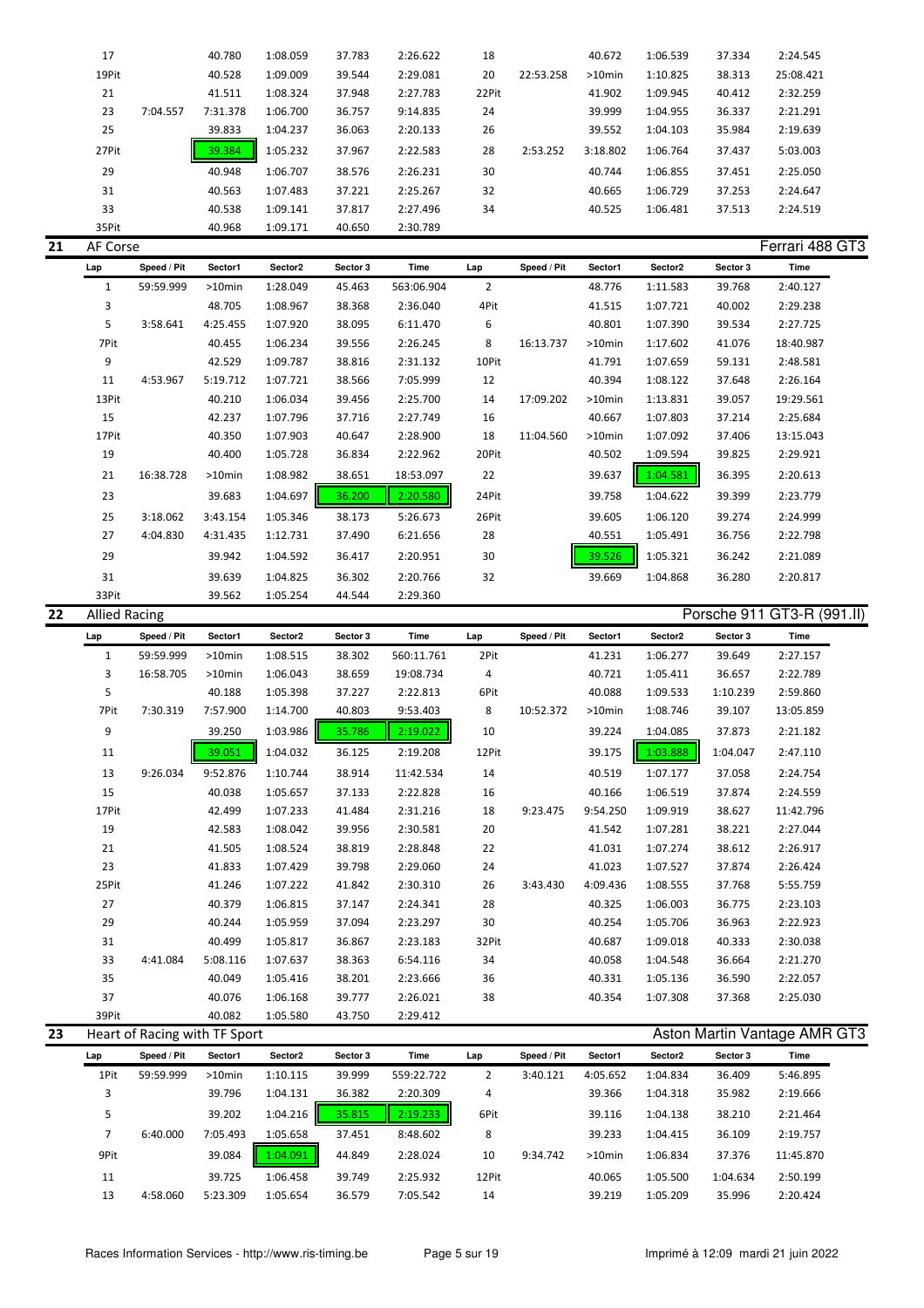| 15    |           | 39.044    | 1:04.856 | 36.087 | 2:19.987  | 16Pit |          | 39.444   | 1:05.724 | 39.813 | 2:24.981 |
|-------|-----------|-----------|----------|--------|-----------|-------|----------|----------|----------|--------|----------|
| 17    | 21:14.054 | $>10$ min | 1:07.662 | 36.877 | 23:26.438 | 18    |          | 39.813   | 1:05.847 | 36.534 | 2:22.194 |
| 19Pit |           | 39.525    | 1:19.059 | 47.082 | 2:45.666  | 20    | 6:45.541 | 7:10.893 | 1:06.438 | 36.979 | 8:54.310 |
| 21    |           | 39.527    | 1:05.107 | 35.906 | 2:20.540  | 22    |          | 39.090   | 1:06.896 | 40.826 | 2:26.812 |
| 23    |           | 39.336    | 1:06.175 | 37.631 | 2:23.142  | 24    |          | 39.209   | 1:05.012 | 35.968 | 2:20.189 |
| 25    |           | 39.174    | 1:05.087 | 36.039 | 2:20.300  | 26    |          | 39.293   | 1:06.917 | 38.767 | 2:24.977 |
| 27Pit |           | 39.275    | 1:07.041 | 38.817 | 2:25.133  |       |          |          |          |        |          |

| 24 |                | Herberth Motorsport   |          |          |          |            |                |             |          |          |          | Porsche 911 GT3-R (991.II) |  |
|----|----------------|-----------------------|----------|----------|----------|------------|----------------|-------------|----------|----------|----------|----------------------------|--|
|    | Lap            | Speed / Pit           | Sector1  | Sector2  | Sector 3 | Time       | Lap            | Speed / Pit | Sector1  | Sector2  | Sector 3 | Time                       |  |
|    | 1Pit           | 59:59.999             | >10min   | 1:12.991 | 40.911   | 545:47.587 | $\overline{2}$ | 2:38.834    | 3:03.607 | 1:06.387 | 36.899   | 4:46.893                   |  |
|    | 3              |                       | 41.050   | 1:06.814 | 37.000   | 2:24.864   | 4              |             | 40.112   | 1:04.780 | 36.585   | 2:21.477                   |  |
|    | 5              |                       | 39.928   | 1:04.466 | 36.225   | 2:20.619   | 6              |             | 39.862   | 1:03.623 | 35.880   | 2:19.365                   |  |
|    | 7Pit           |                       | 39.518   | 1:03.953 | 37.414   | 2:20.885   | 8              | 14:31.472   | >10min   | 1:13.802 | 38.516   | 16:51.242                  |  |
|    | 9              |                       | 40.227   | 1:07.484 | 37.375   | 2:25.086   | 10             |             | 40.281   | 1:07.945 | 37.458   | 2:25.684                   |  |
|    | 11             |                       | 40.718   | 1:12.957 | 39.555   | 2:33.230   | 12Pit          |             | 40.442   | 1:07.573 | 1:11.084 | 2:59.099                   |  |
|    | 13             | 10:51.713             | >10min   | 1:08.310 | 38.049   | 13:13.054  | 14Pit          |             | 42.116   | 1:06.090 | 53.860   | 2:42.066                   |  |
|    | 15Pit          | 1:33.280              | 2:00.329 | 1:08.190 | 48.118   | 3:56.637   | 16Pit          | 1:50.937    | 2:15.877 | 1:10.231 | 42.372   | 4:08.480                   |  |
|    | 17             | 24:27.142             | >10min   | 1:11.480 | 46.369   | 26:51.551  | 18Pit          |             | 39.581   | 1:06.282 | 44.122   | 2:29.985                   |  |
|    | 19             | 15:39.700             | >10min   | 1:04.834 | 37.801   | 17:49.278  | 20             |             | 39.420   | 1:04.406 | 35.917   | 2:19.743                   |  |
|    | 21             |                       | 39.323   | 1:03.886 | 35.920   | 2:19.129   | 22Pit          |             | 39.223   | 1:05.515 | 38.347   | 2:23.085                   |  |
|    | 23             | 3:01.366              | 3:26.862 | 1:05.115 | 36.690   | 5:08.667   | 24             |             | 39.671   | 1:04.722 | 36.290   | 2:20.683                   |  |
|    | 25             |                       | 39.445   | 1:04.591 | 38.482   | 2:22.518   | 26             |             | 39.463   | 1:04.796 | 36.124   | 2:20.383                   |  |
|    | 27             |                       | 40.239   | 1:06.629 | 36.359   | 2:23.227   | 28Pit          |             | 39.532   | 1:04.559 | 37.192   | 2:21.283                   |  |
|    | 29             | 3:01.023              | 3:29.270 | 1:10.015 | 39.098   | 5:18.383   | 30             |             | 42.019   | 1:10.883 | 41.104   | 2:34.006                   |  |
|    | 31             |                       | 42.212   | 1:09.666 | 40.302   | 2:32.180   | 32             |             | 41.740   | 1:09.590 | 38.832   | 2:30.162                   |  |
|    | 33Pit          |                       | 41.326   | 1:08.491 | 41.549   | 2:31.366   | 34             | 3:11.894    | 3:36.880 | 1:06.766 | 38.640   | 5:22.286                   |  |
|    | 35             |                       | 39.410   | 1:05.227 | 37.184   | 2:21.821   | 36             |             | 39.330   | 1:04.572 | 36.187   | 2:20.089                   |  |
|    | 37             |                       | 39.338   | 1:04.523 | 36.694   | 2:20.555   | 38Pit          |             | 39.312   | 1:04.504 | 1:15.399 | 2:59.215                   |  |
| 25 |                | Sainteloc Junior Team |          |          |          |            |                |             |          |          |          | Audi R8 LMS evo II GT3     |  |
|    | Lap            | Speed / Pit           | Sector1  | Sector2  | Sector 3 | Time       | Lap            | Speed / Pit | Sector1  | Sector2  | Sector 3 | Time                       |  |
|    | $\mathbf{1}$   | 59:59.999             | >10min   | 1:05.945 | 39.498   | 557:31.682 | $\overline{2}$ |             | 39.163   | 1:04.829 | 36.290   | 2:20.282                   |  |
|    | 3              |                       | 39.168   | 1:04.115 | 35.950   | 2:19.233   | 4              |             | 39.092   | 1:03.457 | 35.757   | 2:18.306                   |  |
|    | 5Pit           |                       | 39.097   | 1:04.155 | 37.492   | 2:20.744   | 6              | 4:42.750    | 5:07.070 | 1:04.649 | 38.029   | 6:49.748                   |  |
|    | $\overline{7}$ |                       | 39.388   | 1:04.120 | 35.907   | 2:19.415   | 8              |             | 39.132   | 1:04.521 | 37.598   | 2:21.251                   |  |
|    | 9Pit           |                       | 39.101   | 1:04.784 | 37.714   | 2:21.599   | 10             | 3:24.049    | 3:49.999 | 1:09.317 | 37.569   | 5:36.885                   |  |
|    | 11Pit          |                       | 40.032   | 1:06.652 | 1:08.384 | 2:55.068   | 12             | 9:10.064    | 9:35.798 | 1:05.653 | 37.451   | 11:18.902                  |  |
|    | 13             |                       | 39.507   | 1:04.832 | 36.259   | 2:20.598   | 14Pit          |             | 39.373   | 1:04.917 | 55.257   | 2:39.547                   |  |
|    | 15             | 4:12.926              | 4:40.242 | 1:06.417 | 39.915   | 6:26.574   | 16             |             | 39.556   | 1:04.898 | 36.325   | 2:20.779                   |  |
|    | 17             |                       | 39.446   | 1:04.625 | 36.376   | 2:20.447   | 18             |             | 40.965   | 1:10.129 | 42.482   | 2:33.576                   |  |
|    | 19Pit          |                       | 40.005   | 1:04.883 | 45.331   | 2:30.219   | 20             | 9:01.031    | 9:26.053 | 1:05.691 | 38.285   | 11:10.029                  |  |
|    | 21             |                       | 39.761   | 1:04.645 | 36.284   | 2:20.690   | 22             |             | 39.484   | 1:04.462 | 35.992   | 2:19.938                   |  |
|    | 23             |                       | 39.358   | 1:04.687 | 36.106   | 2:20.151   | 24             |             | 39.372   | 1:05.684 | 36.541   | 2:21.597                   |  |
|    | 25Pit          |                       | 39.522   | 1:05.227 | 37.416   | 2:22.165   | 26             | 9:06.122    | 9:30.521 | 1:05.016 | 36.156   | 11:11.693                  |  |
|    | 27             |                       | 39.393   | 1:04.331 | 36.117   | 2:19.841   | 28             |             | 39.185   | 1:04.657 | 36.188   | 2:20.030                   |  |
|    | 29Pit          |                       | 39.253   | 1:05.195 | 37.377   | 2:21.825   | 30             | 2:16.190    | 2:40.849 | 1:06.972 | 38.382   | 4:26.203                   |  |
|    | 31             |                       | 39.676   | 1:05.196 | 36.952   | 2:21.824   | 32Pit          |             | 39.985   | 1:05.462 | 37.167   | 2:22.614                   |  |
|    | 33             | 7:08.560              | 7:36.223 | 1:06.352 | 36.511   | 9:19.086   | 34             |             | 39.895   | 1:06.172 | 38.017   | 2:24.084                   |  |
|    | 35             |                       | 39.685   | 1:05.430 | 37.065   | 2:22.180   | 36             |             | 39.933   | 1:05.846 | 36.622   | 2:22.401                   |  |
|    | 37Pit          |                       | 39.546   | 1:05.303 | 38.878   | 2:23.727   | 38             | 2:41.992    | 3:06.793 | 1:06.226 | 36.661   | 4:49.680                   |  |
|    | 39             |                       | 39.557   | 1:05.256 | 36.350   | 2:21.163   | 40             |             | 39.585   | 1:05.451 | 37.163   | 2:22.199                   |  |
|    |                |                       | 39.354   |          |          |            |                |             |          |          |          |                            |  |
|    | 41             |                       |          | 1:05.595 | 36.439   | 2:21.388   | 42             |             | 39.562   | 1:05.270 | 36.550   | 2:21.382                   |  |

| 26 |       | Sainteloc Junior Team |           |                     |          |            |      |             |          |                     |          | Audi R8 LMS evo II GT3 |  |
|----|-------|-----------------------|-----------|---------------------|----------|------------|------|-------------|----------|---------------------|----------|------------------------|--|
|    | Lap   | Speed / Pit           | Sector1   | Sector <sub>2</sub> | Sector 3 | Time       | Lap  | Speed / Pit | Sector1  | Sector <sub>2</sub> | Sector 3 | Time                   |  |
|    |       | 59:59.999             | $>10$ min | 1:09.024            | 40.348   | 543:12.993 | 2    |             | 40.668   | 1:06.085            | 36.577   | 2:23.330               |  |
|    | 3     |                       | 39.797    | 1:04.790            | 37.479   | 2:22.066   | 4    |             | 40.133   | 1:05.106            | 36.391   | 2:21.630               |  |
|    | 5     |                       | 39.595    | 1:05.046            | 36.221   | 2:20.862   | 6    |             | 39.470   | 1:04.349            | 36.328   | 2:20.147               |  |
|    |       |                       | 39.495    | 1:04.159            | 36.287   | 2:19.941   | 8Pit |             | 39.692   | 1:06.101            | 38.539   | 2:24.332               |  |
|    | 9     | 4:35.311              | 5:00.440  | 1:05.910            | 36.552   | 6:42.902   | 10   |             | 39.400   | 1:04.898            | 36.760   | 2:21.058               |  |
|    | 11    |                       | 39.424    | 1:06.001            | 38.558   | 2:23.983   | 12   |             | 39.322   | 1:05.852            | 36.890   | 2:22.064               |  |
|    | 13Pit |                       | 39.465    | 1:05.629            | 38.835   | 2:23.929   | 14   | 6:57.282    | 7:23.591 | 1:06.323            | 41.028   | 9:10.942               |  |
|    |       |                       |           |                     |          |            |      |             |          |                     |          |                        |  |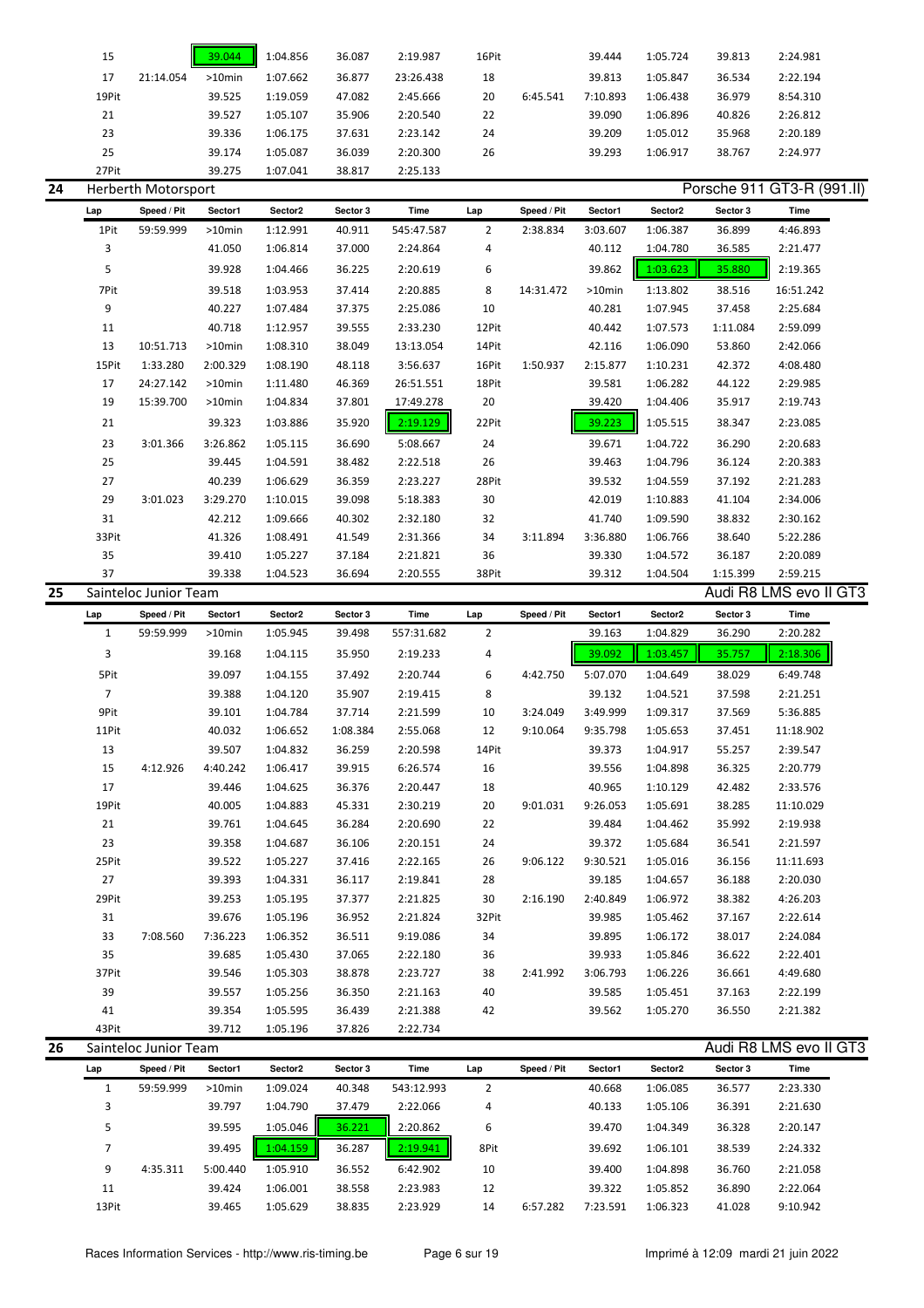|    | 15             |                    | 40.397    | 1:05.211 | 37.221   | 2:22.829   | 16Pit          |             | 39.983   | 1:04.915 | 1:21.902 | 3:06.800                    |  |
|----|----------------|--------------------|-----------|----------|----------|------------|----------------|-------------|----------|----------|----------|-----------------------------|--|
|    | 17             | 6:59.343           | 7:24.981  | 1:07.853 | 36.833   | 9:09.667   | 18             |             | 40.206   | 1:05.798 | 36.783   | 2:22.787                    |  |
|    |                |                    |           |          |          |            |                |             |          |          |          |                             |  |
|    | 19Pit          |                    | 41.196    | 1:05.743 | 1:08.410 | 2:55.349   | 20             | 2:25.694    | 4:59.236 | 1:06.546 | 36.926   | 6:42.708                    |  |
|    | 21             |                    | 39.755    | 1:05.215 | 36.517   | 2:21.487   | 22             |             | 39.743   | 1:05.456 | 36.289   | 2:21.488                    |  |
|    | 23             |                    | 39.628    | 1:06.302 | 36.943   | 2:22.873   | 24Pit          |             | 39.589   | 1:05.509 | 38.906   | 2:24.004                    |  |
|    | 25             | 9:21.656           | 9:47.218  | 1:07.494 | 37.180   | 11:31.892  | 26             |             | 40.335   | 1:06.062 | 37.396   | 2:23.793                    |  |
|    | 27             |                    | 40.432    | 1:06.218 | 36.664   | 2:23.314   | 28             |             | 40.280   | 1:05.859 | 36.828   | 2:22.967                    |  |
|    | 29Pit          |                    | 39.635    | 1:06.617 | 39.501   | 2:25.753   | 30             | 15:00.452   | >10min   | 1:08.240 | 37.597   | 17:12.963                   |  |
|    | 31             |                    | 41.549    | 1:05.542 | 36.413   | 2:23.504   | 32             |             | 39.852   | 1:05.176 | 36.340   | 2:21.368                    |  |
|    | 33             |                    | 39.664    | 1:05.402 | 36.284   | 2:21.350   | 34             |             | 39.721   | 1:05.181 | 36.388   | 2:21.290                    |  |
|    |                |                    |           |          |          |            |                |             |          |          |          |                             |  |
|    | 35             |                    | 39.691    | 1:05.284 | 36.344   | 2:21.319   | 36             |             | 39.659   | 1:05.269 | 36.423   | 2:21.351                    |  |
|    | 37             |                    | 39.520    | 1:05.340 | 36.483   | 2:21.343   | 38             |             | 39.581   | 1:05.236 | 36.345   | 2:21.162                    |  |
|    | 39Pit          |                    | 39.522    | 1:05.882 | 37.887   | 2:23.291   | 40             | 3:23.094    | 3:53.623 | 1:07.983 | 38.122   | 5:39.728                    |  |
|    | 41             |                    | 40.327    | 1:05.824 | 36.863   | 2:23.014   | 42             |             | 40.026   | 1:05.579 | 36.394   | 2:21.999                    |  |
|    | 43             |                    | 39.929    | 1:05.513 | 36.531   | 2:21.973   | 44             |             | 39.770   | 1:04.948 | 36.523   | 2:21.241                    |  |
|    | 45             |                    | 39.693    | 1:05.177 | 36.720   | 2:21.590   | 46             |             | 39.311   | 1:04.994 | 36.332   | 2:20.637                    |  |
|    |                |                    |           |          |          |            |                |             |          |          |          |                             |  |
|    | 47Pit          |                    | 39.425    | 1:09.122 | 38.178   | 2:26.725   | 48             | 4:56.833    | 5:22.292 | 1:09.261 | 40.242   | 7:11.795                    |  |
|    | 49             |                    | 39.579    | 1:05.332 | 38.814   | 2:23.725   | 50             |             | 39.914   | 1:05.276 | 37.239   | 2:22.429                    |  |
|    | 51Pit          |                    | 39.867    | 1:05.234 | 46.353   | 2:31.454   |                |             |          |          |          |                             |  |
| 27 |                | Leipert Motorsport |           |          |          |            |                |             |          |          |          | Lamborghini Huracan GT3 Evo |  |
|    | Lap            | Speed / Pit        | Sector1   | Sector2  | Sector 3 | Time       | Lap            | Speed / Pit | Sector1  | Sector2  | Sector 3 | Time                        |  |
|    | 1Pit           | 59:59.999          | >10min    | 1:11.714 | 40.267   | 559:07.238 | $\overline{2}$ | 2:06.898    | 2:32.067 | 1:08.963 | 37.629   | 4:18.659                    |  |
|    |                |                    |           |          |          |            |                |             |          |          |          |                             |  |
|    | 3              |                    | 40.699    | 1:05.673 | 37.740   | 2:24.112   | $\overline{a}$ |             | 40.187   | 1:05.929 | 36.916   | 2:23.032                    |  |
|    | 5              |                    | 39.841    | 1:05.534 | 36.827   | 2:22.202   | 6Pit           |             | 39.769   | 1:05.417 | 38.488   | 2:23.674                    |  |
|    | $\overline{7}$ | 2:48.235           | 3:13.575  | 1:05.990 | 36.170   | 4:55.735   | 8              |             | 39.311   | 1:04.225 | 35.846   | 2:19.382                    |  |
|    | 9              |                    | 39.511    | 1:03.977 | 36.253   | 2:19.741   | 10             |             | 39.492   | 1:04.211 | 36.058   | 2:19.761                    |  |
|    | 11Pit          |                    | 39.251    | 1:04.411 | 42.842   | 2:26.504   | 12             | 11:57.020   | >10min   | 1:05.405 | 36.051   | 14:03.769                   |  |
|    |                |                    |           |          |          |            |                |             |          |          |          |                             |  |
|    | 13Pit          |                    | 40.617    | 1:05.442 | 50.463   | 2:36.522   | 14             | 10:30.588   | >10min   | 1:06.821 | 37.718   | 12:40.358                   |  |
|    | 15             | 617:02.621         | 39.987    | 1:05.223 | 36.243   | 2:21.453   | 16Pit          | 619:23.901  | 39.560   | 1:06.201 | 46.143   | 2:31.904                    |  |
|    | 17             | 9:05.460           | 9:30.433  | 1:05.491 | 36.451   | 11:12.375  | 18             |             | 39.705   | 1:05.047 | 36.957   | 2:21.709                    |  |
|    | 19             |                    | 39.454    | 1:04.365 | 35.954   | 2:19.773   | 20Pit          |             | 39.461   | 1:04.339 | 36.885   | 2:20.685                    |  |
|    | 21             | 14:18.777          | $>10$ min | 1:11.824 | 38.675   | 16:42.277  | 22             |             | 42.832   | 1:07.665 | 38.037   | 2:28.534                    |  |
|    | 23             |                    | 41.611    | 1:08.335 | 40.336   | 2:30.282   | 24Pit          |             | 41.352   | 1:10.911 | 40.696   | 2:32.959                    |  |
|    |                |                    |           |          |          |            |                |             |          |          |          |                             |  |
|    | 25             | 4:32.204           | 5:00.845  | 1:08.335 | 38.388   | 6:47.568   | 26             | 671:12.771  | 41.562   | 1:08.095 | 38.404   | 2:28.061                    |  |
|    | 27             | 673:40.732         | 41.233    | 1:07.132 | 37.727   | 2:26.092   | 28Pit          |             | 41.104   | 1:09.623 | 40.333   | 2:31.060                    |  |
|    | 29             | 5:02.022           | 5:29.211  | 1:10.447 | 40.241   | 7:19.899   | 30             | 685:57.728  | 41.410   | 1:08.469 | 40.375   | 2:30.254                    |  |
|    | 31Pit          | 688:27.981         | 40.964    | 1:07.968 | 39.367   | 2:28.299   | 32             | 5:07.454    | 5:35.501 | 1:09.540 | 42.366   | 7:27.407                    |  |
|    | 33Pit          | 698:23.615         | 41.487    | 1:14.311 | 52.028   | 2:47.826   |                |             |          |          |          |                             |  |
| 30 | Team WRT       |                    |           |          |          |            |                |             |          |          |          | Audi R8 LMS evo II GT3      |  |
|    | Lap            | Speed / Pit        | Sector1   | Sector2  | Sector 3 | Time       | Lap            | Speed / Pit | Sector1  | Sector2  | Sector 3 | Time                        |  |
|    |                |                    |           |          |          |            |                |             |          |          |          | 2:25.680                    |  |
|    | $\mathbf{1}$   | 59:59.999          | >10min    | 1:10.564 | 39.612   | 544:55.929 | $\overline{2}$ |             | 41.467   | 1:07.058 | 37.155   |                             |  |
|    | 3              |                    | 40.217    | 1:05.838 | 36.572   | 2:22.627   | 4              | 550:06.003  | 39.648   | 1:05.093 | 36.489   | 2:21.230                    |  |
|    | 5              | 552:27.162         | 39.338    | 1:04.362 | 36.127   | 2:19.827   | 6Pit           | 554:47.000  | 39.206   | 1:06.517 | 40.262   | 2:25.985                    |  |
|    | $\overline{7}$ | 7:10.439           | 7:38.289  | 1:12.108 | 38.247   | 9:28.644   | 8              |             | 41.625   | 1:07.514 | 37.108   | 2:26.247                    |  |
|    | 9              |                    | 40.679    | 1:06.289 | 37.197   | 2:24.165   | 10             |             | 40.248   | 1:05.274 | 36.607   | 2:22.129                    |  |
|    | 11             |                    | 39.991    | 1:04.855 | 36.422   | 2:21.268   | 12Pit          |             | 39.732   | 1:08.812 | 41.899   | 2:30.443                    |  |
|    | 13             | 19:30.649          | >10min    | 1:07.282 | 36.634   | 21:40.412  | 14             |             | 39.864   | 1:04.803 | 36.143   | 2:20.810                    |  |
|    | 15Pit          |                    | 40.147    | 1:05.911 | 1:02.291 | 2:48.349   | 16             | 6:54.385    | 7:19.889 | 1:06.941 | 36.377   | 9:03.207                    |  |
|    |                |                    |           |          |          |            |                |             |          |          |          |                             |  |
|    | 17             |                    | 39.660    | 1:04.941 | 36.189   | 2:20.790   | 18             |             | 39.592   | 1:05.681 | 36.507   | 2:21.780                    |  |
|    | 19Pit          |                    | 39.875    | 1:08.079 | 45.392   | 2:33.346   | 20             | 10:09.852   | >10min   | 1:06.901 | 38.088   | 12:19.956                   |  |
|    | 21             | 634:14.761         | 40.037    | 1:05.194 | 36.586   | 2:21.817   | 22             | 636:36.579  | 39.636   | 1:04.665 | 36.925   | 2:21.226                    |  |
|    | 23             | 638:57.811         | 39.520    | 1:05.486 | 38.317   | 2:23.323   | 24Pit          |             | 39.372   | 1:05.481 | 38.589   | 2:23.442                    |  |
|    | 25             | 10:52.814          | >10min    | 1:06.434 | 39.437   | 13:03.755  | 26             | 656:48.230  | 39.422   | 1:05.148 | 36.224   | 2:20.794                    |  |
|    | 27             |                    | 39.182    | 1:04.717 | 36.059   | 2:19.958   | 28             |             | 39.192   | 1:04.417 | 38.107   | 2:21.716                    |  |
|    |                |                    |           |          |          |            |                |             |          |          |          |                             |  |
|    | 29             | 663:50.698         | 39.099    | 1:05.488 | 38.337   | 2:22.924   | 30Pit          |             | 39.311   | 1:04.527 | 37.878   | 2:21.716                    |  |
|    | 31             | 8:31.985           | 8:57.797  | 1:06.059 | 36.970   | 10:40.826  | 32             |             | 39.512   | 1:05.095 | 36.448   | 2:21.055                    |  |
|    | 33             | 681:37.423         | 39.349    | 1:05.515 | 36.397   | 2:21.261   | 34             | 683:58.582  | 39.314   | 1:04.823 | 36.187   | 2:20.324                    |  |
|    | 35             |                    | 39.398    | 1:04.876 | 36.254   | 2:20.528   | 36Pit          |             | 1:00.058 | 2:46.039 | 2:25.722 | 6:11.819                    |  |
|    | 37             | 10:42.173          | >10min    | 1:05.649 | 36.918   | 12:50.407  | 38             | 707:41.467  | 39.121   | 1:04.358 | 36.791   | 2:20.270                    |  |
|    | 39             | 710:01.851         | 39.321    | 1:04.175 | 36.142   | 2:19.638   | 40             | 712:21.507  | 39.316   | 1:04.392 | 36.861   | 2:20.569                    |  |
|    |                |                    |           |          |          |            |                |             |          |          |          |                             |  |
|    | 41Pit          |                    | 39.048    | 1:04.230 | 1:01.107 | 2:44.385   |                |             |          |          |          |                             |  |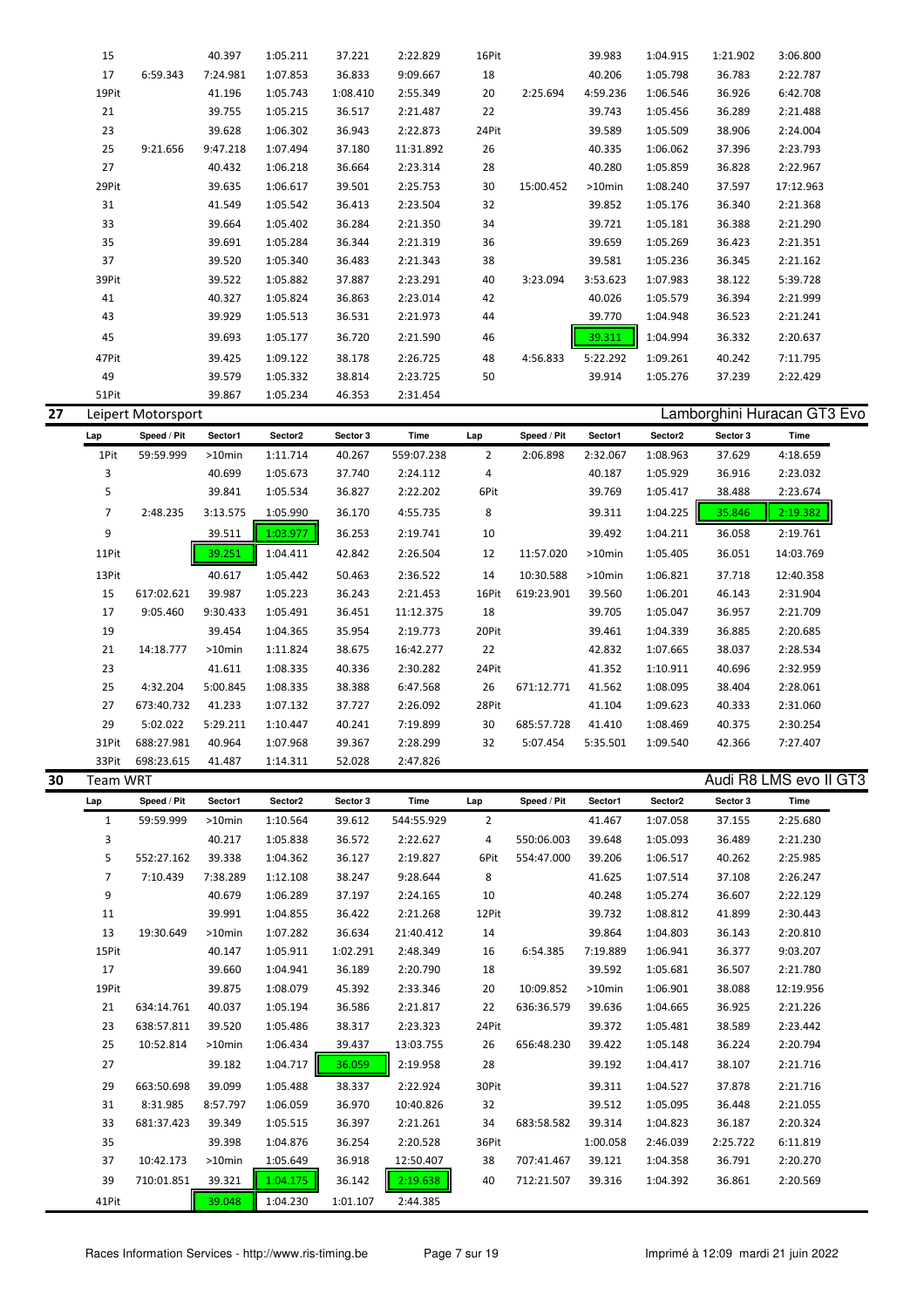| 31 | Team WRT |  |
|----|----------|--|
|    |          |  |

**31** Team WRT Audi R8 LMS evo II GT3

|                | Speed / Pit | Sector1   | Sector <sub>2</sub> | Sector 3 | Time                 | Lap            | Speed / Pit | Sector1  | Sector2  | Sector 3 | Time                   |
|----------------|-------------|-----------|---------------------|----------|----------------------|----------------|-------------|----------|----------|----------|------------------------|
| $\mathbf{1}$   | 59:59.999   | >10min    | 1:16.122            | 41.659   | 543:56.056           | 2              |             | 43.236   | 1:09.199 | 39.881   | 2:32.316               |
| 3              |             | 41.634    | 1:07.865            | 37.392   | 2:26.891             | 4              | 549:17.270  | 39.745   | 1:05.603 | 37.116   | 2:22.464               |
| 5Pit           | 551:39.922  | 40.388    | 1:10.662            | 42.953   | 2:34.003             | 6              | 6:11.240    | 6:37.936 | 1:08.438 | 38.017   | 8:24.391               |
| $\overline{7}$ | 562:38.144  | 39.611    | 1:05.504            | 36.739   | 2:21.854             | 8Pit           | 565:00.202  | 39.634   | 1:06.879 | 39.726   | 2:26.239               |
| 9              | 10:17.139   | >10min    | 1:07.034            | 36.890   | 12:25.630            | 10             | 579:51.788  | 39.435   | 1:04.547 | 36.351   | 2:20.333               |
| 11             | 582:12.014  | 39.238    | 1:04.670            | 39.146   | 2:23.054             | 12Pit          | 584:35.000  | 39.161   | 1:05.433 | 40.837   | 2:25.431               |
|                |             |           |                     |          |                      |                |             |          |          |          |                        |
| 13             | 12:09.952   | >10min    | 1:08.501            | 37.900   | 14:23.113            | 14             |             | 43.105   | 1:06.852 | 37.761   | 2:27.718               |
| 15Pit          |             | 40.200    | 1:06.356            | 1:18.401 | 3:04.957             | 16             | 3:59.591    | 4:24.999 | 1:06.647 | 37.457   | 6:09.103               |
| 17             |             | 39.570    | 1:05.578            | 36.981   | 2:22.129             | 18             |             | 40.223   | 1:05.829 | 37.181   | 2:23.233               |
| 19             |             | 39.463    | 1:05.356            | 37.032   | 2:21.851             | 20Pit          |             | 39.798   | 1:08.000 | 1:07.367 | 2:55.165               |
| 21             | 8:57.889    | 9:23.006  | 1:08.233            | 38.227   | 11:09.466            | 22             | 634:17.380  | 39.975   | 1:05.819 | 36.846   | 2:22.640               |
| 23             |             | 39.614    | 1:05.330            | 37.235   | 2:22.179             | 24             |             | 39.671   | 1:08.251 | 36.993   | 2:24.915               |
| 25Pit          | 641:27.054  | 39.615    | 1:07.242            | 41.067   | 2:27.924             | 26             | 10:19.866   | >10min   | 1:06.396 | 37.250   | 12:29.988              |
| 27             |             | 39.513    | 1:05.908            | 37.417   | 2:22.838             | 28             | 658:47.691  | 39.328   | 1:05.854 | 37.252   | 2:22.434               |
| 29Pit          |             | 39.439    | 1:05.540            | 37.754   | 2:22.733             | 30             | 2:28.672    | 2:54.292 | 1:07.114 | 36.872   | 4:38.278               |
| 31             |             | 39.594    | 1:05.927            | 37.248   | 2:22.769             | 32Pit          | 670:34.130  | 39.633   | 1:06.203 | 38.281   | 2:24.117               |
| 33             | 10:44.258   | >10min    | 1:08.095            | 36.667   | 12:54.205            | 34             | 685:52.346  | 39.451   | 1:04.560 | 36.679   | 2:20.690               |
| 35             | 688:13.110  | 39.557    | 1:04.321            | 36.201   | 2:20.079             | 36             | 690:33.241  | 39.558   | 1:05.116 | 38.444   | 2:23.118               |
| 37             | 692:56.184  | 39.335    | 1:05.271            | 36.059   | 2:20.665             | 38             | 695:16.817  | 39.333   | 1:04.404 | 36.428   | 2:20.165               |
| 39             | 697:37.043  | 39.301    | 1:04.948            | 36.110   | 2:20.359             | 40Pit          | 699:57.428  | 39.384   | 1:04.957 | 38.695   | 2:23.036               |
|                |             |           |                     |          |                      |                |             |          |          |          |                        |
| 41             | 2:50.154    | 3:15.213  | 1:06.239            | 36.982   | 4:58.434             | 42             |             | 39.506   | 1:05.405 | 36.562   | 2:21.473               |
| 43             | 709:40.505  | 39.812    | 1:05.539            | 36.466   | 2:21.817             | 44             |             | 39.507   | 1:05.146 | 36.558   | 2:21.211               |
| 45Pit          |             | 39.519    | 1:05.167            | 1:00.736 | 2:45.422             |                |             |          |          |          |                        |
| Team WRT       |             |           |                     |          |                      |                |             |          |          |          | Audi R8 LMS evo II GT3 |
| Lap            | Speed / Pit | Sector1   | Sector2             | Sector 3 | Time                 | Lap            | Speed / Pit | Sector1  | Sector2  | Sector 3 | Time                   |
| $\mathbf{1}$   | 59:59.999   | >10min    | 1:06.750            | 35.989   | 544:12.988           | $\overline{2}$ |             | 39.501   | 1:04.418 | 36.001   | 2:19.920               |
| 3              |             | 38.792    | 1:03.805            | 35.614   | 2:18.211             | 4              |             | 38.903   | 1:03.528 | 35.813   | 2:18.244               |
| 5Pit           |             | 39.002    | 1:03.776            | 37.878   | 2:20.656             | 6              | 7:37.460    | 8:02.542 | 1:04.831 | 36.151   | 9:43.524               |
| $\overline{7}$ |             | 39.591    | 1:03.687            | 36.345   | 2:19.623             | 8              | 565:54.802  | 38.973   | 1:03.355 | 35.811   | 2:18.139               |
| 9              | 568:13.086  | 39.111    | 1:03.520            | 36.265   | 2:18.896             | 10             | 570:31.904  | 39.035   | 1:03.473 | 35.871   | 2:18.379               |
| 11             |             | 39.037    | 1:03.575            | 36.062   | 2:18.674             | 12Pit          | 575:08.925  | 38.938   | 1:04.476 | 38.742   | 2:22.156               |
| 13Pit          | 9:55.845    | $>10$ min | 1:14.004            | 41.656   | 16:59.343            | 14             | 1:12.550    | 1:36.783 | 1:04.478 | 36.078   | 3:17.339               |
|                |             | 39.076    | 1:03.908            | 35.819   | 2:18.803             | 16             |             | 39.028   | 1:03.563 | 35.953   | 2:18.544               |
|                |             |           |                     |          |                      |                |             |          | 1:06.368 |          |                        |
| 15             | 597:47.805  |           |                     |          |                      |                |             |          |          |          |                        |
| 17Pit          |             | 40.313    | 1:03.875            | 57.643   | 2:41.831             | 18             | 10:57.581   | >10min   |          | 37.686   | 13:06.932              |
| 19             |             | 38.924    | 1:03.041            | 35.496   | 2:17.461             | 20Pit          |             | 38.951   | 1:03.978 | 1:00.261 | 2:43.190               |
| 21             | 13:32.558   | $>10$ min | 1:05.619            | 38.526   | 15:42.014            | 22             | 638:56.628  | 39.123   | 1:03.946 | 37.706   | 2:20.775               |
| 23Pit          |             | 39.099    | 1:04.292            | 36.710   | 2:20.101             | 24             | 12:22.618   | >10min   | 1:05.324 | 35.861   | 14:29.193              |
| 25             |             | 38.985    | 1:03.710            | 35.811   | 2:18.506             | 26             |             | 38.957   | 1:03.662 | 35.634   | 2:18.253               |
| 27             | 662:43.385  | 39.018    | 1:04.036            | 35.819   | 2:18.873             | 28             |             | 38.913   | 1:05.959 | 35.991   | 2:20.863               |
| 29             | 667:23.379  | 39.302    | 1:05.112            | 36.742   | 2:21.156             | 30             |             | 39.401   | 1:03.897 | 35.960   | 2:19.258               |
| 31             |             | 39.214    | 1:03.762            | 35.798   | 2:18.774             | 32             |             | 39.359   | 1:03.649 | 35.801   | 2:18.809               |
| 33             |             | 39.034    | 1:04.145            | 35.990   | 2:19.169             | 34             | 679:00.446  | 39.166   | 1:04.213 | 35.806   | 2:19.185               |
| 35             | 681:19.563  | 39.091    | 1:04.124            | 35.867   | 2:19.082             | 36             | 683:38.558  | 38.915   | 1:04.568 | 36.268   | 2:19.751               |
| 37             |             | 39.914    | 1:04.572            | 36.025   | 2:20.511             | 38             |             | 39.312   | 1:04.909 | 36.075   | 2:20.296               |
| 39             | 690:39.315  | 39.287    | 1:04.781            | 36.764   | 2:20.832             | 40             | 693:00.236  | 39.322   | 1:05.177 | 36.667   | 2:21.166               |
| 41             | 695:21.336  | 39.295    | 1:04.503            | 35.783   | 2:19.581             | 42             |             | 39.150   | 1:04.776 | 36.396   | 2:20.322               |
| 43             |             | 38.966    | 1:05.693            | 36.414   | 2:21.073             | 44             |             | 39.303   | 1:10.046 | 36.147   | 2:25.496               |
| 45             | 704:47.606  | 38.905    | 1:04.775            | 36.585   |                      | 46             |             | 39.209   | 1:04.502 | 36.328   | 2:20.039               |
| 47             |             | 39.072    | 1:04.171            | 36.077   | 2:20.265<br>2:19.320 | 48Pit          |             | 38.942   | 1:04.525 | 44.378   | 2:27.845               |
|                |             |           |                     |          |                      |                |             |          |          |          |                        |
| Team WRT       |             |           |                     |          |                      |                |             |          |          |          | Audi R8 LMS evo II GT3 |
| Lap            | Speed / Pit | Sector1   | Sector2             | Sector 3 | Time                 | Lap            | Speed / Pit | Sector1  | Sector2  | Sector 3 | Time                   |
| $\mathbf{1}$   | 59:59.999   | >10min    | 1:07.612            | 37.558   | 543:10.498           | $\overline{2}$ |             | 40.574   | 1:04.687 | 37.053   | 2:22.314               |
| 3              |             | 39.814    | 1:04.011            | 35.714   | 2:19.539             | 4              |             | 39.379   | 1:03.815 | 36.130   | 2:19.324               |
| 5              |             | 39.282    | 1:03.967            | 36.447   | 2:19.696             | 6              |             | 39.270   | 1:03.617 | 35.789   | 2:18.676               |
| 7Pit           |             | 39.353    | 1:03.911            | 37.045   | 2:20.309             | 8              | 6:26.248    | 6:51.620 | 1:04.783 | 35.992   | 8:32.395               |
|                |             |           |                     |          |                      |                |             |          |          |          |                        |
| 9              |             | 39.240    | 1:04.822            | 36.351   | 2:20.413             | 10             |             | 39.939   | 1:04.114 | 36.226   | 2:20.279               |
| 11             |             | 39.407    | 1:03.978            | 36.183   | 2:19.568             | 12             | 573:04.814  | 39.285   | 1:04.141 | 36.610   | 2:20.036               |
| 13             |             | 39.301    | 1:04.675            | 36.064   | 2:20.040             | 14Pit          |             | 39.995   | 1:04.320 | 36.699   | 2:21.014               |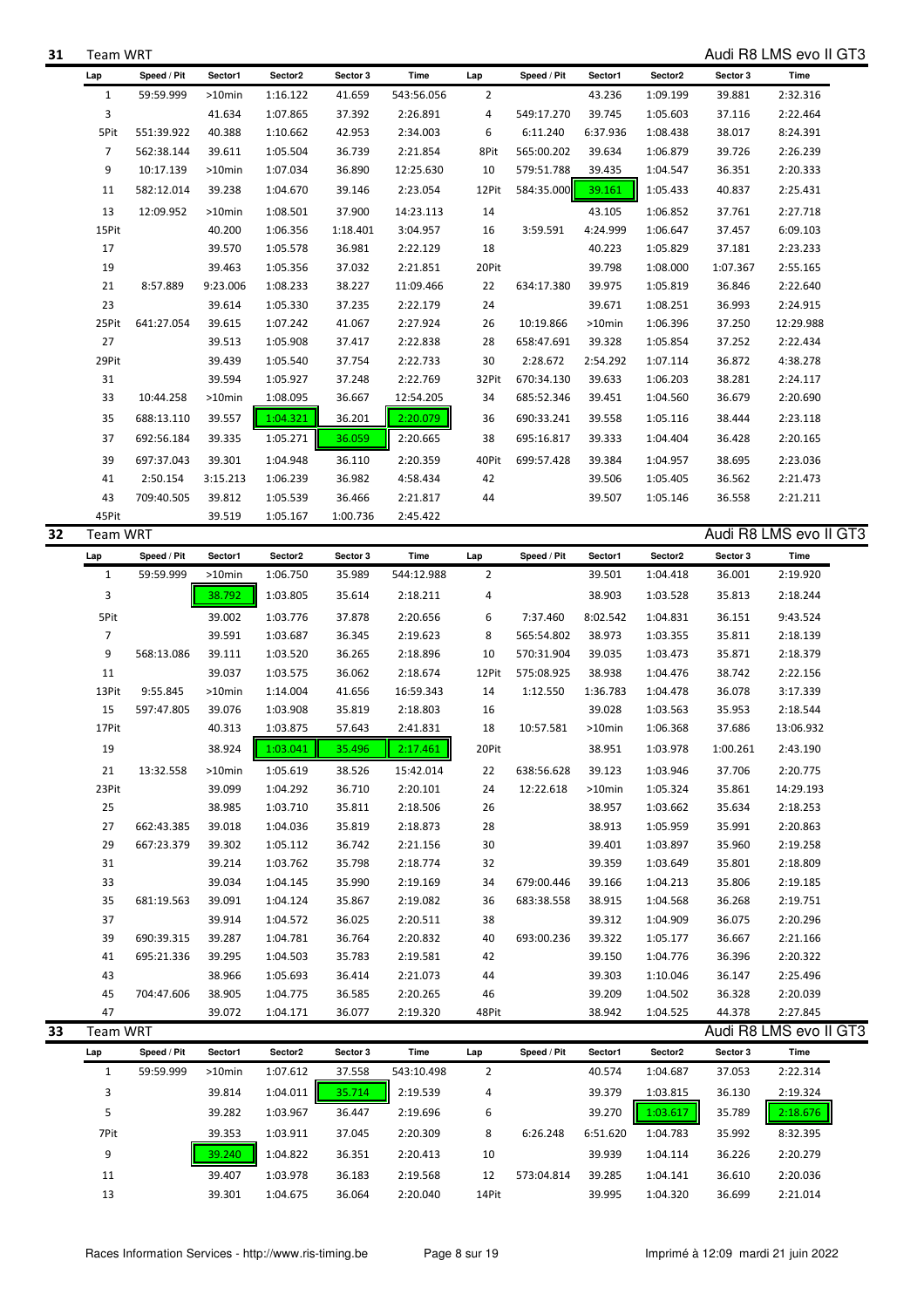|    | 15             | 20:28.923                     | $>10$ min        | 1:06.843             | 37.044           | 22:39.883              | 16Pit          |             | 40.473             | 1:06.428             | 1:00.001         | 2:46.902                   |  |
|----|----------------|-------------------------------|------------------|----------------------|------------------|------------------------|----------------|-------------|--------------------|----------------------|------------------|----------------------------|--|
|    | 17             | 6:51.011                      | 7:16.189         | 1:06.685             | 37.304           | 9:00.178               | 18             |             | 40.116             | 1:06.971             | 36.840           | 2:23.927                   |  |
|    | 19             |                               | 41.149           | 1:06.107             | 38.075           | 2:25.331               | 20Pit          |             | 39.874             | 1:08.119             | 49.486           | 2:37.479                   |  |
|    | 21             | 10:20.773                     | >10min           | 1:07.341             | 37.376           | 12:32.903              | 22             |             | 39.845             | 1:06.334             | 36.859           | 2:23.038                   |  |
|    | 23             |                               | 39.999           | 1:06.214             | 37.276           | 2:23.489               | 24             |             | 39.752             | 1:06.478             | 36.664           | 2:22.894                   |  |
|    | 25             |                               | 40.211           | 1:08.946             | 37.881           | 2:27.038               | 26Pit          |             | 39.661             | 1:06.455             | 46.588           | 2:32.704                   |  |
|    | 27             | 9:08.222                      | 9:33.788         | 1:08.471             | 37.175           | 11:19.434              | 28             |             | 39.942             | 1:05.905             | 37.567           | 2:23.414                   |  |
|    | 29             |                               | 40.989           | 1:05.711             | 36.930           | 2:23.630               | 30             |             | 39.732             | 1:05.317             | 38.214           | 2:23.263                   |  |
|    | 31             |                               | 40.186           | 1:06.189             | 36.863           | 2:23.238               | 32             |             | 40.075             | 1:06.208             | 36.921           | 2:23.204                   |  |
|    | 33Pit          |                               | 39.970           | 1:05.886             | 39.201           | 2:25.057               | 34             | 3:37.945    | 4:02.575           | 1:06.257             | 36.911           | 5:45.743                   |  |
|    | 35Pit          |                               | 40.677           | 1:06.312             | 38.983           | 2:25.972               | 36             | 16:22.745   | >10min             | 1:07.620             | 37.183           | 18:32.938                  |  |
|    | 37             |                               | 39.808           | 1:05.820             | 36.807           | 2:22.435               | 38Pit          |             | 41.338             | 1:08.088             | 38.175           | 2:27.601                   |  |
| 34 |                | <b>Walkenhorst Motorsport</b> |                  |                      |                  |                        |                |             |                    |                      |                  | BMW M4 GT3                 |  |
|    | Lap            | Speed / Pit                   | Sector1          | Sector2              | Sector 3         | Time                   | Lap            | Speed / Pit | Sector1            | Sector2              | Sector 3         | <b>Time</b>                |  |
| 35 |                | Walkenhorst Motorsport        |                  |                      |                  |                        |                |             |                    |                      |                  | BMW M4 GT3                 |  |
|    |                |                               |                  |                      |                  |                        |                |             |                    |                      |                  |                            |  |
|    | Lap            | Speed / Pit                   | Sector1          | Sector2              | Sector 3         | Time                   | Lap            | Speed / Pit | Sector1            | Sector2              | Sector 3         | <b>Time</b>                |  |
| 38 | Jota           |                               |                  |                      |                  |                        |                |             |                    |                      |                  | McLaren 720 S GT3          |  |
|    | Lap            | Speed / Pit                   | Sector1          | Sector2              | Sector 3         | Time                   | Lap            | Speed / Pit | Sector1            | Sector2              | Sector 3         | Time                       |  |
|    | 1Pit           | 59:59.999                     | >10min           | 1:16.986             | 44.160           | 543:53.457             | $\overline{2}$ | 5:51.547    | 6:21.217           | 1:08.781             | 39.703           | 8:09.701                   |  |
|    | 3              |                               | 40.161           | 1:05.071             | 36.385           | 2:21.617               | 4              |             | 39.463             | 1:04.794             | 36.613           | 2:20.870                   |  |
|    | 5              |                               | 40.015           | 1:05.167             | 41.957           | 2:27.139               | 6              |             | 39.264             | 1:05.477             | 41.323           | 2:26.064                   |  |
|    | 7              |                               | 39.376           | 1:04.432             | 36.134           | 2:19.942               | 8              |             | 39.183             | 1:04.538             | 36.135           | 2:19.856                   |  |
|    | 9Pit           |                               | 39.153           | 1:04.725             | 38.838           | 2:22.716               | 10             | 16:19.756   | >10min             | 1:06.226             | 37.144           | 18:27.699                  |  |
|    | 11Pit          |                               | 39.449           | 1:06.094             | 1:20.427         | 3:05.970               | 12             | 6:12.162    | 6:36.733           | 1:06.786             | 38.345           | 8:21.864                   |  |
|    | 13             |                               | 39.599           | 1:05.083             | 36.422           | 2:21.104               | 14             |             | 44.451             | 1:04.785             | 36.388           | 2:25.624                   |  |
|    | 15Pit          |                               | 41.696           | 1:04.756             | 1:18.961         | 3:05.413               | 16             | 7:58.302    | 8:23.225           | 1:09.845             | 37.931           | 10:11.001                  |  |
|    | 17Pit          |                               | 39.647           | 1:06.813             | 50.174           | 2:36.634               | 18             | 12:59.454   | >10min             | 1:06.292             | 39.469           | 15:10.342                  |  |
|    | 19             |                               | 40.098           | 1:04.747             | 36.306           | 2:21.151               | 20             |             | 39.865             | 1:04.665             | 36.365           | 2:20.895                   |  |
|    | 21             |                               | 39.419           | 1:04.684             | 36.159           | 2:20.262               | 22Pit          |             | 40.611             | 1:07.211             | 37.717           | 2:25.539                   |  |
|    | 23             | 11:19.601                     | >10min           | 1:05.271             | 36.709           | 13:26.324              | 24             |             | 39.783             | 1:04.217             | 35.947           | 2:19.947                   |  |
|    | 25             |                               | 39.595           | 1:04.250             | 35.928           | 2:19.773               | 26             |             | 39.328             | 1:04.257             | 36.059           | 2:19.644                   |  |
|    |                |                               |                  |                      |                  |                        |                |             |                    |                      |                  |                            |  |
|    | 27             |                               | 39.338           | 1:04.414             | 36.298           | 2:20.050               | 28Pit          |             | 39.298             | 1:04.815             | 39.163           | 2:23.276                   |  |
|    | 29             | 5:05.638                      | 5:29.870         | 1:05.447             | 38.323           | 7:13.640               | 30             |             | 39.526             | 1:06.531             | 36.142           | 2:22.199                   |  |
|    | 31             |                               | 39.449           | 1:04.798             | 36.243           | 2:20.490               | 32Pit          |             | 39.383             | 1:05.059             | 37.280           | 2:21.722                   |  |
|    | 33             | 20:58.345                     | >10min           | 1:06.651             | 37.272           | 23:07.816              | 34             |             | 39.362             | 1:05.167             | 36.682           | 2:21.211                   |  |
|    | 35Pit          |                               | 39.434           | 1:04.852             | 37.510           | 2:21.796               |                |             |                    |                      |                  |                            |  |
| 39 |                | <b>EBM Giga Racing</b>        |                  |                      |                  |                        |                |             |                    |                      |                  | Porsche 911 GT3-R (991.II) |  |
|    | Lap            | Speed / Pit                   | Sector1          | Sector2              | Sector 3         | Time                   | Lap            | Speed / Pit | Sector1            | Sector2              | Sector 3         | Time                       |  |
|    | $\mathbf{1}$   | 59:59.999                     | >10min           | 1:14.471             | 39.399           | 558:26.763             | $\overline{2}$ |             | 43.119             | 1:12.379             | 37.869           | 2:33.367                   |  |
|    | 3              |                               | 41.682           | 1:09.127             | 37.700           | 2:28.509               | 4              |             | 40.498             | 1:06.448             | 37.159           | 2:24.105                   |  |
|    | 5              |                               | 39.834           | 1:05.878             | 36.679           | 2:22.391               | 6Pit           |             | 56.681             | 2:25.674             | 1:39.899         | 5:02.254                   |  |
|    | $\overline{7}$ | 39:13.861                     | $>10$ min        | 1:05.598             | 39.452           | 41:23.230              | 8              |             | 39.422             | 1:03.388             | 35.905           | 2:18.715                   |  |
|    | 9              |                               | 39.347           | 1:03.384             | 35.914           | 2:18.645               | 10Pit          |             | 39.238             | 1:07.557             | 1:05.185         | 2:51.980                   |  |
|    | 11             | 9:20.589                      | 9:47.533         | 1:07.240             | 37.846           | 11:32.619              | 12             |             | 40.543             | 1:06.447             | 38.457           | 2:25.447                   |  |
|    | 13             |                               | 40.594           | 1:10.236             | 41.900           | 2:32.730               | 14             |             | 41.410             | 1:08.595             | 37.964           | 2:27.969                   |  |
|    | 15Pit          |                               | 40.539           | 1:06.961             | 41.517           | 2:29.017               | 16             | 12:17.870   | $>10$ min          | 1:06.793             | 37.717           | 14:28.037                  |  |
|    | 17             |                               | 40.125           | 1:07.090             | 38.568           | 2:25.783               | 18             |             | 40.616             | 1:06.519             | 37.358           | 2:24.493                   |  |
|    | 19             |                               | 40.414           | 1:06.438             | 38.159           | 2:25.011               | 20             |             | 40.551             | 1:06.973             | 37.666           | 2:25.190                   |  |
|    | 21Pit          |                               | 40.623           | 1:07.139             | 40.213           | 2:27.975               | 22             | 4:12.386    | 4:42.449           | 1:11.752             | 38.388           | 6:32.589                   |  |
|    | 23             |                               | 42.735           | 1:08.237             | 38.536           | 2:29.508               | 24             |             | 41.708             | 2:26.848             | 39.289           | 3:47.845                   |  |
|    | 25             |                               | 41.782           | 1:09.796             | 38.924           | 2:30.502               | 26             |             | 41.751             | 1:07.891             | 38.178           | 2:27.820                   |  |
|    | 27             |                               | 41.487           | 1:07.351             | 37.679           | 2:26.517               | 28             |             | 41.346             | 1:07.501             | 37.659           | 2:26.506                   |  |
|    | 29             |                               | 41.135           | 1:07.077             | 38.197           | 2:26.409               | 30Pit          |             | 41.316             | 1:07.518             | 44.037           | 2:32.871                   |  |
|    |                |                               |                  |                      |                  |                        |                |             |                    |                      |                  |                            |  |
|    | 31             | 3:49.516                      | 4:21.526         | 1:14.047             | 38.602           | 6:14.175               | 32             |             | 41.309             | 1:07.287             | 37.634           | 2:26.230                   |  |
|    | 33             |                               | 39.948           | 1:04.994             | 36.874           | 2:21.816               | 34             |             | 39.929             | 1:04.348             | 36.663           | 2:20.940                   |  |
|    |                |                               | 39.878           | 1:07.069             | 42.428           | 2:29.375               |                |             |                    |                      |                  |                            |  |
|    | 35Pit          |                               |                  |                      |                  |                        |                |             |                    |                      |                  |                            |  |
| 46 | Team WRT       |                               |                  |                      |                  |                        |                |             |                    |                      |                  | Audi R8 LMS evo II GT3     |  |
|    | Lap            | Speed / Pit                   | Sector1          | Sector2              | Sector 3         | Time                   | Lap            | Speed / Pit | Sector1            | Sector2              | Sector 3         | Time                       |  |
|    | 1Pit<br>3      | 59:59.999                     | >10min<br>39.192 | 1:06.468<br>1:04.074 | 36.951<br>35.829 | 544:12.077<br>2:19.095 | $\overline{2}$ | 3:24.421    | 3:48.745<br>39.109 | 1:05.213<br>1:03.552 | 36.177<br>35.658 | 5:30.135<br>2:18.319       |  |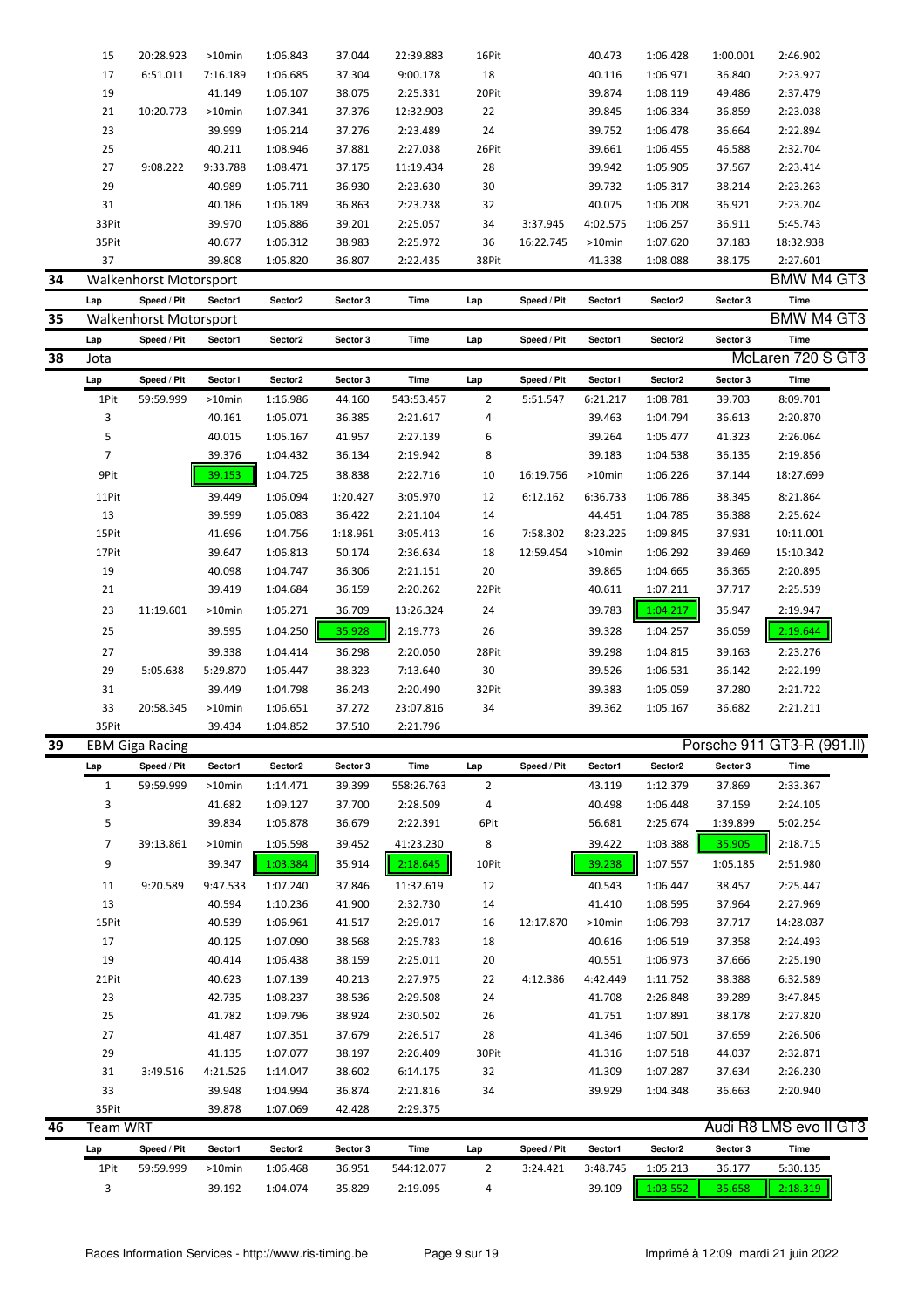| 5     |            | 38.898 | 1:04.040 | 40.092   | 2:23.030 | 6  |           | 38.862    | 1:03.852 | 35.661 | 2:18.375  |  |
|-------|------------|--------|----------|----------|----------|----|-----------|-----------|----------|--------|-----------|--|
| 7Pit  |            | 39.029 | 1:04.653 | 36.644   | 2:20.326 | 8  | 9:38.921  | $>10$ min | 1:04.808 | 39.331 | 11:47.407 |  |
| 9     |            | 39.102 | 1:04.327 | 35.997   | 2:19.426 | 10 |           | 39.042    | 1:04.003 | 35.865 | 2:18.910  |  |
| 11Pit |            | 39.097 | 1:04.369 | 36.900   | 2:20.366 | 12 | 19:23.993 | $>10$ min | 1:06.321 | 36.703 | 21:42.399 |  |
| 13Pit |            | 41.049 | 1:05.515 | 47.732   | 2:34.296 | 14 | 8:22.243  | 8:47.734  | 1:06.199 | 36.585 | 10:30.518 |  |
| 15    |            | 40.281 | 1:07.200 | 37.719   | 2:25.200 | 16 |           | 40.025    | 1:05.905 | 36.627 | 2:22.557  |  |
| 17Pit |            | 39.987 | 1:05.546 | 57.195   | 2:42.728 | 18 | 10:04.047 | $>10$ min | 1:06.703 | 37.451 | 12:13.145 |  |
| 19    |            | 40.529 | 1:05.815 | 36.764   | 2:23.108 | 20 |           | 40.509    | 1:05.858 | 36.860 | 2:23.227  |  |
| 21    |            | 40.027 | 1:07.073 | 41.074   | 2:28.174 | 22 |           | 40.158    | 1:06.800 | 36.727 | 2:23.685  |  |
| 23Pit |            | 40.451 | 1:05.727 | 39.064   | 2:25.242 | 24 | 17:38.065 | $>10$ min | 1:08.573 | 36.335 | 19:48.162 |  |
| 25    |            | 40.512 | 1:07.079 | 36.547   | 2:24.138 | 26 |           | 39.988    | 1:05.831 | 37.041 | 2:22.860  |  |
| 27    |            | 40.016 | 1:05.299 | 36.299   | 2:21.614 | 28 |           | 40.024    | 1:05.701 | 37.319 | 2:23.044  |  |
| 29    |            | 39.639 | 1:05.049 | 36.388   | 2:21.076 | 30 |           | 39.768    | 1:05.404 | 36.512 | 2:21.684  |  |
| 31    |            | 39.657 | 1:05.151 | 36.609   | 2:21.417 | 32 |           | 40.344    | 1:08.478 | 37.230 | 2:26.052  |  |
| 33    |            | 39.560 | 1:05.496 | 36.568   | 2:21.624 | 34 |           | 39.692    | 1:05.748 | 36.486 | 2:21.926  |  |
| 35    |            | 39.820 | 1:06.085 | 37.505   | 2:23.410 | 36 |           | 39.810    | 1:05.732 | 37.782 | 2:23.324  |  |
| 37    |            | 39.574 | 1:05.102 | 36.243   | 2:20.919 | 38 |           | 39.727    | 1:05.514 | 37.392 | 2:22.633  |  |
| 39    |            | 39.576 | 1:05.280 | 36.889   | 2:21.745 | 40 |           | 39.554    | 1:05.355 | 36.663 | 2:21.572  |  |
| 41Pit | 704:50.986 | 39.664 | 1:05.662 | 37.328   | 2:22.654 | 42 | 2:04.460  | 2:28.694  | 1:05.506 | 39.142 | 4:13.342  |  |
| 43    |            | 39.338 | 1:04.816 | 39.763   | 2:23.917 | 44 |           | 39.297    | 1:04.513 | 36.086 | 2:19.896  |  |
| 45Pit |            | 39.219 | 1:04.353 | 1:00.317 | 2:43.889 |    |           |           |          |        |           |  |

| <b>KCMG</b>    |             |           |          |           |            |                |             |          |          |           | Porsche 911 GT3-R (991.II) |
|----------------|-------------|-----------|----------|-----------|------------|----------------|-------------|----------|----------|-----------|----------------------------|
| Lap            | Speed / Pit | Sector1   | Sector2  | Sector 3  | Time       | Lap            | Speed / Pit | Sector1  | Sector2  | Sector 3  | Time                       |
| 1              | 59:59.999   | $>10$ min | 1:06.663 | 38.927    | 598:17.629 | $\overline{2}$ |             | 39.258   | 1:03.596 | 35.773    | 2:18.627                   |
| 3              |             | 39.123    | 1:03.895 | 40.798    | 2:23.816   | 4Pit           |             | 40.339   | 1:09.941 | 1:02.029  | 2:52.309                   |
| 5              | 4:29.977    | 4:54.032  | 1:05.350 | 36.890    | 6:36.272   | 6              |             | 39.217   | 1:04.461 | 36.112    | 2:19.790                   |
| $\overline{7}$ |             | 39.242    | 1:05.569 | 36.731    | 2:21.542   | 8              |             | 39.384   | 1:04.277 | 36.161    | 2:19.822                   |
| 9Pit           |             | 39.234    | 1:03.796 | 1:04.954  | 2:47.984   | 10             | 9:29.994    | 9:54.576 | 1:07.080 | 39.947    | 11:41.603                  |
| 11             |             | 39.183    | 1:07.080 | $>10$ min | 2:22.174   | 12             |             | 39.246   | 1:04.389 | 36.262    | 2:19.897                   |
| 13             |             | 39.092    | 1:04.191 | 36.097    | 2:19.380   | 14             |             | 39.107   | 1:04.794 | 37.789    | 2:21.690                   |
| 15Pit          |             | 39.275    | 1:06.067 | 41.944    | 2:27.286   | 16             | 9:03.775    | 9:31.701 | 1:05.809 | 36.496    | 11:14.006                  |
| 17             |             | 39.753    | 1:04.285 | 35.920    | 2:19.958   | 18             |             | 39.341   | 1:04.227 | 35.923    | 2:19.491                   |
| 19             |             | 39.303    | 1:04.976 | 35.829    | 2:20.108   | 20             |             | 39.051   | 1:04.781 | 36.178    | 2:20.010                   |
| 21Pit          |             | 39.235    | 1:05.146 | 37.196    | 2:21.577   | 22             | 3:34.561    | 4:00.645 | 1:04.834 | 36.319    | 5:41.798                   |
| 23             |             | 39.418    | 1:03.586 | 36.167    | 2:19.171   | 24             |             | 39.283   | 1:03.586 | $>10$ min | 2:19.728                   |
| 25             |             | 39.241    | 1:03.586 | $>10$ min | 2:18.647   | 26Pit          |             | 39.292   | 1:03.586 | $>10$ min | 2:21.527                   |
| 27             | 3:29.517    | 3:56.038  | 1:06.448 | 36.712    | 5:39.198   | 28             |             | 39.856   | 1:06.448 | $>10$ min | 2:21.486                   |
| 29             |             | 39.668    | 1:06.448 | $>10$ min | 2:20.252   | 30             |             | 39.479   | 1:06.448 | $>10$ min | 2:19.442                   |
| 31Pit          |             | 39.301    | 1:04.182 | 37.726    | 2:21.209   | 32             | 4:20.617    | 4:47.077 | 1:04.182 | $>10$ min | 6:34.376                   |
| 33             |             | 39.436    | 1:03.254 | 35.745    | 2:18.435   | 34             |             | 39.337   | 1:03.842 | 36.407    | 2:19.586                   |
| 35             |             | 39.338    | 1:03.715 | 35.892    | 2:18.945   | 36             |             | 39.471   | 1:03.725 | 35.840    | 2:19.036                   |
| 37Pit          |             | 39.358    | 1:03.725 | $>10$ min | 2:40.781   |                |             |          |          |           |                            |

| 50 | Rowe Racing    |             |           |          |          |            |                |             |           |                     |           | <b>BMW M4 GT3</b> |
|----|----------------|-------------|-----------|----------|----------|------------|----------------|-------------|-----------|---------------------|-----------|-------------------|
|    | Lap            | Speed / Pit | Sector1   | Sector2  | Sector 3 | Time       | Lap            | Speed / Pit | Sector1   | Sector <sub>2</sub> | Sector 3  | Time              |
| 51 | Iron Lynx      |             |           |          |          |            |                |             |           |                     |           | Ferrari 488 GT3   |
|    | Lap            | Speed / Pit | Sector1   | Sector2  | Sector 3 | Time       | Lap            | Speed / Pit | Sector1   | Sector <sub>2</sub> | Sector 3  | Time              |
|    | 1Pit           | 59:59.999   | $>10$ min | 1:08.807 | 38.260   | 565:56.632 | $\overline{2}$ | 3:28.128    | 3:53.232  | 1:06.639            | 36.777    | 5:36.648          |
|    | 3              |             | 39.754    | 1:04.623 | 36.332   | 2:20.709   | 4              |             | 39.221    | 1:04.699            | 36.536    | 2:20.456          |
|    | 5              |             | 39.149    | 1:04.343 | 35.918   | 2:19.410   | 6              |             | 39.161    | 1:03.956            | 36.121    | 2:19.238          |
|    | $\overline{7}$ |             | 39.166    | 1:04.275 | 37.170   | 2:20.611   | 8              |             | 39.108    | 1:04.457            | 38.869    | 2:22.434          |
|    | 9Pit           |             | 39.161    | 1:04.241 | 45.959   | 2:29.361   | 10             | 49:50.692   | $>10$ min | 1:05.531            | 38.358    | 51:59.120         |
|    | 11             |             | 39.329    | 1:05.621 | 38.763   | 2:23.713   | 12Pit          |             | 39.259    | 1:04.992            | 38.012    | 2:22.263          |
|    | 13             | 13:08.787   | $>10$ min | 1:05.933 | 36.472   | 15:16.469  | 14             |             | 39.291    | 1:04.492            | 36.344    | 2:20.127          |
|    | 15             |             | 39.335    | 1:05.328 | 36.796   | 2:21.459   | 16Pit          |             | 39.132    | 1:04.432            | 40.107    | 2:23.671          |
|    | 17             | 27:33.958   | $>10$ min | 1:10.047 | 37.750   | 29:47.086  | 18             |             | 39.390    | 1:03.052            | 35.590    | 2:18.032          |
|    | 19             |             | 39.172    | 1:03.115 | 35.734   | 2:18.021   | 20             |             | 39.136    | 1:03.230            | 35.554    | 2:17.920          |
|    | 21Pit          |             | 39.510    | 1:05.831 | 38.107   | 2:23.448   | 22             | 2:34.213    | 2:59.436  | 1:05.683            | 36.460    | 4:41.579          |
|    | 23             |             | 40.406    | 1:06.584 | 36.409   | 2:23.399   | 24             |             | 39.995    | 1:06.584            | $>10$ min | 2:21.174          |
|    | 25Pit          |             | 39.673    | 1:04.891 | 59.810   | 2:44.374   |                |             |           |                     |           |                   |
| 52 | AF Corse       |             |           |          |          |            |                |             |           |                     |           | Ferrari 488 GT3   |

Races Information Services - http://www.ris-timing.be Page 10 sur 19 Imprimé à 12:09 mardi 21 juin 2022

**Lap Speed / Pit Sector1 Sector2 Sector 3 Time Lap Speed / Pit Sector1 Sector2 Sector 3 Time**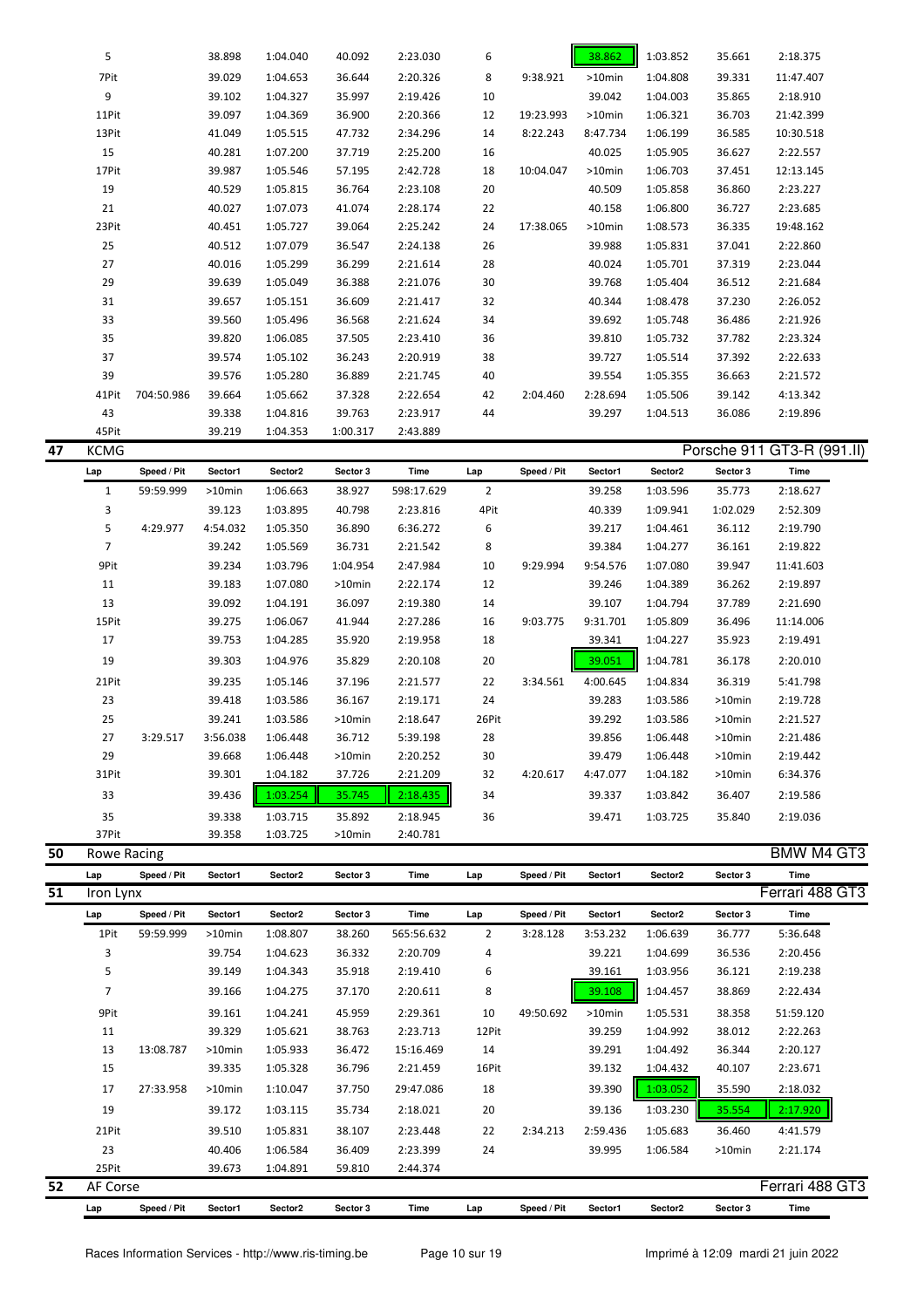|    | $\mathbf{1}$   | 59:59.999                      | >10min             | 1:19.087             | 45.348           | 559:06.712             | 2           |             | 43.228           | 1:11.556             | 38.873           | 2:33.657                   |  |
|----|----------------|--------------------------------|--------------------|----------------------|------------------|------------------------|-------------|-------------|------------------|----------------------|------------------|----------------------------|--|
|    | 3Pit           |                                | 43.379             | 1:09.061             | 41.306           | 2:33.746               | 4           | 1:34.887    | 2:01.970         | 1:08.357             | 37.976           | 3:48.303                   |  |
|    | 5              |                                | 42.234             | 1:07.862             | 37.752           | 2:27.848               | 6           |             | 40.681           | 1:06.408             | 37.590           | 2:24.679                   |  |
|    | 7Pit           |                                | 40.602             | 1:05.741             | 39.064           | 2:25.407               | 8           | 3:12.592    | 3:37.977         | 1:07.424             | 37.235           | 5:22.636                   |  |
|    | 9              |                                | 40.020             | 1:05.343             | 37.087           | 2:22.450               | 10          |             | 39.984           | 1:04.968             | 36.435           | 2:21.387                   |  |
|    | 11Pit          |                                | 39.675             | 1:04.914             | 44.910           | 2:29.499               | 12          | 10:12.162   | >10min           | 1:15.059             | 38.097           | 12:34.404                  |  |
|    | 13             |                                | 44.671             | 1:12.226             | 38.778           | 2:35.675               | 14Pit       |             | 41.961           | 1:09.714             | 58.589           | 2:50.264                   |  |
|    | 15             | 4:47.943                       | 5:13.656           | 1:11.438             | 37.745           | 7:02.839               | 16          |             | 40.887           | 1:08.217             | 39.011           | 2:28.115                   |  |
|    | 17             |                                | 40.596             | 1:07.834             | 37.390           | 2:25.820               | 18Pit       |             | 39.918           | 1:07.771             | 40.754           | 2:28.443                   |  |
|    | 19             | 11:47.052                      | >10min             | 1:06.824             | 36.938           | 13:56.452              | 20          |             | 39.677           | 1:05.556             | 36.970           | 2:22.203                   |  |
|    | 21             |                                |                    |                      |                  |                        |             |             |                  |                      |                  |                            |  |
|    |                |                                | 39.705             | 1:05.862             | 40.854           | 2:26.421               | 22          |             | 39.602           | 1:04.997             | 36.258           | 2:20.857                   |  |
|    | 23Pit          |                                | 41.176             | 1:15.913             | 44.795           | 2:41.884               | 24          | 13:15.568   | >10min           | 1:09.330             | 38.625           | 15:29.669                  |  |
|    | 25             |                                | 44.078             | 1:07.030             | 37.553           | 2:28.661               | 26          |             | 40.823           | 1:07.725             | 37.466           | 2:26.014                   |  |
|    | 27             |                                | 40.719             | 1:06.543             | 36.791           | 2:24.053               | 28          |             | 40.423           | 1:07.065             | 37.496           | 2:24.984                   |  |
|    | 29Pit          |                                | 40.242             | 1:06.783             | 38.799           | 2:25.824               | 30          | 2:39.664    | 3:08.033         | 1:09.811             | 36.761           | 4:54.605                   |  |
|    | 31             |                                | 39.901             | 1:05.479             | 37.279           | 2:22.659               | 32          |             | 40.231           | 1:05.936             | 36.462           | 2:22.629                   |  |
|    | 33             |                                | 39.751             | 1:05.534             | 36.541           | 2:21.826               | 34Pit       |             | 39.844           | 1:05.495             | 37.862           | 2:23.201                   |  |
|    | 35             | 8:49.593                       | 9:15.420           | 1:07.845             | 37.937           | 11:01.202              | 36          |             | 40.446           | 1:06.028             | 36.712           | 2:23.186                   |  |
|    | 37             |                                | 39.926             | 1:05.485             | 36.414           | 2:21.825               | 38          |             | 39.637           | 1:11.896             | 36.827           | 2:28.360                   |  |
|    | 39             |                                | 39.548             | 1:05.426             | 36.311           | 2:21.285               | 40          |             | 39.382           | 1:04.847             | 36.205           | 2:20.434                   |  |
|    | 41Pit          |                                | 39.657             | 1:05.032             | 39.669           | 2:24.358               | 42Pit       | 2:33.122    | 2:58.987         | 1:06.580             | 1:04.157         | 5:09.724                   |  |
| 54 |                | <b>Dinamic Motorsport</b>      |                    |                      |                  |                        |             |             |                  |                      | Porsche 911      | GT3-R (991.II)             |  |
|    | Lap            | Speed / Pit                    | Sector1            | Sector2              | Sector 3         | Time                   | Lap         | Speed / Pit | Sector1          | Sector2              | Sector 3         | Time                       |  |
|    | $\mathbf{1}$   | 59:59.999                      | $>10$ min          |                      | 37.337           | 612:38.112             | 2           |             | 39.399           | 1:04.042             | 35.776           | 2:19.217                   |  |
|    |                |                                |                    | 1:05.835             |                  |                        |             |             |                  |                      |                  |                            |  |
|    | 3              |                                | 39.524             | 1:04.834             | 36.353           | 2:20.711               | 4           |             | 39.151           | 1:04.132             | 36.153           | 2:19.436                   |  |
|    | 5Pit           |                                | 39.276             | 1:04.048             | 1:00.162         | 2:43.486               | 6           | 32:00.399   | >10min           | 1:08.503             | 48.061           | 34:22.294                  |  |
|    | $\overline{7}$ |                                | 40.249             | 1:06.293             | 37.055           | 2:23.597               | 8           |             | 39.886           | 1:04.819             | 36.797           | 2:21.502                   |  |
|    | 9              |                                | 39.687             | 1:04.981             | 36.829           | 2:21.497               | 10          |             | 39.713           | 1:05.172             | 36.451           | 2:21.336                   |  |
|    | 11Pit          |                                | 39.600             | 1:04.992             | 37.388           | 2:21.980               | 12          | 12:13.170   | >10min           | 1:06.722             | 38.986           | 14:23.279                  |  |
|    | 13             |                                | 39.723             | 1:06.029             | 36.710           | 2:22.462               | 14Pit       |             | 40.041           | 1:10.221             | 48.473           | 2:38.735                   |  |
|    |                |                                |                    |                      |                  |                        |             |             |                  |                      |                  |                            |  |
|    | 15             | 9:51.046                       | >10min             | 1:08.499             | 44.744           | 12:08.683              | 16          |             | 40.345           | 1:06.072             | 37.084           | 2:23.501                   |  |
|    | 17             |                                | 39.947             | 1:05.720             | 36.490           | 2:22.157               | 18          |             | 39.734           | 1:06.463             | 37.875           | 2:24.072                   |  |
|    | 19             |                                | 39.868             | 1:04.960             | 36.502           | 2:21.330               | 20Pit       |             | 39.945           | 1:05.153             | 37.398           | 2:22.496                   |  |
|    | 21             | 1:57.260                       | 2:21.691           | 1:05.466             | 37.105           | 4:04.262               | 22Pit       |             | 39.976           | 1:06.220             | 52.604           | 2:38.800                   |  |
| 55 |                | <b>AMG Team GruppeM Racing</b> |                    |                      |                  |                        |             |             |                  |                      |                  | Mercedes-AMG GT3           |  |
|    | Lap            | Speed / Pit                    | Sector1            | Sector2              | Sector 3         | Time                   | Lap         | Speed / Pit | Sector1          | Sector2              | Sector 3         | Time                       |  |
|    | 1              |                                |                    |                      |                  |                        | 2Pit        |             |                  |                      |                  |                            |  |
|    | 3              |                                | >10min<br>1:43.486 | >10min<br>1:06.668   | >10min<br>37.087 | 572:32.637<br>3:27.241 |             | 606:59.188  | >10min           | 1:08.349             | 42.923           | 36:47.463                  |  |
|    |                | 1:18.558                       |                    |                      |                  |                        | 4           |             | 39.123           | 1:03.413             | 35.970           | 2:18.506                   |  |
|    | 5              |                                | 39.067             | 1:03.214             | 35.666           | 2:17.947               | 6Pit        |             | 39.903           | 1:05.040             | 37.299           | 2:22.242                   |  |
|    | $\overline{7}$ | 11:19.613                      | >10min             | 1:06.178             | 37.907           | 13:28.622              | 8           |             | 39.597           | 1:04.646             | 36.296           | 2:20.539                   |  |
|    | 9              |                                | 39.260             | 1:04.811             | 36.483           | 2:20.554               | 10          |             | 39.298           | 1:04.414             | 35.906           | 2:19.618                   |  |
|    | 11Pit          |                                | 39.686             | 1:08.976             | 40.277           | 2:28.939               | 12          | 16:57.785   | >10min           | 1:07.200             | 36.684           | 19:07.483                  |  |
|    | 13             |                                | 39.740             | 1:04.692             | 36.211           | 2:20.643               | 14          |             | 39.510           | 1:04.376             | 36.166           | 2:20.052                   |  |
|    | 15             |                                | 39.441             | 1:04.599             | 36.306           | 2:20.346               | 16Pit       |             | 39.517           | 1:04.463             | 36.998           | 2:20.978                   |  |
|    | 17             | 14:05.415                      | >10min             | 1:05.909             | 36.980           | 16:13.804              | 18          |             | 39.379           | 1:05.095             | 36.442           | 2:20.916                   |  |
|    | 19             |                                | 39.425             | 1:04.256             | 35.948           | 2:19.629               | 20          |             | 39.312           | 1:03.594             | 35.935           | 2:18.841                   |  |
|    | 21Pit          |                                | 39.283             | 1:04.053             | 37.676           | 2:21.012               | 22          | 8:58.220    | 9:27.214         | 1:07.298             | 38.651           | 11:13.163                  |  |
|    | 23             |                                | 39.396             | 1:03.825             | 36.963           | 2:20.184               | 24          |             | 39.395           | 1:03.876             | 35.963           | 2:19.234                   |  |
|    | 25Pit          |                                | 39.124             | 1:04.320             | 1:16.845         | 3:00.289               |             |             |                  |                      |                  |                            |  |
| 56 |                | Dinamic Motorsport             |                    |                      |                  |                        |             |             |                  |                      |                  | Porsche 911 GT3-R (991.II) |  |
|    | Lap            | Speed / Pit                    | Sector1            | Sector2              | Sector 3         | Time                   | Lap         | Speed / Pit | Sector1          | Sector2              | Sector 3         | Time                       |  |
|    | $\mathbf{1}$   | 59:59.999                      | >10min             | 1:12.969             | 38.790           | 586:11.853             | 2Pit        |             | 40.421           | 1:06.152             | 1:05.810         | 2:52.383                   |  |
|    | 3              | 7:48.893                       | 8:13.475           | 1:07.238             | 37.044           | 9:57.757               | 4           |             | 39.640           | 1:04.506             | 36.146           | 2:20.292                   |  |
|    |                |                                |                    |                      |                  |                        |             |             |                  |                      |                  |                            |  |
|    | 5Pit           |                                | 41.146             | 1:04.706             | 48.698           | 2:34.550               | 6           | 11:06.796   | >10min           | 1:11.707             | 39.361           | 13:25.814                  |  |
|    | $\overline{7}$ |                                | 41.056             | 1:07.961             | 38.284           | 2:27.301               | 8Pit        |             | 40.835           | 1:08.339             | 1:09.846         | 2:59.020                   |  |
|    | 9              | 31:55.051                      | >10min             | 1:06.682             | 36.984           | 34:05.056              | 10          |             | 40.089           | 1:05.015             | 36.776           | 2:21.880                   |  |
|    | 11             |                                | 39.880             | 1:04.894             | 36.601           | 2:21.375               | 12          |             | 40.125           | 1:05.447             | 39.304           | 2:24.876                   |  |
|    | 13             |                                | 39.805             | 1:06.504             | 37.269           | 2:23.578               | 14Pit       |             | 39.944           | 1:05.760             | 40.815           | 2:26.519                   |  |
|    | 15             | 8:24.261                       | 8:49.182           | 1:06.350             | 37.534           | 10:33.066              | 16          |             | 40.091           | 1:09.254             | 38.166           | 2:27.511                   |  |
|    | 17<br>19       | 8:53.017                       | 40.273<br>9:24.719 | 1:07.466<br>1:10.975 | 37.606<br>38.998 | 2:25.345<br>11:14.692  | 18Pit<br>20 |             | 40.311<br>41.534 | 1:06.720<br>1:07.894 | 39.607<br>39.079 | 2:26.638<br>2:28.507       |  |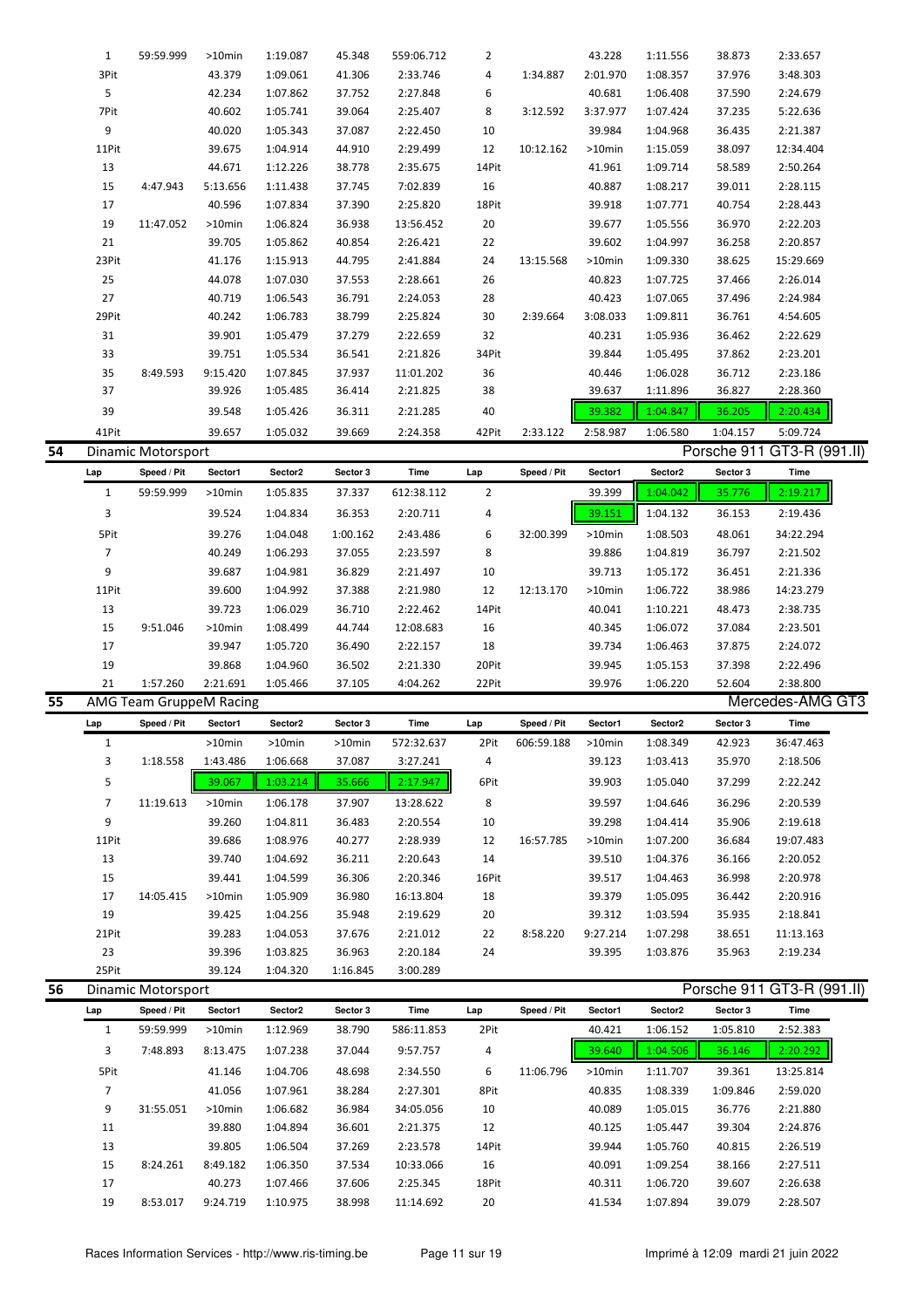|    | 21             |                         | 41.076    | 1:07.628  | 38.229    | 2:26.933    | 22             |             | 41.265    | 1:07.963  | 38.882      | 2:28.110                    |
|----|----------------|-------------------------|-----------|-----------|-----------|-------------|----------------|-------------|-----------|-----------|-------------|-----------------------------|
|    | 23             |                         | 40.622    | 1:07.751  | 37.610    | 2:25.983    | 24Pit          |             | 40.338    | 1:07.082  | 41.748      | 2:29.168                    |
|    | 25             | 2:37.986                | 3:05.119  | 1:09.691  | 39.130    | 4:53.940    | 26Pit          |             | 41.722    | 1:09.774  | 48.976      | 2:40.472                    |
| 57 |                | <b>Winward Racing</b>   |           |           |           |             |                |             |           |           |             | Mercedes-AMG GT3            |
|    | Lap            | Speed / Pit             | Sector1   | Sector2   | Sector 3  | <b>Time</b> | Lap            | Speed / Pit | Sector1   | Sector2   | Sector 3    | Time                        |
|    | $\mathbf{1}$   | 59:59.999               | >10min    | 1:09.581  | 39.608    | 561:56.601  | $\overline{2}$ |             | 40.269    | 1:04.637  | 36.030      | 2:20.936                    |
|    | 3              |                         | 39.275    | 1:03.964  | 36.024    | 2:19.263    | 4              |             | 39.152    | 1:03.837  | 36.090      | 2:19.079                    |
|    |                |                         |           |           |           |             |                |             |           |           |             |                             |
|    | 5Pit           |                         | 39.097    | 1:05.033  | 38.092    | 2:22.222    | 6              | 8:06.039    | 8:32.548  | 1:06.042  | 38.252      | 10:16.842                   |
|    | 7              |                         | 39.222    | 1:04.303  | 36.224    | 2:19.749    | 8              |             | 39.026    | 1:04.956  | 37.902      | 2:21.884                    |
|    | 9Pit           |                         | 41.363    | 1:07.371  | 1:22.439  | 3:11.173    | 10             | 10:06.096   | 41.363    | 1:07.371  | >10min      | 18:04.753                   |
|    | 11Pit          |                         | 41.363    | 1:07.371  | >10min    | 42.012      |                |             |           |           |             |                             |
| 63 |                | <b>Emil Frey Racing</b> |           |           |           |             |                |             |           |           |             | Lamborghini Huracan GT3 Evo |
|    | Lap            | Speed / Pit             | Sector1   | Sector2   | Sector 3  | Time        | Lap            | Speed / Pit | Sector1   | Sector2   | Sector 3    | Time                        |
|    | 1              | 59:59.999               | >10min    | 1:05.530  | 36.586    | 615:09.908  | $\overline{2}$ |             | 39.703    | 1:05.250  | 36.607      | 2:21.560                    |
|    | 3              | 656:06.074              | >10min    | 1:11.561  | 39.058    | 40:50.328   | 4              |             | 39.446    | 1:06.857  | 36.529      | 2:22.832                    |
|    | 5              |                         | 39.656    | 1:04.434  | 36.239    | 2:20.329    | 6              |             | 39.640    | 1:03.938  | 36.062      | 2:19.640                    |
|    | $\overline{7}$ |                         | 39.451    | 1:06.407  | 36.671    | 2:22.529    | 8              |             | 39.499    | 1:04.153  | 36.091      | 2:19.743                    |
|    | 9Pit           |                         | 39.549    | 1:03.819  | 38.849    | 2:22.217    | 10             | 13:06.004   | >10min    | 1:08.542  | 38.069      | 15:19.198                   |
|    |                |                         |           |           |           |             |                |             |           |           |             |                             |
|    | 11             |                         | 39.646    | 1:03.121  | 38.832    | 2:21.599    | 12             |             | 39.685    | 1:05.910  | 37.620      | 2:23.215                    |
|    | 13             |                         | 39.581    | 1:09.111  | 36.882    | 2:25.574    | 14             |             | 39.560    | 1:03.680  | 35.819      | 2:19.059                    |
|    | 15Pit          |                         | 39.791    | 1:04.306  | 38.739    | 2:22.836    | 16             | 6:52.040    | 7:17.451  | 1:06.431  | 41.357      | 9:05.239                    |
|    | 17             |                         | 39.936    | 1:04.834  | 36.421    | 2:21.191    | 18             |             | 40.672    | 1:06.116  | 36.660      | 2:23.448                    |
|    | 19             |                         | 39.417    | 1:04.605  | 36.202    | 2:20.224    | 20Pit          |             | 39.527    | 1:04.641  | 59.400      | 2:43.568                    |
| 66 |                | <b>Attempto Racing</b>  |           |           |           |             |                |             |           |           |             | Audi R8 LMS evo II GT3      |
|    | Lap            | Speed / Pit             | Sector1   | Sector2   | Sector 3  | Time        | Lap            | Speed / Pit | Sector1   | Sector2   | Sector 3    | Time                        |
|    | $\mathbf{1}$   | 59:59.999               | >10min    | 1:15.941  | 42.578    | 548:56.287  | $\overline{2}$ |             | 45.671    | 1:11.318  | 42.516      | 2:39.505                    |
|    | 3              |                         | 47.780    | 1:09.091  | 42.479    | 2:39.350    | 4              |             | 44.088    | 1:08.116  | 41.214      | 2:33.418                    |
|    | 5              |                         | 40.214    | 1:06.495  | 42.104    | 2:28.813    | 6Pit           |             | 39.992    | 1:09.902  | 42.562      | 2:32.456                    |
|    | 7              | 8:41.122                | 9:06.688  | 1:07.240  | 37.112    | 10:51.040   | 8              |             | 39.845    | 1:06.980  | 36.758      | 2:23.583                    |
|    | 9              |                         | 39.569    | 1:05.430  | 36.222    | 2:21.221    | 10             |             | 39.405    | 1:04.899  | 36.222      | 2:20.526                    |
|    | 11             |                         | 39.491    | 1:04.764  | 36.355    | 2:20.610    | 12Pit          |             | 39.336    | 1:04.922  | 38.197      | 2:22.455                    |
|    |                |                         |           |           |           |             |                |             |           |           |             |                             |
|    | 13             | 13:37.678               | >10min    | 1:08.889  | 38.049    | 15:53.124   | 14             |             | 41.261    | 1:06.631  | 37.343      | 2:25.235                    |
|    | 15Pit          |                         | 40.939    | 1:07.305  | 54.055    | 2:42.299    | 16             | 8:13.332    | 8:38.990  | 1:06.729  | 37.421      | 10:23.140                   |
|    | 17             |                         | 40.321    | 1:07.023  | 37.102    | 2:24.446    | 18             |             | 40.522    | 1:06.101  | 37.021      | 2:23.644                    |
|    | 19Pit          |                         | 40.263    | 1:06.057  | 1:08.416  | 2:54.736    | 20             | 8:18.459    | 8:43.563  | 1:07.048  | 40.054      | 10:30.665                   |
|    | 21             |                         | 40.113    | 1:05.891  | 36.589    | 2:22.593    | 22             |             | 40.093    | 1:05.911  | 36.910      | 2:22.914                    |
|    | 23             |                         | 40.040    | 1:05.717  | 36.747    | 2:22.504    | 24             |             | 41.081    | 1:06.349  | 37.504      | 2:24.934                    |
|    | 25Pit          |                         | 40.101    | 1:05.296  | 53.904    | 2:39.301    | 26             | 11:18.242   | >10min    | 1:05.788  | 37.929      | 13:27.311                   |
|    | 27             |                         | 39.702    | 1:04.887  | 36.230    | 2:20.819    | 28             |             | 39.689    | 1:04.576  | 36.435      | 2:20.700                    |
|    | 29             |                         | 39.508    | 1:06.248  | 37.464    | 2:23.220    | 30             |             | 39.714    | 1:05.080  | 36.347      | 2:21.141                    |
|    | 31             |                         | 39.827    | 1:04.743  | 36.786    | 2:21.356    | 32Pit          |             | 39.657    | 1:05.056  | 38.308      | 2:23.021                    |
|    | 33             | 5:13.106                | 5:43.374  | 1:09.497  | 42.647    | 7:35.518    | 34             |             | 40.545    | 1:05.603  | 36.461      | 2:22.609                    |
|    | 35             |                         | 39.419    | 1:09.142  | 37.434    | 2:25.995    | 36Pit          |             | 39.715    | 1:05.243  | 38.641      | 2:23.599                    |
|    | 37             | 5:54.418                | 6:20.082  | 1:07.887  | 38.487    | 8:06.456    | 38             |             | 39.843    | 1:04.912  | 36.472      | 2:21.227                    |
|    | 39             |                         | 39.553    | 1:04.552  | 36.088    | 2:20.193    | 40Pit          |             | 39.411    | 1:08.500  | 38.763      | 2:26.674                    |
|    | 41             | 4:26.339                | 4:51.482  | 1:06.670  | 39.564    | 6:37.716    | 42             |             | 39.605    | 1:05.807  | 36.898      | 2:22.310                    |
|    | 43             |                         | 39.648    | 1:05.891  | 40.347    | 2:25.886    | 44Pit          |             | 39.511    | 1:05.132  | 52.882      | 2:37.525                    |
| 74 |                | <b>EMA Motorsport</b>   |           |           |           |             |                |             |           |           | Porsche 911 | GT3-R (991.II)              |
|    | Lap            | Speed / Pit             | Sector1   | Sector2   | Sector 3  | Time        | Lap            | Speed / Pit | Sector1   | Sector2   | Sector 3    | Time                        |
|    | $\mathbf{1}$   | 59:59.999               | >10min    | >10min    | $>10$ min | 576:08.892  | 2              |             | 39.462    | $>10$ min | >10min      | 2:22.531                    |
|    | 3              |                         | 39.627    | $>10$ min | >10min    | 2:19.732    | 4              |             | 39.667    | 1:07.299  | 37.543      | 2:24.509                    |
|    | 5Pit           |                         | 39.378    | 1:07.299  | >10min    | 2:23.034    | 6              | 13:03.329   | $>10$ min | 1:10.135  | 38.938      | 15:20.722                   |
|    | $\overline{7}$ |                         | 43.819    | 1:10.135  | >10min    | 2:30.604    | 8Pit           |             | 40.892    | 1:06.563  | 1:19.012    | 3:06.467                    |
|    | 9              | 6:11.647                | 6:37.819  | 1:06.563  |           | 8:22.605    | 10             |             | 40.481    |           |             | 2:22.990                    |
|    |                |                         |           |           | >10min    |             |                |             |           | 1:06.563  | >10min      |                             |
|    | 11             |                         | 40.390    | 1:06.563  | >10min    | 2:21.890    | 12Pit          |             | 40.542    | 1:06.563  | >10min      | 2:52.208                    |
|    | 13             | 12:53.396               | >10min    | 1:06.563  | >10min    | 15:01.910   | 14             |             | 39.947    | 1:06.563  | >10min      | 2:21.209                    |
|    | 15             |                         | 39.555    | 1:06.563  | >10min    | 2:22.748    | 16Pit          |             | 39.314    | 1:06.563  | >10min      | 2:22.562                    |
|    | 17             | 14:16.247               | $>10$ min | 1:06.563  | >10min    | 16:30.456   | 18             |             | 39.771    | 1:06.563  | $>10$ min   | 2:18.906                    |
|    | 19             |                         | 39.524    | 1:06.563  | >10min    | 2:19.601    | 20             |             | 39.509    | 1:06.563  | $>10$ min   | 2:19.454                    |
|    |                |                         |           |           |           |             |                |             |           |           |             |                             |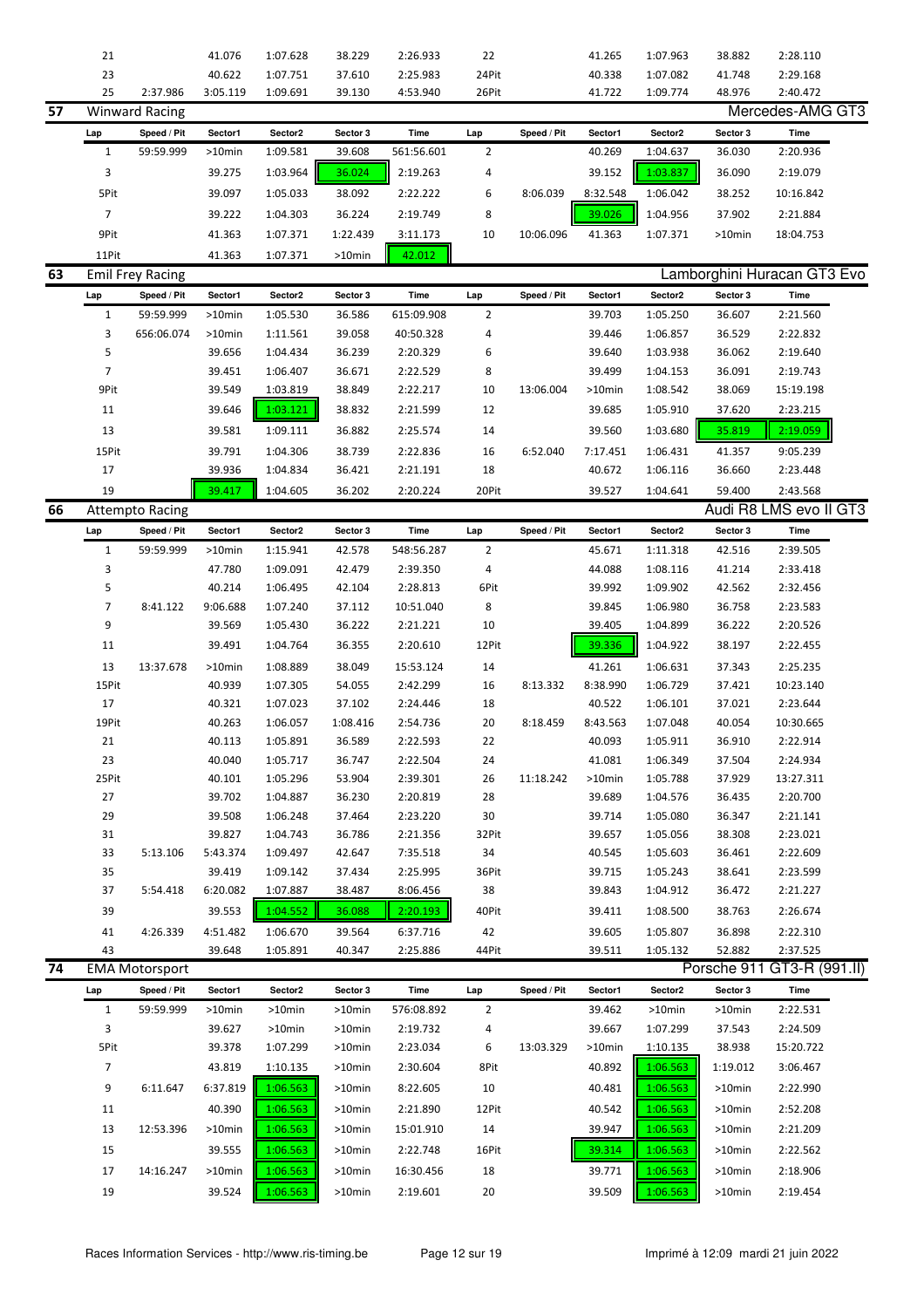| 75 | 27Pit<br>SunEnergy1- by SPS | 39.714 | 1:06.936 | $>10$ min | 2:44.577 |    |           |           |          |           | Mercedes-AMG GT3 |
|----|-----------------------------|--------|----------|-----------|----------|----|-----------|-----------|----------|-----------|------------------|
|    | 25Pit                       | 39.438 | 06.563   | >10min    | 2:20.949 | 26 | 8:59.418  | 9:24.188  | 1:06.936 | 36.373    | 11:07.497        |
|    | 23                          | 39.780 | :06.563  | $>10$ min | 2:19.899 | 24 |           | 39.562    | 1:06.563 | $>10$ min | 2:18.727         |
|    | 21Pit                       | 39.473 | 06.563   | $>10$ min | 2:20.407 | 22 | 23:29.410 | $>10$ min | 1:06.563 | $>10$ min | 25:38.462        |

|    | Lap            | Speed / Pit               | Sector1   | Sector2  | Sector 3 | Time       | Lap            | Speed / Pit | Sector1 | Sector2  | Sector 3 | Time                        |
|----|----------------|---------------------------|-----------|----------|----------|------------|----------------|-------------|---------|----------|----------|-----------------------------|
|    | $1\,$          | 59:59.999                 | $>10$ min | 1:08.240 | 37.435   | 547:24.699 | $\overline{2}$ |             | 40.880  | 1:05.451 | 37.480   | 2:23.811                    |
|    | 3              |                           | 40.335    | 1:05.560 | 36.931   | 2:22.826   | 4              |             | 39.998  | 1:05.151 | 37.819   | 2:22.968                    |
|    | 5              |                           | 40.009    | 1:05.371 | 36.947   | 2:22.327   | 6Pit           |             | 39.961  | 1:05.204 | 39.904   | 2:25.069                    |
|    | $\overline{7}$ | 16:34.130                 | $>10$ min | 1:07.608 | 42.064   | 18:48.871  | 8Pit           |             | 40.272  | 1:05.132 | 41.017   | 2:26.421                    |
|    | 9Pit           | 3:20.692                  | 3:45.466  | 1:05.369 | 43.392   | 5:34.227   | 10             | 10:09.663   | >10min  | 1:05.435 | 39.664   | 12:19.895                   |
|    | 11             |                           | 39.755    | 1:04.024 | 36.569   | 2:20.348   | 12Pit          |             | 40.286  | 1:05.380 | 38.885   | 2:24.551                    |
|    | 13             | 8:27.773                  | 8:57.254  | 1:11.037 | 39.068   | 10:47.359  | 14             |             | 41.461  | 1:07.179 | 37.924   | 2:26.564                    |
|    | 15             |                           | 40.763    | 1:06.288 | 39.792   | 2:26.843   | 16Pit          |             | 40.455  | 1:05.794 | 42.349   | 2:28.598                    |
|    | 17             | 9:33.969                  | 9:59.722  | 1:06.876 | 37.845   | 11:44.443  | 18             |             | 40.411  | 1:05.951 | 36.949   | 2:23.311                    |
|    | 19             |                           | 39.985    | 1:05.525 | 36.864   | 2:22.374   | 20             |             | 41.022  | 1:05.842 | 36.840   | 2:23.704                    |
|    | 21             |                           | 40.084    | 1:05.593 | 37.426   | 2:23.103   | 22Pit          |             | 40.109  | 1:05.512 | 41.748   | 2:27.369                    |
|    | 23             | 11:09.615                 | >10min    | 1:09.628 | 38.297   | 13:25.011  | 24             |             | 40.099  | 1:06.245 | 37.607   | 2:23.951                    |
|    | 25             |                           | 40.196    | 1:06.562 | 37.143   | 2:23.901   | 26             |             | 40.176  | 1:06.142 | 36.378   | 2:22.696                    |
|    | 27             |                           | 40.173    | 1:07.899 | 40.931   | 2:29.003   | 28Pit          |             | 40.853  | 1:07.128 | 40.681   | 2:28.662                    |
|    | 29             | 5:59.880                  | 6:26.498  | 1:09.136 | 39.702   | 8:15.336   | 30             |             | 40.491  | 1:06.260 | 37.291   | 2:24.042                    |
|    | 31             |                           | 42.801    | 1:08.127 | 39.028   | 2:29.956   | 32             |             | 40.165  | 1:06.632 | 37.215   | 2:24.012                    |
|    | 33             |                           | 40.101    | 1:06.234 | 37.082   | 2:23.417   | 34Pit          |             | 40.493  | 1:09.098 | 39.957   | 2:29.548                    |
|    | 35             | 4:47.319                  | 5:13.734  | 1:10.060 | 37.855   | 7:01.649   | 36             |             | 40.970  | 1:07.578 | 37.368   | 2:25.916                    |
|    | 37             |                           | 40.329    | 1:15.913 | 37.705   | 2:33.947   | 38             |             | 40.732  | 1:06.851 | 38.884   | 2:26.467                    |
|    | 39             |                           | 40.656    | 1:06.430 | 37.953   | 2:25.039   | 40             |             | 41.073  | 1:07.643 | 37.537   | 2:26.253                    |
|    | 41             |                           | 40.461    | 1:06.608 | 37.816   | 2:24.885   | 42             |             | 41.161  | 1:07.137 | 37.478   | 2:25.776                    |
|    | 43Pit          |                           | 40.636    | 1:07.396 | 51.809   | 2:39.841   |                |             |         |          |          |                             |
| 77 |                | <b>Barwell Motorsport</b> |           |          |          |            |                |             |         |          |          | Lamborghini Huracan GT3 Evo |
|    | Lap            | Speed / Pit               | Sector1   | Sector2  | Sector 3 | Time       | Lap            | Speed / Pit | Sector1 | Sector2  | Sector 3 | Time                        |
|    | $\mathbf{1}$   | 59:59.999                 | $>10$ min | 1:12.850 | 39.308   | 544:21.446 | $\overline{2}$ | 544:43.687  | 42.387  | 1:07.707 | 37.731   | 2:27.825                    |
|    | 3              | 547:11.353                | 41.346    | 1:06.278 | 37.392   | 2:25.016   | 4              |             | 41.066  | 1:07.016 | 37.764   | 2:25.846                    |
|    | 5              |                           | 41.559    | 1:08.117 | 37.569   | 2:27.245   | 6              |             | 41.145  | 1:05.891 | 37.486   | 2:24.522                    |
|    | 7              |                           | 41.009    | 1:06.176 | 38.559   | 2:25.744   | 8Pit           |             | 40.974  | 1:08.540 | 42.272   | 2:31.786                    |
|    | 9              | 38:12.698                 | >10min    | 1:06.509 | 37.003   | 40:22.393  | 10Pit          |             | 40.831  | 1:05.051 | 47.638   | 2:33.520                    |
|    | 11             | 9:58.228                  | >10min    | 1:05.573 | 37.089   | 12:06.269  | 12             |             | 40.173  | 1:06.518 | 37.044   | 2:23.735                    |
|    | 13Pit          |                           | 39.721    | 1:04.907 | 38.931   | 2:23.559   | 14             | 12:29.635   | >10min  | 1:06.503 | 37.661   | 14:40.936                   |
|    | 15             |                           | 41.390    | 1:06.763 | 37.734   | 2:25.887   | 16             |             | 41.014  | 1:06.585 | 37.462   | 2:25.061                    |
|    | 17Pit          | 641:12.972                | 40.927    | 1:07.767 | 38.593   | 2:27.287   | 18             | 21:39.452   | >10min  | 1:06.191 | 37.696   | 23:49.208                   |
|    | 19             |                           | 40.790    | 1:05.739 | 36.594   | 2:23.123   | 20             |             | 39.991  | 1:05.282 | 36.869   | 2:22.142                    |
|    | 21             |                           | 39.949    | 1:04.814 | 36.067   | 2:20.830   | 22Pit          |             | 39.831  | 1:04.915 | 39.394   | 2:24.140                    |
|    | 23             | 9:24.182                  | 9:51.591  | 1:06.173 | 36.485   | 11:34.249  | 24             | 688:33.884  | 40.641  | 1:04.752 | 36.320   | 2:21.713                    |
|    | 25             | 690:55.386                | 40.806    | 1:05.732 | 36.549   | 2:23.087   | 26             | 693:18.529  | 40.478  | 1:08.010 | 38.565   | 2:27.053                    |
|    | 27             | 695:45.717                | 40.802    | 1:06.687 | 41.138   | 2:28.627   | 28             |             | 40.755  | 1:05.736 | 36.754   | 2:23.245                    |
|    | 29             | 700:37.541                | 40.492    | 1:05.177 | 36.603   | 2:22.272   | 30Pit          |             | 40.587  | 1:05.855 | 41.629   | 2:28.071                    |
|    | 31             | 3:01.476                  | 3:26.724  | 1:05.109 | 36.648   | 5:08.481   | 32             |             | 39.878  | 1:05.194 | 38.331   | 2:23.403                    |
|    | 33             |                           | 39.873    | 1:04.386 | 36.023   | 2:20.282   | 34Pit          |             | 39.438  | 1:03.688 | 43.837   | 2:26.963                    |
| 83 | Iron Dames     |                           |           |          |          |            |                |             |         |          |          | Ferrari 488 GT3             |
|    |                | Chood / Dit               | 0.0101    | 0.0101   | Contor 2 | Time       |                |             |         |          | Sooter 2 | Timo                        |

| Lap   | Speed / Pit | Sector1   | Sector2  | Sector 3 | Time       | Lap            | Speed / Pit | Sector1   | Sector2  | Sector 3 | Time      |
|-------|-------------|-----------|----------|----------|------------|----------------|-------------|-----------|----------|----------|-----------|
| 1Pit  | 59:59.999   | $>10$ min | 1:15.045 | 47.682   | 548:02.424 | $\overline{2}$ | 15:51.489   | $>10$ min | 1:11.947 | 39.768   | 18:10.196 |
| 3     |             | 41.768    | 1:07.349 | 38.644   | 2:27.761   | 4              | 569:02.517  | 41.356    | 1:06.387 | 37.425   | 2:25.168  |
| 5.    | 571:27.616  | 41.040    | 1:05.113 | 36.842   | 2:22.995   | 6              | 573:50.568  | 40.682    | 1:05.093 | 36.940   | 2:22.715  |
|       | 576:13.310  | 40.567    | 1:05.291 | 37.229   | 2:23.087   | 8Pit           | 578:36.350  | 40.548    | 1:05.474 | 39.127   | 2:25.149  |
| 9     | 18:05.525   | $>10$ min | 1:12.000 | 40.616   | 20:26.014  | 10Pit          |             | 42.244    | 1:06.836 | 42.059   | 2:31.139  |
| 11    | 8:55.734    | 9:22.354  | 1:07.978 | 39.019   | 11:09.351  | 12             | 615:08.168  | 40.863    | 1:07.668 | 39.033   | 2:27.564  |
| 13    | 617:35.669  | 40.700    | 1:07.965 | 37.593   | 2:26.258   | 14Pit          | 620:01.959  | 40.552    | 1:06.530 | 55.665   | 2:42.747  |
| 15    | 11:23.461   | $>10$ min | 1:06.933 | 37.741   | 13:34.550  | 16             | 636:19.277  | 40.759    | 1:06.263 | 37.450   | 2:24.472  |
| 17    | 638:43.751  | 40.242    | 1:05.833 | 36.923   | 2:22.998   | 18             | 641:06.712  | 40.050    | 1:06.934 | 38.884   | 2:25.868  |
| 19Pit | 643:32.654  | 40.472    | 1:07.299 | 41.868   | 2:29.639   | 20             | 14:18.873   | >10min    | 1:12.088 | 40.170   | 16:39.170 |
| 21    | 662:42.415  | 42.039    | 1:08.735 | 39.053   | 2:29.827   | 22             | 665:11.409  | 40.753    | 1:07.725 | 37.467   | 2:25.945  |
| 23    | 667:37.310  | 40.538    | 1:07.286 | 37.469   | 2:25.293   | 24             | 670:02.606  | 40.750    | 1:07.580 | 37.311   | 2:25.641  |
|       |             |           |          |          |            |                |             |           |          |          |           |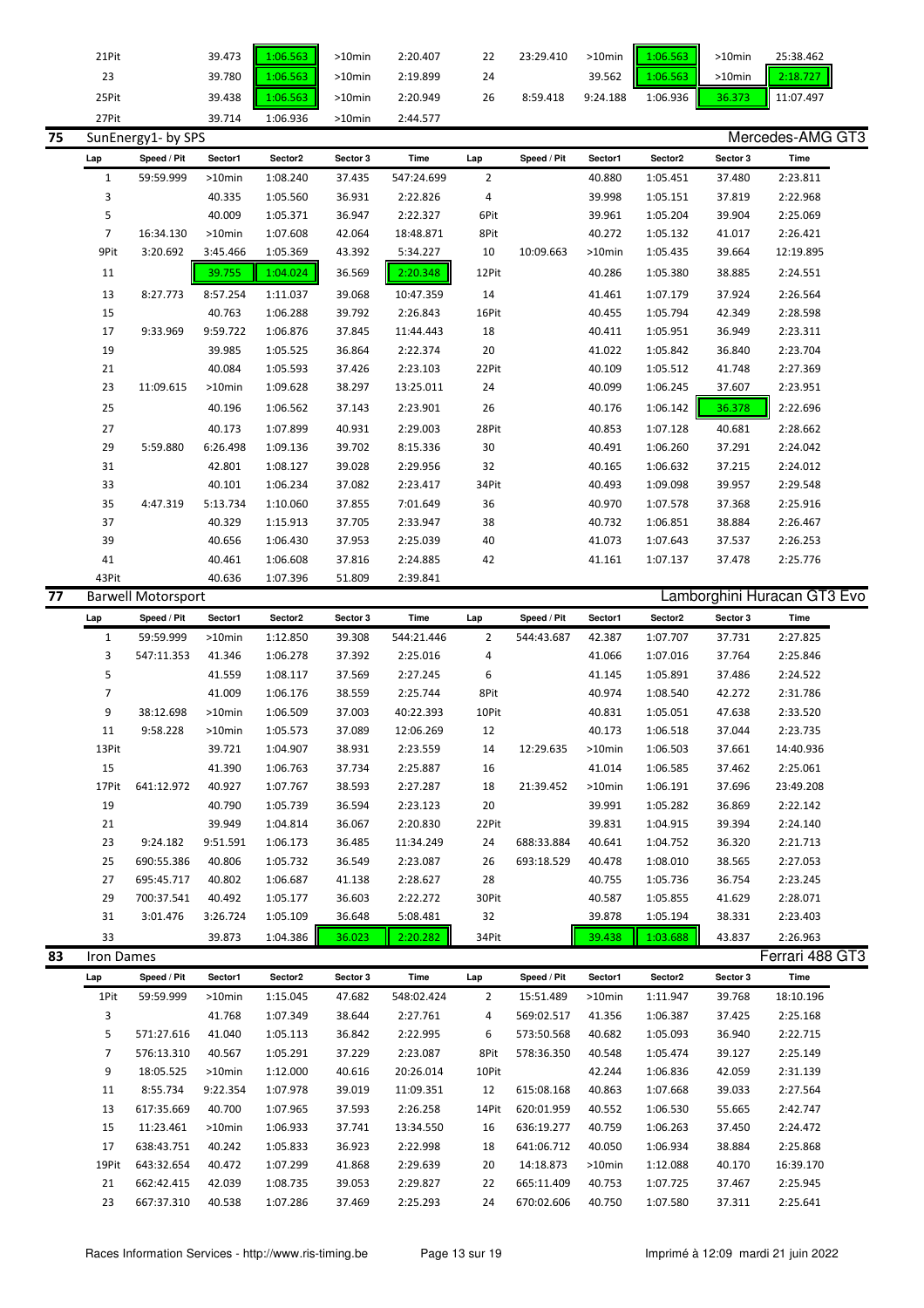| 25    | 672:28.253       | 40.432   | 1:06.413 | 37.128 | 2:23.973 | 26    | 674:52.102 | 40.079   | 1:05.943 | 37.068 | 2:23.090                    |
|-------|------------------|----------|----------|--------|----------|-------|------------|----------|----------|--------|-----------------------------|
| 27    | 677:15.079       | 39.900   | 1:05.998 | 37.330 | 2:23.228 | 28Pit | 679:38.296 | 39.954   | 1:05.664 | 38.062 | 2:23.680                    |
| 29    | 2:50.999         | 3:16.634 | 1:09.121 | 38.939 | 5:04.694 | 30    | 687:06.596 | 39.822   | 1:05.334 | 36.730 | 2:21.886                    |
| 31    | 689:28.703       | 40.045   | 1:05.282 | 36.971 | 2:22.298 | 32    | 691:51.012 | 39.939   | 1:05.076 | 36.666 | 2:21.681                    |
| 33Pit | 694:12.601       | 39.871   | 1:05.402 | 37.986 | 2:23.259 | 34    | 2:58.156   | 3:27.566 | 1:08.642 | 37.393 | 5:13.601                    |
| 35    |                  | 40.564   | 1:07.030 | 36.865 | 2:24.459 | 36    | 704:13.868 | 39.910   | 1:05.880 | 37.182 | 2:22.972                    |
| 37    |                  | 40.474   | 1:05.914 | 38.336 | 2:24.724 | 38    | 709:01.580 | 39.878   | 1:05.699 | 36.555 | 2:22.132                    |
| 39    | 711:23.742       | 39.715   | 1:06.527 | 37.110 | 2:23.352 | 40    |            | 39.695   | 1:05.672 | 36.478 | 2:21.845                    |
| 41Pit | 716:08.851       | 39.474   | 1:05.351 | 59.845 | 2:44.670 |       |            |          |          |        |                             |
|       | AVVODIC ACD Tonm |          |          |        |          |       |            |          |          |        | $M$ oroodoo $\Lambda$ $M$ C |

|  |  | í |
|--|--|---|

| 87 |                | <b>AKKODIS ASP Team</b> |           |          |          |            |       |             |           |          |          | Mercedes-AMG GT3 |  |
|----|----------------|-------------------------|-----------|----------|----------|------------|-------|-------------|-----------|----------|----------|------------------|--|
|    | Lap            | Speed / Pit             | Sector1   | Sector2  | Sector 3 | Time       | Lap   | Speed / Pit | Sector1   | Sector2  | Sector 3 | Time             |  |
|    | 1              | 59:59.999               | $>10$ min | 1:11.756 | 37.639   | 543:16.304 | 2     |             | 40.395    | 1:05.496 | 36.346   | 2:22.237         |  |
|    | 3              |                         | 39.446    | 1:05.126 | 36.391   | 2:20.963   | 4     |             | 39.393    | 1:05.284 | 36.293   | 2:20.970         |  |
|    | 5Pit           |                         | 39.334    | 1:05.714 | 37.626   | 2:22.674   | 6     | 6:02.363    | 6:27.574  | 1:07.638 | 36.573   | 8:11.785         |  |
|    | $\overline{7}$ |                         | 39.534    | 1:04.792 | 36.195   | 2:20.521   | 8     |             | 39.404    | 1:04.560 | 36.229   | 2:20.193         |  |
|    | 9              |                         | 39.415    | 1:04.671 | 36.326   | 2:20.412   | 10    |             | 39.471    | 1:04.423 | 36.312   | 2:20.206         |  |
|    | 11Pit          |                         | 39.597    | 1:04.656 | 37.686   | 2:21.939   | 12    | 7:41.884    | 8:09.274  | 1:07.108 | 37.590   | 9:53.972         |  |
|    | 13             |                         | 39.648    | 1:03.593 | 35.939   | 2:19.180   | 14    |             | 39.414    | 1:03.620 | 35.916   | 2:18.950         |  |
|    | 15Pit          |                         | 39.408    | 1:05.938 | 1:21.677 | 3:07.023   | 16    | 5:08.143    | 5:36.830  | 1:08.096 | 37.483   | 7:22.409         |  |
|    | 17             |                         | 40.722    | 1:05.617 | 36.838   | 2:23.177   | 18    |             | 40.197    | 1:05.213 | 36.621   | 2:22.031         |  |
|    | 19Pit          |                         | 40.081    | 1:06.144 | 1:01.217 | 2:47.442   | 20    | 4:32.335    | 4:59.314  | 1:05.818 | 36.742   | 6:41.874         |  |
|    | 21             |                         | 39.817    | 1:04.642 | 36.189   | 2:20.648   | 22    |             | 39.478    | 1:05.487 | 37.173   | 2:22.138         |  |
|    | 23             |                         | 39.572    | 1:12.187 | 40.366   | 2:32.125   | 24Pit |             | 39.630    | 1:05.384 | 45.677   | 2:30.691         |  |
|    | 25             | 10:11.868               | $>10$ min | 1:07.505 | 40.194   | 12:25.640  | 26    |             | 39.678    | 1:05.388 | 36.484   | 2:21.550         |  |
|    | 27             |                         | 39.587    | 1:09.948 | 40.408   | 2:29.943   | 28    |             | 39.559    | 1:04.988 | 36.282   | 2:20.829         |  |
|    | 29Pit          |                         | 40.345    | 1:08.336 | 46.153   | 2:34.834   | 30    | 11:29.308   | $>10$ min | 1:06.958 | 37.204   | 13:40.585        |  |
|    | 31             |                         | 40.462    | 1:05.556 | 36.612   | 2:22.630   | 32    |             | 39.922    | 1:05.098 | 37.690   | 2:22.710         |  |
|    | 33             |                         | 39.583    | 1:04.930 | 36.273   | 2:20.786   | 34    |             | 39.664    | 1:06.091 | 37.298   | 2:23.053         |  |
|    | 35             |                         | 39.727    | 1:05.219 | 39.242   | 2:24.188   | 36    |             | 39.678    | 1:05.810 | 38.963   | 2:24.451         |  |
|    | 37             |                         | 39.450    | 1:05.121 | 37.017   | 2:21.588   | 38    |             | 39.494    | 1:05.731 | 37.054   | 2:22.279         |  |
|    | 39Pit          |                         | 39.573    | 1:05.637 | 38.661   | 2:23.871   | 40    | 5:11.437    | 5:38.521  | 1:09.682 | 37.322   | 7:25.525         |  |
|    | 41             |                         | 39.563    | 1:04.025 | 36.021   | 2:19.609   | 42    |             | 39.499    | 1:13.123 | 39.383   | 2:32.005         |  |
|    | 43Pit          |                         | 39.501    | 1:08.963 | 39.991   | 2:28.455   |       |             |           |          |          |                  |  |

### 88 AMG Team AKKODIS ASP

| Mercedes-AMG GT3 |  |
|------------------|--|
|                  |  |

| Lap  | Speed / Pit | Sector1   | Sector2   | Sector 3  | Time       | Lap   | Speed / Pit | Sector1   | Sector <sub>2</sub> | Sector 3 | Time      |
|------|-------------|-----------|-----------|-----------|------------|-------|-------------|-----------|---------------------|----------|-----------|
|      |             | >10min    | $>10$ min | $>10$ min | 575:37.815 | 2     | 595:06.678  | $>10$ min | 1:05.867            | 36.565   | 21:36.994 |
| 3    |             | 39.792    | 1:05.064  | 36.334    | 2:21.190   | 4     |             | 39.517    | 1:04.083            | 35.972   | 2:19.572  |
| 5Pit |             | 40.415    | 1:04.382  | 1:03.617  | 2:48.414   | 6     | 5:32.545    | 5:57.373  | 1:04.898            | 36.185   | 7:38.456  |
| 7    |             | 39.182    | 1:04.172  | 35.891    | 2:19.245   | 8     |             | 39.078    | 1:04.702            | 37.274   | 2:21.054  |
| 9    |             | 39.151    | 1:04.030  | 35.932    | 2:19.113   | 10Pit |             | 39.479    | 1:06.046            | 1:07.992 | 2:53.517  |
| 11   | 7:19.618    | 7:44.687  | 1:05.533  | 37.228    | 9:27.448   | 12    |             | 39.486    | 1:04.510            | 36.278   | 2:20.274  |
| 13   |             | 39.094    | 1:04.738  | 36.354    | 2:20.186   | 14    |             | 39.275    | 1:04.403            | 36.054   | 2:19.732  |
| 15   |             | 39.169    | 1:04.566  | 36.272    | 2:20.007   | 16Pit |             | 39.502    | 1:07.654            | 41.505   | 2:28.661  |
| 17   | 13:46.849   | $>10$ min | 1:05.839  | 37.188    | 15:55.127  | 18    |             | 39.351    | 1:04.755            | 36.317   | 2:20.423  |
| 19   |             | 39.372    | 1:04.212  | 36.325    | 2:19.909   | 20Pit |             | 39.240    | 1:05.726            | 37.342   | 2:22.308  |
| 21   | 4:24.601    | 4:49.283  | 1:05.383  | 37.058    | 6:31.724   | 22    |             | 39.347    | 1:04.956            | 36.353   | 2:20.656  |
| 23   |             | 39.344    | 1:04.652  | 36.249    | 2:20.245   | 24Pit |             | 39.383    | 1:05.476            | 37.897   | 2:22.756  |

| 90 |       | Madpanda Motorsport |           |          |          |            |       |             |           |          |          | Mercedes-AMG GT3 |  |
|----|-------|---------------------|-----------|----------|----------|------------|-------|-------------|-----------|----------|----------|------------------|--|
|    | Lap   | Speed / Pit         | Sector1   | Sector2  | Sector 3 | Time       | Lap   | Speed / Pit | Sector1   | Sector2  | Sector 3 | Time             |  |
|    |       | 59:59.999           | $>10$ min | 1:08.619 | 37.611   | 545:03.670 | 2Pit  |             | 40.415    | 1:06.392 | 38.645   | 2:25.452         |  |
|    | 3     | 2:43.807            | 3:09.486  | 1:05.923 | 36.715   | 4:52.124   | 4     |             | 39.669    | 1:04.758 | 36.723   | 2:21.150         |  |
|    | 5     |                     | 39.593    | 1:06.008 | 36.732   | 2:22.333   | 6     |             | 39.373    | 1:05.073 | 36.271   | 2:20.717         |  |
|    | 7     |                     | 39.690    | 1:04.816 | 36.207   | 2:20.713   | 8     |             | 39.656    | 1:10.282 | 37.424   | 2:27.362         |  |
|    | 9Pit  |                     | 39.746    | 1:06.423 | 40.441   | 2:26.610   | 10Pit | 34:34.015   | $>10$ min | 1:07.901 | 46.209   | 37:02.128        |  |
|    | 11    | 8:34.436            | 8:59.819  | 1:05.998 | 36.686   | 10:42.503  | 12    |             | 39.413    | 1:04.637 | 36.191   | 2:20.241         |  |
|    | 13    |                     | 39.257    | 1:05.284 | 37.319   | 2:21.860   | 14Pit |             | 39.407    | 1:08.828 | 46.734   | 2:34.969         |  |
|    | 15    | 13:53.414           | $>10$ min | 1:06.216 | 37.034   | 16:02.241  | 16    |             | 39.590    | 1:05.361 | 36.628   | 2:21.579         |  |
|    | 17Pit |                     | 40.182    | 1:08.162 | 39.142   | 2:27.486   | 18    | 11:39.659   | $>10$ min | 1:06.594 | 36.751   | 13:49.773        |  |
|    | 19    |                     | 39.447    | 1:03.722 | 35.927   | 2:19.096   | 20    |             | 39.309    | 1:03.895 | 38.510   | 2:21.714         |  |
|    | 21    |                     | 39.651    | 1:04.950 | 36.572   | 2:21.173   | 22    |             | 39.498    | 1:05.649 | 36.382   | 2:21.529         |  |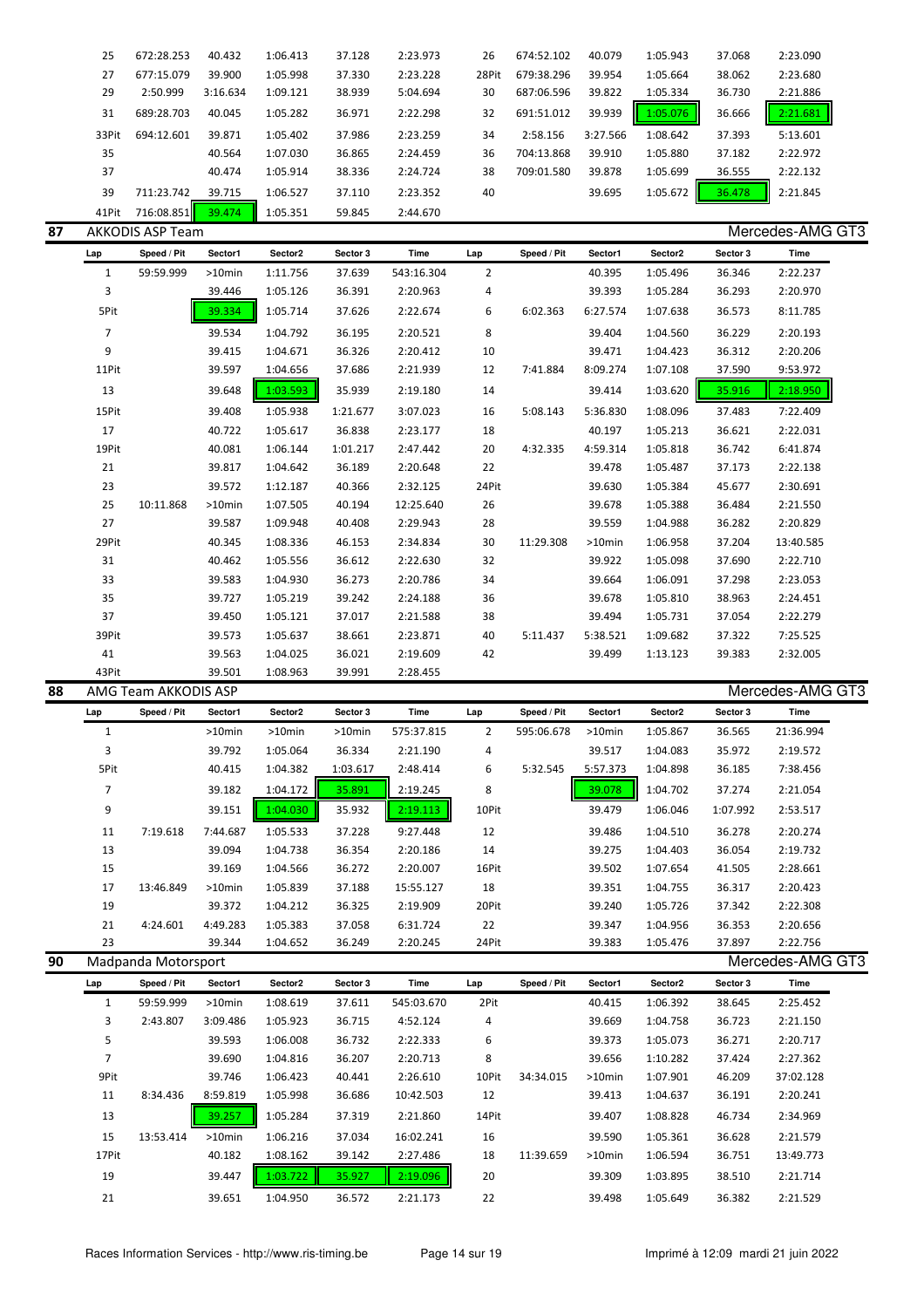| 23    | 39.438 | 1:05.628 | 36.344   | 2:21.410 | 24 |          | 39.584   | 1:05.307 | 36.956 | 2:21.847 |
|-------|--------|----------|----------|----------|----|----------|----------|----------|--------|----------|
| 25Pit | 39.666 | 1:05.216 | 38.616   | 2:23.498 | 26 | 5:51.079 | 6:17.118 | 1:09.832 | 44.111 | 8:11.061 |
| 27    | 40.998 | 1:05.855 | 36.781   | 2:23.634 | 28 |          | 39.578   | 1:04.753 | 36.745 | 2:21.076 |
| 29    | 39.475 | 1:04.241 | 37.063   | 2:20.779 | 30 |          | 39.563   | 1:04.788 | 36.432 | 2:20.783 |
| 31    | 39.500 | 1:04.118 | 36.265   | 2:19.883 | 32 |          | 39.590   | 1:04.069 | 36.281 | 2:19.940 |
| 33Pit | 39.609 | 1:05.950 | 37.561   | 2:23.120 | 34 | 5:01.094 | 5:28.346 | 1:09.529 | 38.807 | 7:16.682 |
| 35    | 40.355 | 1:09.160 | 38.001   | 2:27.516 | 36 |          | 40.087   | 1:08.065 | 37.726 | 2:25.878 |
| 37    | 39.939 | 1:06.449 | 37.112   | 2:23.500 | 38 |          | 39.784   | 1:05.739 | 36.989 | 2:22.512 |
| 39Pit | 39.790 | 1:05.662 | 1:00.961 | 2:46.413 |    |          |          |          |        |          |

## **Porsche 911 GT3-R (991.II) Porsche 911 GT3-R (991.II)**

|    | Lap            | Speed / Pit           | Sector1   | Sector2  | Sector 3 | Time        | Lap            | Speed / Pit | Sector1   | Sector2  | Sector 3 | Time             |  |
|----|----------------|-----------------------|-----------|----------|----------|-------------|----------------|-------------|-----------|----------|----------|------------------|--|
|    | 1Pit           | 59:59.999             | >10min    | 1:07.694 | 40.081   | 553:17.011  | $\overline{2}$ | 15:25.092   | $>10$ min | 1:06.816 | 38.377   | 17:35.892        |  |
|    | 3              |                       | 40.258    | 1:05.546 | 36.677   | 2:22.481    | 4Pit           |             | 39.960    | 1:05.735 | 37.609   | 2:23.304         |  |
|    | 5Pit           | 9:58.489              | >10min    | 1:04.190 | 40.043   | 12:07.268   | 6              | 7:40.802    | 8:08.431  | 1:04.892 | 35.889   | 9:49.212         |  |
|    | $\overline{7}$ |                       | 39.515    | 1:03.937 | 35.690   | 2:19.142    | 8              |             | 39.212    | 1:03.491 | 35.610   | 2:18.313         |  |
|    | 9Pit           |                       | 40.108    | 1:04.223 | 50.572   | 2:34.903    | 10             | 50:03.902   | $>10$ min | 1:13.081 | 38.355   | 52:25.796        |  |
|    | 11             |                       | 41.563    | 1:07.859 | 37.563   | 2:26.985    | 12             |             | 43.017    | 1:10.247 | 38.214   | 2:31.478         |  |
|    | 13             |                       | 40.812    | 1:07.877 | 37.401   | 2:26.090    | 14             |             | 40.614    | 1:10.906 | 42.141   | 2:33.661         |  |
|    | 15             |                       | 40.689    | 1:08.305 | 37.470   | 2:26.464    | 16             |             | 40.900    | 1:08.886 | 38.299   | 2:28.085         |  |
|    | 17             |                       | 40.870    | 1:07.780 | 37.249   | 2:25.899    | 18             |             | 40.651    | 1:07.215 | 37.047   | 2:24.913         |  |
|    | 19Pit          |                       | 40.767    | 1:07.793 | 40.469   | 2:29.029    | 20             | 4:32.056    | 4:57.714  | 1:07.539 | 38.434   | 6:43.687         |  |
|    | 21             |                       | 40.537    | 1:06.810 | 37.273   | 2:24.620    | 22             |             | 40.108    | 1:06.367 | 36.817   | 2:23.292         |  |
|    | 23             |                       | 39.872    | 1:05.415 | 36.557   | 2:21.844    | 24             |             | 39.837    | 1:06.452 | 36.815   | 2:23.104         |  |
|    | 25             |                       | 39.861    | 1:05.216 | 36.512   | 2:21.589    | 26             |             | 39.680    | 1:05.644 | 37.897   | 2:23.221         |  |
|    | 27             |                       | 39.677    | 1:05.159 | 36.475   | 2:21.311    | 28Pit          |             | 39.801    | 1:06.529 | 39.608   | 2:25.938         |  |
|    | 29             | 5:07.776              | 5:35.061  | 1:09.584 | 39.335   | 7:23.980    | 30             |             | 41.019    | 1:08.005 | 37.259   | 2:26.283         |  |
|    | 31Pit          |                       | 40.437    | 1:07.425 | 45.210   | 2:33.072    |                |             |           |          |          |                  |  |
|    |                |                       |           |          |          |             |                |             |           |          |          |                  |  |
| 93 |                | SKY - Tempesta Racing |           |          |          |             |                |             |           |          |          | Mercedes-AMG GT3 |  |
|    | Lap            | Speed / Pit           | Sector1   | Sector2  | Sector 3 | <b>Time</b> | Lap            | Speed / Pit | Sector1   | Sector2  | Sector 3 | Time             |  |
|    | $\mathbf{1}$   | 59:59.999             | >10min    | 1:08.990 | 37.156   | 551:51.432  | $\overline{2}$ |             | 40.423    | 1:05.266 | 37.414   | 2:23.103         |  |
|    | 3              |                       | 39.636    | 1:04.890 | 36.319   | 2:20.845    | 4              |             | 39.531    | 1:04.725 | 36.358   | 2:20.614         |  |
|    | 5              |                       | 39.416    | 1:04.102 | 36.164   | 2:19.682    | 6              |             | 39.409    | 1:04.059 | 36.005   | 2:19.473         |  |
|    | 7Pit           |                       | 39.397    | 1:04.859 | 38.183   | 2:22.439    | 8              | 5:00.372    | 5:25.045  | 1:05.283 | 36.643   | 7:06.971         |  |
|    | 9              |                       | 39.329    | 1:04.862 | 37.056   | 2:21.247    | 10Pit          |             | 39.391    | 1:04.680 | 37.607   | 2:21.678         |  |
|    | 11             | 3:12.370              | 3:37.228  | 1:05.673 | 37.934   | 5:20.835    | 12             |             | 39.372    | 1:05.313 | 37.428   | 2:22.113         |  |
|    | 13Pit          |                       | 39.803    | 1:04.976 | 44.733   | 2:29.512    | 14             | 26:34.450   | $>10$ min | 1:07.918 | 37.408   | 28:44.360        |  |
|    | 15             |                       | 40.825    | 1:07.648 | 39.412   | 2:27.885    | 16Pit          |             | 39.537    | 1:05.441 | 46.506   | 2:31.484         |  |
|    | 17             | 17:02.415             | $>10$ min | 1:07.579 | 39.387   | 19:14.880   | 18Pit          |             | 39.561    | 1:04.510 | 37.880   | 2:21.951         |  |
|    | 19             | 12:27.426             | $>10$ min | 1:06.319 | 38.400   | 14:36.746   | $20\,$         |             | 39.507    | 1:04.581 | 37.131   | 2:21.219         |  |
|    | 21             |                       | 39.503    | 1:03.952 | 36.129   | 2:19.584    | 22             |             | 39.535    | 1:04.025 | 36.070   | 2:19.630         |  |
|    | 23Pit          |                       | 39.485    | 1:05.751 | 37.798   | 2:23.034    | 24             | 18:17.027   | >10min    | 1:07.821 | 40.826   | 20:31.580        |  |
|    | 25             |                       | 40.292    | 1:05.375 | 36.642   | 2:22.309    | 26             |             | 39.936    | 1:05.209 | 37.097   | 2:22.242         |  |

**95** Beechdean AMR **Aston Martin Vantage AMR GT3** 

| Lap   | Speed / Pit | Sector1   | Sector2  | Sector 3 | Time       | Lap            | Speed / Pit | Sector1 | Sector2  | Sector 3 | Time      |
|-------|-------------|-----------|----------|----------|------------|----------------|-------------|---------|----------|----------|-----------|
| 1     | 59:59.999   | >10min    | 1:06.999 | 35.918   | 576:56.884 | $\overline{2}$ |             | 39.797  | 1:04.268 | 37.656   | 2:21.721  |
| 3     |             | 39.336    | 1:03.694 | 35.789   | 2:18.819   | 4              |             | 39.115  | 1:03.453 | 35.620   | 2:18.188  |
| 5     |             | 39.319    | 1:04.555 | 37.638   | 2:21.512   | 6Pit           |             | 40.678  | 1:06.767 | 1:07.565 | 2:55.010  |
| 7     | 27:39.108   | $>10$ min | 1:05.748 | 36.613   | 29:47.025  | 8Pit           |             | 39.939  | 1:07.163 | 44.704   | 2:31.806  |
| 9     | 10:43.456   | >10min    | 1:05.003 | 36.065   | 12:49.682  | 10             |             | 39.447  | 1:03.986 | 35.939   | 2:19.372  |
| 11    |             | 39.223    | 1:04.300 | 35.654   | 2:19.177   | 12             |             | 39.078  | 1:04.138 | 35.715   | 2:18.931  |
| 13Pit |             | 41.460    | 1:24.768 | 41.547   | 2:47.775   | 14             | 12:14.258   | >10min  | 1:05.682 | 36.282   | 14:23.008 |
| 15    |             | 39.515    | 1:06.226 | 36.110   | 2:21.851   | 16             |             | 39.338  | 1:04.870 | 36.567   | 2:20.775  |
| 17    |             | 40.108    | 1:04.736 | 36.033   | 2:20.877   | 18             |             | 39.283  | 1:04.302 | 36.070   | 2:19.655  |
| 19    |             | 39.360    | 1:05.207 | 36.246   | 2:20.813   | 20Pit          |             | 39.232  | 1:06.274 | 38.785   | 2:24.291  |
| 21    | 2:06.459    | 2:31.297  | 1:03.694 | 35.590   | 4:10.581   | 22             |             | 39.336  | 1:03.691 | 35.853   | 2:18.880  |
| 23    |             | 39.594    | 1:04.593 | 35.900   | 2:20.087   | 24             |             | 39.470  | 1:05.746 | 36.057   | 2:21.273  |
| 25    |             | 39.304    | 1:04.628 | 37.033   | 2:20.965   | 26Pit          |             | 39.549  | 1:04.706 | 37.030   | 2:21.285  |
| 27    | 2:55.947    | 3:20.673  | 1:05.261 | 36.707   | 5:02.641   | 28             |             | 39.542  | 1:04.344 | 35.952   | 2:19.838  |

29Pit 39.773 1:06.217 38.354 2:24.344 30 8:44.812 9:10.670 1:08.661 39.865 10:59.196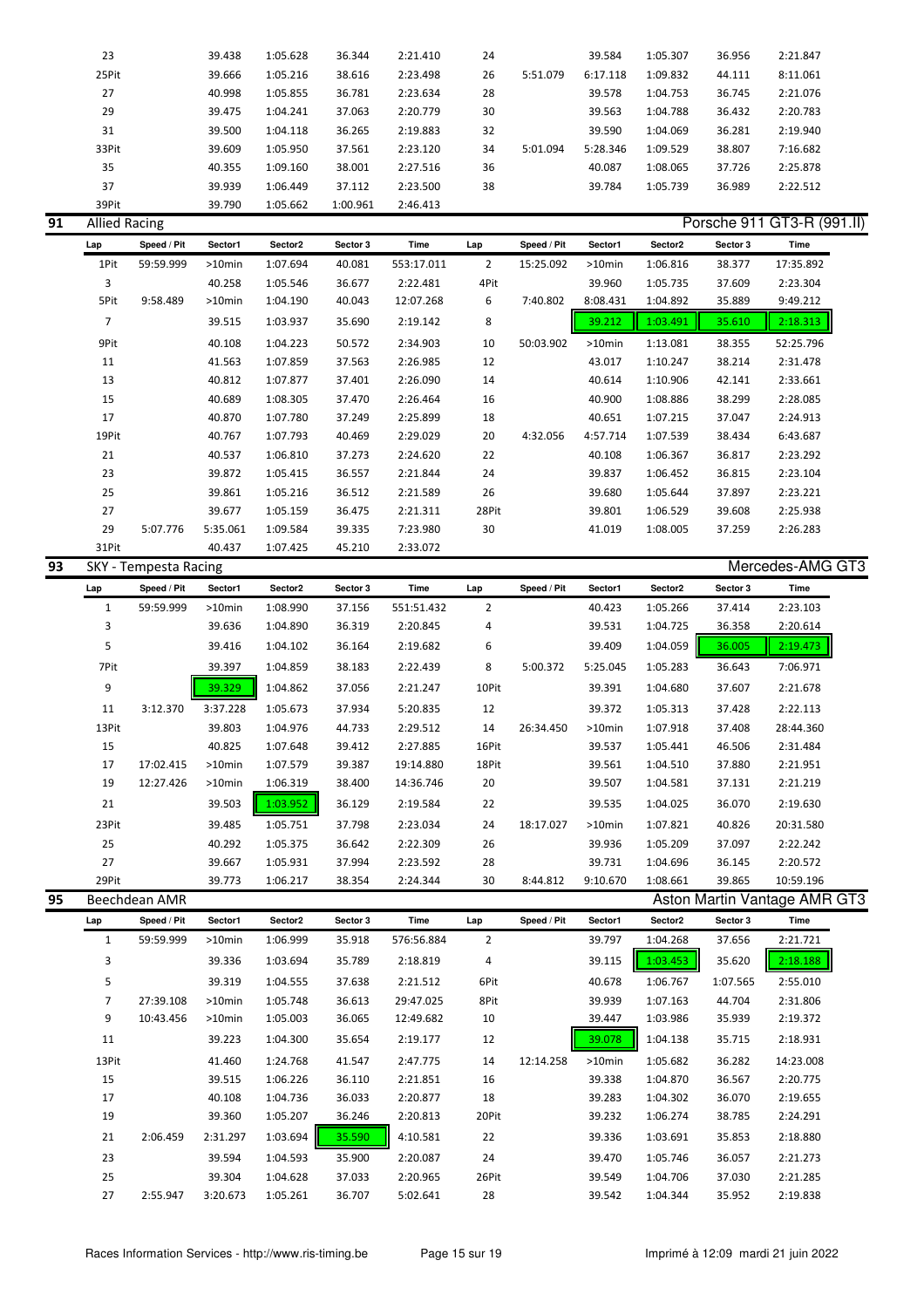|    | 29           |                        | 39.416    | 1:04.620 | 36.051   | 2:20.087   | 30             |             | 39.374   | 1:05.455 | 37.026   | 2:21.855                            |  |
|----|--------------|------------------------|-----------|----------|----------|------------|----------------|-------------|----------|----------|----------|-------------------------------------|--|
|    | 31           |                        | 39.509    | 1:04.972 | 36.196   | 2:20.677   | 32Pit          |             | 39.561   | 1:04.802 | 37.884   | 2:22.247                            |  |
|    | 33           | 2:42.809               | 3:07.506  | 1:05.729 | 36.371   | 4:49.606   | 34Pit          |             | 39.767   | 1:05.277 | 41.478   | 2:26.522                            |  |
|    |              |                        |           |          |          |            |                |             |          |          |          |                                     |  |
| 97 |              | Beechdean AMR          |           |          |          |            |                |             |          |          |          | <b>Aston Martin Vantage AMR GT3</b> |  |
|    | Lap          | Speed / Pit            | Sector1   | Sector2  | Sector 3 | Time       | Lap            | Speed / Pit | Sector1  | Sector2  | Sector 3 | Time                                |  |
|    | $\mathbf{1}$ | 59:59.999              | $>10$ min | 1:07.572 | 37.578   | 562:56.394 | 2              |             | 39.781   | 1:05.670 | 36.451   | 2:21.902                            |  |
|    | 3            |                        | 39.507    | 1:04.862 | 36.036   | 2:20.405   | 4              |             | 39.287   | 1:04.602 | 36.203   | 2:20.092                            |  |
|    | 5            |                        | 39.272    | 1:04.229 | 36.170   | 2:19.671   | 6Pit           |             | 39.449   | 1:07.419 | 39.152   | 2:26.020                            |  |
|    |              |                        |           |          |          |            |                |             |          |          |          |                                     |  |
|    | 7            | 4:18.446               | 4:42.994  | 1:05.880 | 36.573   | 6:25.447   | 8              |             | 40.185   | 1:05.555 | 36.599   | 2:22.339                            |  |
|    | 9            |                        | 39.588    | 1:04.739 | 36.288   | 2:20.615   | 10Pit          |             | 39.527   | 1:04.712 | 1:21.174 | 3:05.413                            |  |
|    | 11           | 7:45.310               | 8:10.160  | 1:06.146 | 36.761   | 9:53.067   | 12Pit          |             | 39.682   | 1:05.355 | 38.167   | 2:23.204                            |  |
|    | 13           | 14:48.429              | $>10$ min | 1:08.907 | 38.911   | 17:03.826  | 14             |             | 40.755   | 1:06.727 | 37.235   | 2:24.717                            |  |
|    | 15Pit        | 621:05.327             | 40.667    | 1:06.914 | 1:07.017 | 2:54.598   | 16             | 8:46.494    | 9:13.768 | 1:08.410 | 39.031   | 11:01.209                           |  |
|    | 17           |                        | 40.559    | 1:06.932 | 37.180   | 2:24.671   | 18             |             | 40.956   | 1:07.654 | 37.169   | 2:25.779                            |  |
|    | 19Pit        |                        | 40.474    | 1:11.168 | 44.460   | 2:36.102   | 20             | 13:37.617   | >10min   | 1:07.250 | 36.643   | 15:47.040                           |  |
|    |              |                        |           |          |          |            |                |             |          |          |          |                                     |  |
|    | 21           |                        | 40.007    | 1:05.088 | 36.233   | 2:21.328   | 22             |             | 39.493   | 1:04.167 | 36.282   | 2:19.942                            |  |
|    | 23           |                        | 39.820    | 1:04.541 | 36.348   | 2:20.709   | 24             |             | 39.568   | 1:06.219 | 36.536   | 2:22.323                            |  |
|    | 25Pit        |                        | 39.638    | 1:05.517 | 37.943   | 2:23.098   | 26             | 5:56.994    | 6:22.003 | 1:06.092 | 36.790   | 8:04.885                            |  |
|    | 27           |                        | 39.892    | 1:05.670 | 36.572   | 2:22.134   | 28             |             | 39.943   | 1:05.858 | 36.486   | 2:22.287                            |  |
|    | 29           |                        | 39.696    | 1:05.211 | 36.316   | 2:21.223   | 30             |             | 39.673   | 1:05.045 | 36.231   | 2:20.949                            |  |
|    | 31Pit        |                        | 39.503    | 1:04.392 | 38.463   | 2:22.358   | 32             | 4:57.193    | 5:23.174 | 1:07.097 | 37.274   | 7:07.545                            |  |
|    | 33           |                        | 40.612    | 1:06.347 | 36.860   | 2:23.819   | 34             |             | 40.188   | 1:06.068 | 36.527   | 2:22.783                            |  |
|    |              |                        |           |          |          |            |                |             |          |          |          |                                     |  |
|    | 35           |                        | 40.478    | 1:07.650 | 36.494   | 2:24.622   | 36             |             | 39.939   | 1:07.151 | 36.710   | 2:23.800                            |  |
|    | 37           |                        | 39.923    | 1:06.006 | 36.498   | 2:22.427   | 38             |             | 39.970   | 1:05.476 | 36.444   | 2:21.890                            |  |
|    | 39Pit        |                        | 39.859    | 1:06.960 | 39.215   | 2:26.034   |                |             |          |          |          |                                     |  |
| 98 | Rowe Racing  |                        |           |          |          |            |                |             |          |          |          | <b>BMW M4 GT3</b>                   |  |
|    | Lap          | Speed / Pit            | Sector1   | Sector2  | Sector 3 | Time       | Lap            | Speed / Pit | Sector1  | Sector2  | Sector 3 | <b>Time</b>                         |  |
|    | $\mathbf{1}$ | 59:59.999              | $>10$ min | 1:06.706 | 36.455   | 544:46.988 | $\overline{2}$ |             | 39.580   | 1:04.676 | 35.581   | 2:19.837                            |  |
|    | 3            |                        | 39.341    | 1:03.581 | 35.500   | 2:18.422   | 4              |             | 38.988   | 1:03.401 | 35.468   | 2:17.857                            |  |
|    | 5            |                        | 38.996    | 1:04.841 | 35.637   | 2:19.474   | 6Pit           |             | 39.128   | 1:05.062 | 42.353   | 2:26.543                            |  |
|    |              |                        |           |          |          |            |                |             |          |          |          |                                     |  |
|    | 7            | 18:35.824              | $>10$ min | 1:08.160 | 36.759   | 20:46.079  | 8              |             | 39.442   | 1:04.869 | 36.126   | 2:20.437                            |  |
|    | 9            |                        | 39.105    | 1:04.561 | 35.723   | 2:19.389   | 10             |             | 39.062   | 1:04.317 | 35.853   | 2:19.232                            |  |
|    | 11Pit        |                        | 38.973    | 1:05.059 | 42.391   | 2:26.423   | 12Pit          | 20:22.712   | >10min   | 1:07.965 | 47.876   | 22:45.810                           |  |
|    | 13           | 2:00.375               | 2:24.898  | 1:05.630 | 36.684   | 4:07.212   | 14             |             | 39.224   | 1:05.253 | 36.380   | 2:20.857                            |  |
|    | 15           |                        | 39.114    | 1:05.478 | 36.079   | 2:20.671   | 16             |             | 39.162   | 1:04.399 | 36.303   | 2:19.864                            |  |
|    | 17Pit        |                        | 39.040    | 1:04.561 | 1:14.631 | 2:58.232   | 18             | 13:09.781   | >10min   | 1:16.072 | 43.945   | 15:36.318                           |  |
|    | 19           |                        | 39.063    | 1:15.666 | 38.028   | 2:32.757   | 20Pit          |             | 42.056   | 1:16.060 | 48.530   | 2:46.646                            |  |
|    | 21           | 11:29.742              | >10min    | 1:09.940 | 36.723   | 13:41.042  | 22             |             | 39.039   | 1:03.840 | 36.047   | 2:18.926                            |  |
|    | 23           |                        | 38.803    | 1:06.050 | 36.143   | 2:20.996   | 24             |             | 39.007   | 1:03.632 | 35.536   | 2:18.175                            |  |
|    |              |                        |           |          |          |            |                |             |          |          |          |                                     |  |
|    | 25           |                        | 38.911    | 1:04.167 | 35.650   | 2:18.728   | 26Pit          |             | 38.959   | 1:05.475 | 43.045   | 2:27.479                            |  |
|    | 27           | 10:36.044              | >10min    | 1:11.619 | 36.661   | 12:49.665  | 28             |             | 38.982   | 1:03.408 | 37.409   | 2:19.799                            |  |
|    | 29           |                        | 39.037    | 1:03.636 | 35.450   | 2:18.123   | 30             |             | 39.043   | 1:03.590 | 35.595   | 2:18.228                            |  |
|    | 31Pit        |                        | 39.134    | 1:11.900 | 39.700   | 2:30.734   | 32             | 5:18.317    | 5:43.446 | 1:17.944 | 44.573   | 7:45.963                            |  |
|    | 33           |                        | 39.240    | 1:03.705 | 42.431   | 2:25.376   | 34             |             | 39.077   | 1:03.489 | 35.769   | 2:18.335                            |  |
|    | 35           |                        | 38.939    | 1:04.037 | 35.872   | 2:18.848   | 36Pit          |             | 39.067   | 1:04.648 | 37.931   | 2:21.646                            |  |
| 99 |              | <b>Attempto Racing</b> |           |          |          |            |                |             |          |          |          | Audi R8 LMS evo II GT3              |  |
|    | Lap          | Speed / Pit            | Sector1   | Sector2  | Sector 3 | Time       | Lap            | Speed / Pit | Sector1  | Sector2  | Sector 3 | Time                                |  |
|    | $\mathbf{1}$ | 59:59.999              | >10min    | 1:09.055 | 37.223   | 547:39.877 | $\overline{2}$ |             | 40.380   | 1:05.566 | 36.315   | 2:22.261                            |  |
|    |              |                        |           |          |          |            |                |             |          |          |          |                                     |  |
|    | 3            | 550:24.018             | 39.739    | 1:04.941 | 36.033   | 2:20.713   | 4              |             | 39.374   | 1:04.918 | 35.880   | 2:20.172                            |  |
|    | 5            |                        | 39.410    | 1:04.759 | 36.024   | 2:20.193   | 6              |             | 39.208   | 1:04.454 | 35.912   | 2:19.574                            |  |
|    | 7            |                        | 39.237    | 1:04.149 | 35.944   | 2:19.330   | 8Pit           | 562:03.910  | 39.227   | 1:04.531 | 37.195   | 2:20.953                            |  |
|    | 9            | 3:39.554               | 4:04.260  | 1:07.705 | 36.717   | 5:48.682   | 10             | 570:13.645  | 39.353   | 1:05.507 | 36.469   | 2:21.329                            |  |
|    | 11           | 572:34.916             | 39.150    | 1:04.954 | 36.353   | 2:20.457   | 12             |             | 39.103   | 1:06.880 | 36.397   | 2:22.380                            |  |
|    | 13Pit        | 577:17.778             | 39.385    | 1:04.826 | 36.789   | 2:21.000   | 14Pit          | 7:23.052    | 7:48.035 | 1:08.009 | 1:18.587 | 10:14.631                           |  |
|    | 15           | 7:08.660               | 7:33.571  | 1:07.273 | 37.392   | 9:18.236   | 16             |             | 39.771   | 1:07.644 | 36.989   | 2:24.404                            |  |
|    |              |                        |           |          |          |            |                |             |          |          |          |                                     |  |
|    | 17Pit        | 601:36.260             | 41.225    | 1:05.846 | 45.713   | 2:32.784   | 18             | 8:18.425    | 8:43.316 | 1:06.472 | 36.626   | 10:26.414                           |  |
|    | 19           | 614:35.233             | 39.360    | 1:06.005 | 36.737   | 2:22.102   | 20             |             | 39.772   | 1:05.765 | 37.861   | 2:23.398                            |  |
|    | 21Pit        |                        | 40.227    | 1:08.869 | 48.614   | 2:37.710   | 22             | 9:58.107    | >10min   | 1:08.702 | 39.078   | 12:11.917                           |  |
|    | 23           | 634:10.213             | 39.164    | 1:03.786 | 35.926   | 2:18.876   | 24             | 636:29.113  | 39.168   | 1:03.820 | 39.067   | 2:22.055                            |  |
|    | 25           | 638:51.294             | 39.291    | 1:16.426 | 42.102   | 2:37.819   | 26Pit          |             | 39.669   | 1:06.921 | 40.109   | 2:26.699                            |  |
|    |              |                        |           |          |          |            |                |             |          |          |          |                                     |  |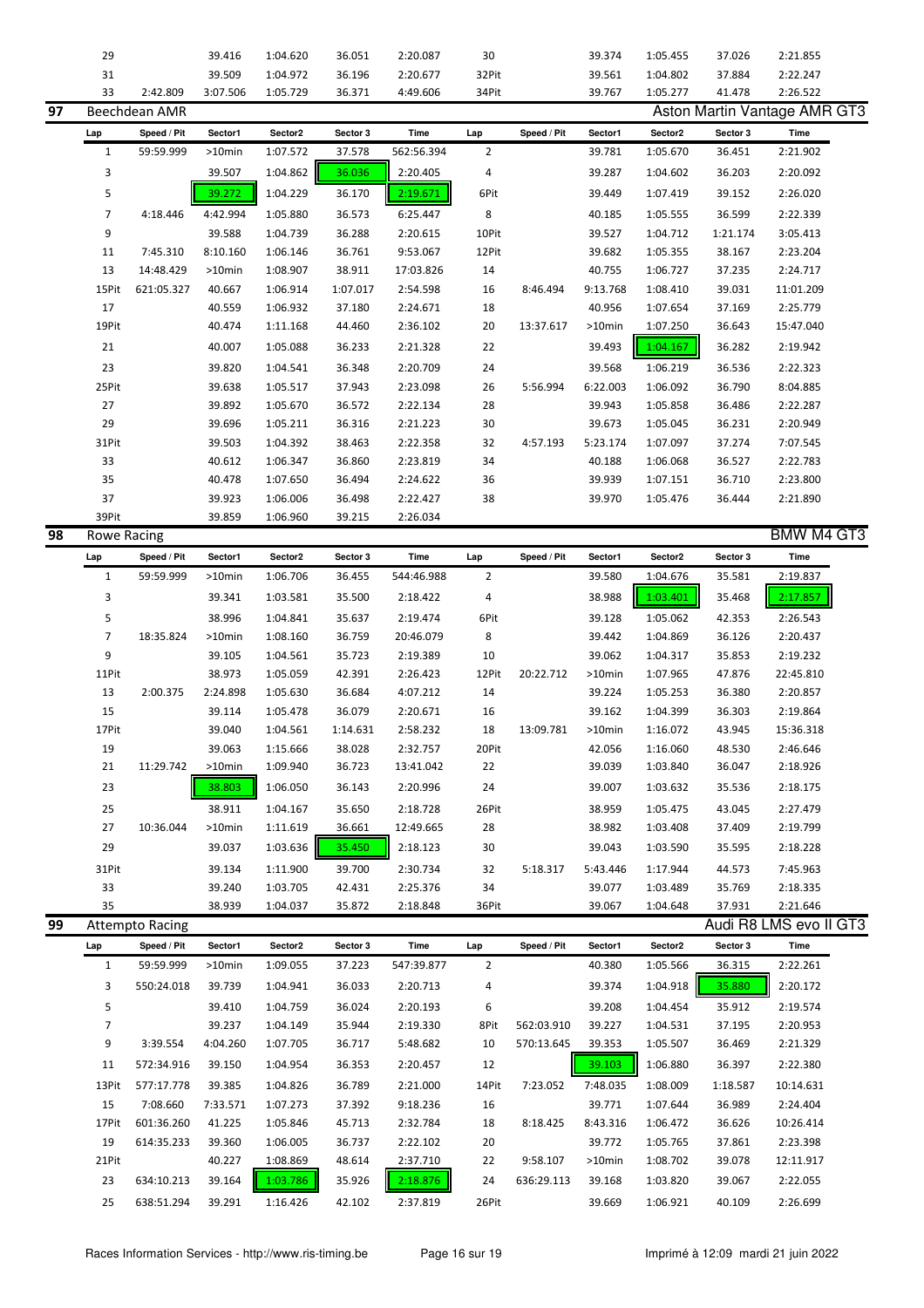|     | 27                  | 11:45.332   | $>10$ min | 1:08.026 | 38.940   | 13:57.531  | 28             |             | 40.371    | 1:08.748 | 36.831   | 2:25.950                       |
|-----|---------------------|-------------|-----------|----------|----------|------------|----------------|-------------|-----------|----------|----------|--------------------------------|
|     | 29                  |             | 39.473    | 1:05.242 | 37.117   | 2:21.832   | 30             |             | 40.262    | 1:06.954 | 37.112   | 2:24.328                       |
|     | 31                  |             | 39.386    | 1:05.786 | 37.037   | 2:22.209   | 32             |             | 39.256    | 1:05.299 | 37.044   | 2:21.599                       |
|     | 33Pit               |             | 40.336    | 1:05.980 | 39.910   | 2:26.226   | 34             | 9:13.865    | 9:38.501  | 1:05.996 | 37.732   | 11:22.229                      |
|     |                     |             |           |          |          |            |                |             |           |          |          |                                |
|     | 35                  |             | 40.040    | 1:06.014 | 36.975   | 2:23.029   | 36             |             | 39.570    | 1:06.955 | 38.384   | 2:24.909                       |
|     | 37                  |             | 39.617    | 1:05.336 | 36.631   | 2:21.584   | 38             |             | 39.436    | 1:04.596 | 37.439   | 2:21.471                       |
|     | 39                  |             | 39.352    | 1:04.542 | 36.721   | 2:20.615   | 40Pit          |             | 39.315    | 1:06.367 | 38.043   | 2:23.725                       |
|     | 41                  | 6:03.588    | 6:27.885  | 1:05.539 | 37.297   | 8:10.721   | 42             |             | 39.308    | 1:04.792 | 36.600   | 2:20.700                       |
|     | 43                  |             | 39.555    | 1:04.758 | 37.781   | 2:22.094   | 44             |             | 39.288    | 1:04.631 | 36.493   | 2:20.412                       |
|     | 45                  |             | 39.334    | 1:04.976 | 36.430   | 2:20.740   | 46Pit          |             | 39.360    | 1:05.752 | 45.593   | 2:30.705                       |
| 100 | <b>Toksport WRT</b> |             |           |          |          |            |                |             |           |          |          | Porsche 911 GT3-R (991.II)     |
|     |                     | Speed / Pit | Sector1   | Sector2  | Sector 3 | Time       | Lap            | Speed / Pit | Sector1   | Sector2  | Sector 3 | Time                           |
|     | Lap                 |             |           |          |          |            |                |             |           |          |          |                                |
|     | $\mathbf{1}$        | 59:59.999   | >10min    | 1:11.395 | 39.489   | 564:42.511 | $\overline{2}$ |             | 39.871    | 1:04.415 | 35.653   | 2:19.939                       |
|     | 3                   |             | 39.572    | 1:03.670 | 35.590   | 2:18.832   | 4              |             | 39.354    | 1:03.525 | 35.723   | 2:18.602                       |
|     | 5                   |             | 39.563    | 1:07.458 | 36.267   | 2:23.288   | 6              |             | 39.096    | 1:04.750 | 36.215   | 2:20.061                       |
|     | $\overline{7}$      |             | 39.403    | 1:03.806 | 35.808   | 2:19.017   | 8Pit           |             | 39.142    | 1:04.509 | 38.210   | 2:21.861                       |
|     | 9                   | 3:26.420    | 3:51.642  | 1:06.765 | 37.501   | 5:35.908   | 10Pit          |             | 40.424    | 1:05.172 | 1:13.781 | 2:59.377                       |
|     | 11                  | 21:18.582   | $>10$ min | 1:05.306 | 38.242   | 23:26.969  | 12             |             | 39.472    | 1:04.209 | 36.347   | 2:20.028                       |
|     |                     |             |           |          |          |            |                |             |           |          |          |                                |
|     | 13                  |             | 39.399    | 1:04.025 | 35.801   | 2:19.225   | 14             |             | 38.968    | 1:04.584 | 36.123   | 2:19.675                       |
|     | 15Pit               |             | 39.140    | 1:04.697 | 1:02.312 | 2:46.149   | 16             | 16:04.744   | >10min    | 1:05.335 | 36.244   | 18:11.107                      |
|     | 17Pit               |             | 39.500    | 1:06.043 | 42.063   | 2:27.606   | 18             | 11:13.150   | >10min    | 1:07.246 | 36.788   | 13:22.509                      |
|     | 19                  |             | 39.796    | 1:06.171 | 39.660   | 2:25.627   | 20             |             | 39.573    | 1:06.173 | 37.730   | 2:23.476                       |
|     | 21Pit               |             | 39.776    | 1:06.803 | 38.454   | 2:25.033   | 22             | 2:22.330    | 2:46.927  | 1:06.294 | 36.827   | 4:30.048                       |
|     | 23                  |             | 39.951    | 1:07.056 | 37.512   | 2:24.519   | 24             |             | 39.830    | 1:06.059 | 36.727   | 2:22.616                       |
|     | 25                  |             | 39.761    | 1:05.960 | 36.675   | 2:22.396   | 26Pit          |             | 39.711    | 1:07.113 | 37.959   | 2:24.783                       |
|     | 27                  | 8:01.946    | 8:27.471  | 1:04.608 | 40.913   | 10:12.992  | 28             |             | 39.446    | 1:03.529 | 35.707   | 2:18.682                       |
|     |                     |             |           |          |          |            |                |             |           |          |          |                                |
|     | 29                  |             | 39.318    | 1:03.581 | 35.751   | 2:18.650   | 30             |             | 39.215    | 1:03.695 | 36.695   | 2:19.605                       |
|     | 31                  |             | 39.232    | 1:03.342 | 35.800   | 2:18.374   | 32Pit          |             | 39.349    | 1:04.816 | 37.248   | 2:21.413                       |
|     | 33                  | 1:54.717    | 2:18.750  | 1:06.556 | 36.625   | 4:01.931   | 34Pit          |             | 39.516    | 1:04.283 | 36.923   | 2:20.722                       |
|     |                     |             |           |          |          |            |                |             |           |          |          |                                |
|     | 35                  | 2:00.474    | 2:25.144  | 1:06.359 | 37.537   | 4:09.040   | 36             |             | 39.374    | 1:05.660 | 37.651   | 2:22.685                       |
|     | 37                  |             |           |          |          | 2:24.424   | 38Pit          |             | 40.505    |          |          |                                |
|     |                     |             | 39.539    | 1:07.608 | 37.277   |            |                |             |           | 1:06.954 | 46.578   | 2:34.037                       |
| 107 | <b>CMR</b>          |             |           |          |          |            |                |             |           |          |          | <b>Bentley Continental GT3</b> |
|     | Lap                 | Speed / Pit | Sector1   | Sector2  | Sector 3 | Time       | Lap            | Speed / Pit | Sector1   | Sector2  | Sector 3 | Time                           |
|     | $\mathbf{1}$        | 59:59.999   | >10min    | 1:12.301 | 39.061   | 580:05.359 | 2Pit           |             | 41.670    | 1:08.711 | 40.879   | 2:31.260                       |
|     | 3Pit                | 9:12.782    | 9:41.610  | 1:10.625 | 42.413   | 11:34.648  | 4              | 4:55.914    | 5:21.137  | 1:08.444 | 38.404   | 7:07.985                       |
|     | 5Pit                |             | 42.340    | 1:07.406 | 49.535   | 2:39.281   | 6Pit           | 15:34.592   | $>10$ min | 1:08.542 | 1:04.710 | 18:13.153                      |
|     | $\overline{7}$      | 9:30.258    | 9:55.629  | 1:09.579 | 39.207   | 11:44.415  | 8              |             | 40.838    | 1:08.551 | 38.658   | 2:28.047                       |
|     | 9                   |             | 40.442    | 1:06.407 | 37.290   | 2:24.139   | 10             |             | 40.274    | 1:06.677 | 37.162   | 2:24.113                       |
|     |                     |             | 40.302    | 1:06.408 |          |            |                |             | 40.347    |          |          | 2:39.900                       |
|     | 11                  |             |           |          | 37.167   | 2:23.877   | 12Pit          |             |           | 1:06.291 | 53.262   |                                |
|     | 13                  | 12:12.316   | >10min    | 1:12.558 | 38.150   | 14:42.252  | 14             |             | 41.589    | 1:08.052 | 38.411   | 2:28.052                       |
|     | 15                  |             | 41.005    | 1:08.176 | 38.655   | 2:27.836   | 16             |             | 40.372    | 1:07.516 | 37.688   | 2:25.576                       |
|     | 17                  |             | 40.444    | 1:06.746 | 37.144   | 2:24.334   | 18Pit          |             | 39.959    | 1:06.788 | 39.612   | 2:26.359                       |
|     | 19                  | 4:43.783    | 5:12.958  | 1:07.561 | 37.210   | 6:57.729   | 20             |             | 39.949    | 1:06.072 | 36.632   | 2:22.653                       |
|     | 21                  |             | 39.283    | 1:05.530 | 36.288   | 2:21.101   | 22             |             | 39.204    | 1:05.105 | 36.457   | 2:20.766                       |
|     | 23                  |             | 39.108    | 1:05.058 | 36.386   | 2:20.552   | 24Pit          |             | 39.015    | 1:06.257 | 38.212   | 2:23.484                       |
|     |                     |             |           |          |          |            |                |             |           |          |          |                                |
|     | 25                  | 4:36.076    | 5:01.821  | 1:06.216 | 36.814   | 6:44.851   | 26             |             | 39.673    | 1:05.544 | 36.298   | 2:21.515                       |
|     | 27Pit               |             | 44.068    | 1:59.356 | 2:10.754 | 4:54.178   |                |             |           |          |          |                                |
| 159 | Garage 59           |             |           |          |          |            |                |             |           |          |          | McLaren 720 S GT3              |
|     | Lap                 | Speed / Pit | Sector1   | Sector2  | Sector 3 | Time       | Lap            | Speed / Pit | Sector1   | Sector2  | Sector 3 | Time                           |
|     | 1Pit                | 59:59.999   | >10min    | 1:08.862 | 39.994   | 600:01.514 | $\overline{2}$ | 11:44.751   | >10min    | 1:07.250 | 36.800   | 13:55.277                      |
|     | 3                   |             | 40.157    | 1:05.795 | 36.866   | 2:22.818   | 4              |             | 39.573    | 1:05.282 | 36.603   | 2:21.458                       |
|     | 5                   |             | 39.203    | 1:07.388 | 38.584   | 2:25.175   | 6Pit           |             | 39.487    | 1:04.999 | 51.288   | 2:35.774                       |
|     |                     |             |           |          |          |            |                |             |           |          |          |                                |
|     | 7                   | 7:57.456    | 8:22.521  | 1:07.025 | 39.139   | 10:08.685  | 8              |             | 39.266    | 1:04.809 | 36.309   | 2:20.384                       |
|     | 9                   |             | 39.212    | 1:04.842 | 36.240   | 2:20.294   | 10Pit          |             | 39.294    | 1:05.156 | 37.715   | 2:22.165                       |
|     | 11                  | 14:04.698   | >10min    | 1:07.641 | 36.943   | 16:17.220  | 12             |             | 39.958    | 1:05.852 | 36.439   | 2:22.249                       |
|     | 13                  |             | 39.617    | 1:05.300 | 36.605   | 2:21.522   | 14             |             | 39.233    | 1:05.291 | 36.422   | 2:20.946                       |
|     | 15                  |             | 39.527    | 1:06.167 | 36.477   | 2:22.171   | 16             |             | 39.566    | 1:05.719 | 36.706   | 2:21.991                       |

19Pit 39.578 1:05.670 39.623 2:24.871 20 9:21.972 9:48.908 1:08.783 37.734 11:35.425 21 40.158 1:06.096 36.895 2:23.149 22 39.930 1:05.558 36.874 2:22.362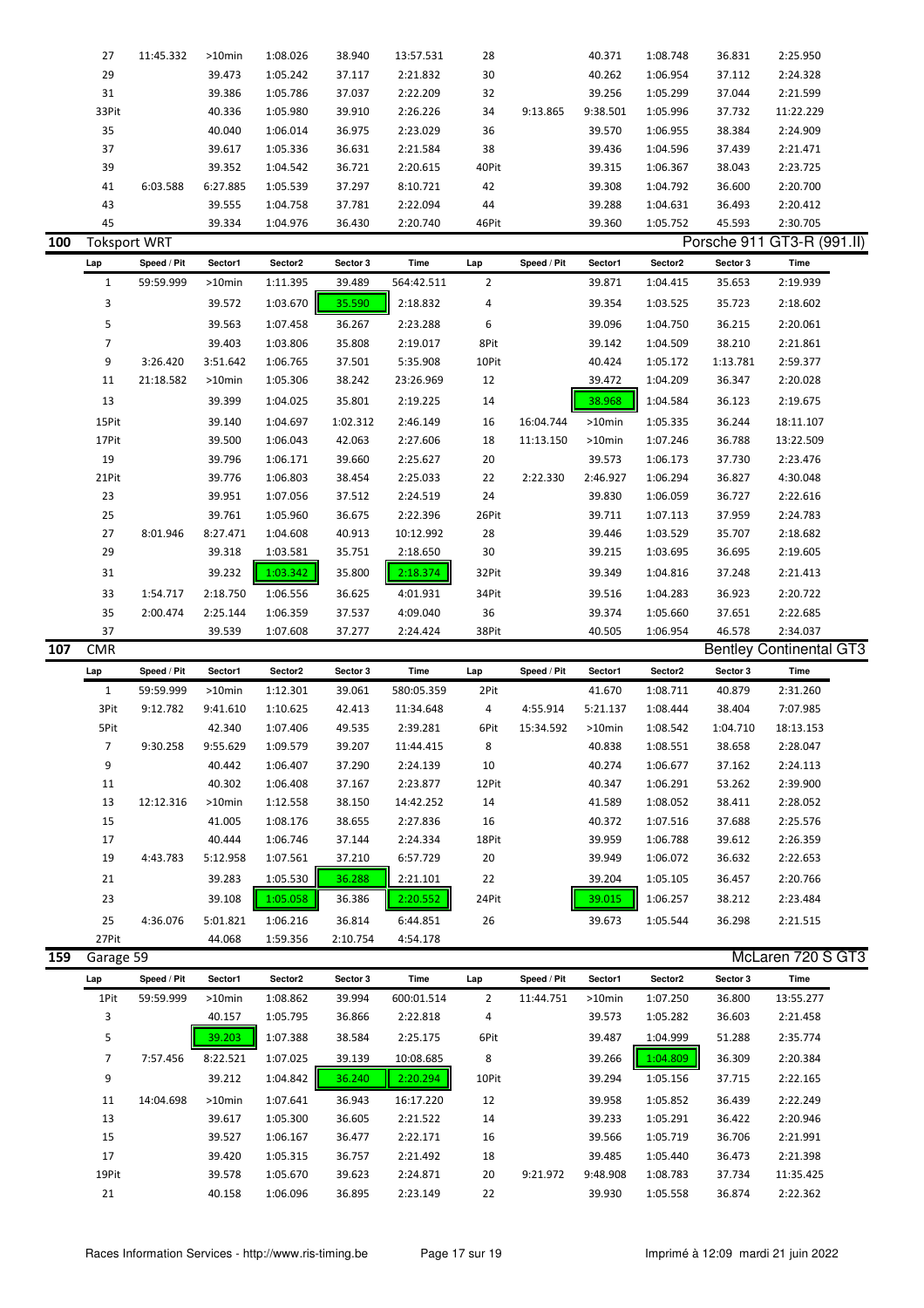| 23    | 39.591 | 1:05.898 | 36.865 | 2:22.354 | 24 |          | 39.541   | 1:06.299 | 36.904 | 2:22.744 |  |
|-------|--------|----------|--------|----------|----|----------|----------|----------|--------|----------|--|
| 25    | 39.435 | 1:05.372 | 36.450 | 2:21.257 | 26 |          | 39.608   | 1:05.247 | 38.856 | 2:23.711 |  |
| 27    | 39.440 | 1:06.036 | 40.118 | 2:25.594 | 28 |          | 39.553   | 1:05.850 | 36.581 | 2:21.984 |  |
| 29Pit | 40.148 | 1:06.375 | 40.028 | 2:26.551 | 30 | 2:45.277 | 3:14.459 | 1:09.305 | 37.971 | 5:01.735 |  |
| 31Pit | 40.758 | 1:06.593 | 59.654 | 2:47.005 |    |          |          |          |        |          |  |

| 163 | <b>VSR</b> |             |          |          |          |            |                |             |           |          |          | Lamborghini Huracan GT3 Evo |  |
|-----|------------|-------------|----------|----------|----------|------------|----------------|-------------|-----------|----------|----------|-----------------------------|--|
|     | Lap        | Speed / Pit | Sector1  | Sector2  | Sector 3 | Time       | Lap            | Speed / Pit | Sector1   | Sector2  | Sector 3 | Time                        |  |
|     | 1Pit       | 59:59.999   | >10min   | 1:15.231 | 1:07.742 | 589:02.021 | $\overline{2}$ | 7:03.127    | 7:30.135  | 1:11.632 | 41.754   | 9:23.521                    |  |
|     | 3          |             | 42.094   | 1:10.308 | 39.192   | 2:31.594   | 4Pit           |             | 46.106    | 1:09.503 | 40.852   | 2:36.461                    |  |
|     | 5          | 12:51.663   | >10min   | 1:09.652 | 37.622   | 15:05.611  | 6              |             | 41.019    | 1:08.811 | 37.599   | 2:27.429                    |  |
|     | 7Pit       |             | 40.398   | 1:06.492 | 49.690   | 2:36.580   | 8              | 8:43.547    | 9:09.850  | 1:07.247 | 37.290   | 10:54.387                   |  |
|     | 9          |             | 40.299   | 1:05.982 | 36.849   | 2:23.130   | 10             |             | 40.258    | 1:05.738 | 36.798   | 2:22.794                    |  |
|     | 11Pit      |             | 40.219   | 1:07.183 | 39.532   | 2:26.934   | 12             | 15:12.782   | $>10$ min | 1:07.074 | 37.423   | 17:23.602                   |  |
|     | 13         | 659:36.125  | 40.303   | 1:05.731 | 36.736   | 2:22.770   | 14             |             | 39.739    | 1:05.642 | 37.668   | 2:23.049                    |  |
|     | 15         |             | 40.006   | 1:06.223 | 36.826   | 2:23.055   | 16Pit          | 666:45.120  | 41.294    | 1:06.477 | 37.728   | 2:25.499                    |  |
|     | 17         | 3:29.030    | 3:57.539 | 1:11.131 | 38.310   | 5:46.980   | 18             |             | 41.771    | 1:07.980 | 37.770   | 2:27.521                    |  |
|     | 19         |             | 41.210   | 1:06.512 | 37.504   | 2:25.226   | 20Pit          |             | 40.949    | 1:07.641 | 41.002   | 2:29.592                    |  |
|     | 21         | 7:37.157    | 8:03.443 | 1:08.229 | 38.565   | 9:50.237   | 22             | 692:10.212  | 40.682    | 1:05.862 | 37.685   | 2:24.229                    |  |
|     | 23         | 694:34.286  | 40.447   | 1:05.285 | 36.740   | 2:22.472   | 24             |             | 40.350    | 1:06.102 | 37.418   | 2:23.870                    |  |
|     | 25         |             | 40.403   | 1:06.103 | 37.706   | 2:24.212   | 26             |             | 40.276    | 1:06.763 | 37.866   | 2:24.905                    |  |
|     | 27         |             | 40.193   | 1:05.539 | 37.109   | 2:22.841   | 28Pit          |             | 40.542    | 1:05.734 | 38.536   | 2:24.812                    |  |

| Garage 59      |                           |           |          |          |            |                |             |          |          |          | McLaren 720 S GT3          |
|----------------|---------------------------|-----------|----------|----------|------------|----------------|-------------|----------|----------|----------|----------------------------|
| Lap            | Speed / Pit               | Sector1   | Sector2  | Sector 3 | Time       | Lap            | Speed / Pit | Sector1  | Sector2  | Sector 3 | Time                       |
| 1              | 59:59.999                 | $>10$ min | 1:07.472 | 37.009   | 543:28.883 | $\overline{2}$ |             | 40.678   | 1:05.030 | 36.290   | 2:21.998                   |
| 3              |                           | 39.662    | 1:03.902 | 36.392   | 2:19.956   | 4              |             | 39.009   | 1:04.108 | 35.937   | 2:19.054                   |
| 5              |                           | 38.917    | 1:04.059 | 37.161   | 2:20.137   | 6              |             | 39.811   | 1:04.127 | 35.855   | 2:19.793                   |
| $\overline{7}$ |                           | 38.928    | 1:04.105 | 35.898   | 2:18.931   | 8Pit           |             | 38.868   | 1:06.213 | 41.512   | 2:26.593                   |
| 9              | 3:45.784                  | 4:12.011  | 1:05.296 | 36.544   | 5:53.851   | 10             |             | 39.346   | 1:03.958 | 35.952   | 2:19.256                   |
| 11             |                           | 39.110    | 1:03.918 | 35.824   | 2:18.852   | 12             |             | 38.875   | 1:03.959 | 35.826   | 2:18.660                   |
| 13Pit          |                           | 39.240    | 1:05.670 | 42.482   | 2:27.392   | 14             | 7:21.329    | 7:51.128 | 1:09.659 | 41.589   | 9:42.376                   |
| 15             |                           | 40.454    | 1:07.543 | 38.283   | 2:26.280   | 16Pit          |             | 40.006   | 1:14.958 | 1:21.505 | 3:16.469                   |
| 17             | 6:46.061                  | 7:13.670  | 1:09.252 | 37.906   | 9:00.828   | 18             |             | 40.681   | 1:07.050 | 38.387   | 2:26.118                   |
| 19Pit          |                           | 42.032    | 1:07.245 | 1:11.608 | 3:00.885   | 20             | 8:04.879    | 8:32.002 | 1:06.330 | 36.932   | 10:15.264                  |
| 21             |                           | 39.650    | 1:05.375 | 36.656   | 2:21.681   | 22             |             | 39.621   | 1:05.797 | 38.026   | 2:23.444                   |
| 23Pit          |                           | 39.443    | 1:06.594 | 1:13.463 | 2:59.500   | 24             | 8:51.571    | 9:19.304 | 1:07.240 | 37.375   | 11:03.919                  |
| 25             |                           | 39.801    | 1:05.933 | 36.599   | 2:22.333   | 26             |             | 39.649   | 1:06.150 | 36.548   | 2:22.347                   |
| 27             |                           | 39.510    | 1:05.730 | 36.452   | 2:21.692   | 28Pit          |             | 40.928   | 1:08.126 | 45.064   | 2:34.118                   |
| 29             | 12:45.104                 | $>10$ min | 1:11.415 | 39.208   | 15:04.090  | 30Pit          |             | 41.341   | 1:10.769 | 43.197   | 2:35.307                   |
| 31             | 3:35.172                  | 4:02.008  | 1:11.537 | 39.629   | 5:53.174   | 32             |             | 41.155   | 1:09.557 | 38.878   | 2:29.590                   |
| 33             |                           | 41.973    | 1:08.524 | 38.448   | 2:28.945   | 34             |             | 41.203   | 1:08.055 | 38.072   | 2:27.330                   |
| 35             |                           | 40.890    | 1:07.547 | 37.933   | 2:26.370   | 36             |             | 40.602   | 1:09.627 | 41.777   | 2:32.006                   |
| 37             |                           | 40.971    | 1:09.346 | 37.964   | 2:28.281   | 38             |             | 40.606   | 1:07.578 | 37.576   | 2:25.760                   |
| 39             |                           | 40.441    | 1:07.193 | 37.644   | 2:25.278   | 40             |             | 40.427   | 1:07.597 | 37.479   | 2:25.503                   |
| 41             |                           | 40.358    | 1:08.374 | 37.597   | 2:26.329   | 42             |             | 40.554   | 1:06.767 | 37.494   | 2:24.815                   |
| 43Pit          |                           | 40.277    | 1:06.560 | 42.751   | 2:29.588   | 44             | 5:15.996    | 5:41.539 | 1:09.875 | 37.646   | 7:29.060                   |
| 45             |                           | 39.801    | 1:05.480 | 36.605   | 2:21.886   | 46Pit          |             | 39.587   | 1:05.507 | 37.994   | 2:23.088                   |
| 47             | 3:59.271                  | 4:24.854  | 1:11.289 | 37.491   | 6:13.634   | 48Pit          |             | 40.062   | 1:06.969 | 53.091   | 2:40.122                   |
|                | <b>GPX Martini Racing</b> |           |          |          |            |                |             |          |          |          | Porsche 911 GT3-R (991.II) |

| Lap   | Speed / Pit | Sector1   | Sector2  | Sector 3 | Time       | Lap            | Speed / Pit | Sector1  | Sector2  | Sector 3 | Time      |
|-------|-------------|-----------|----------|----------|------------|----------------|-------------|----------|----------|----------|-----------|
| 1     | 59:59.999   | $>10$ min | 1:30.280 | 44.027   | 561:33.554 | $\overline{2}$ |             | 50.759   | 1:18.094 | 43.154   | 2:52.007  |
| 3     |             | 46.497    | 1:09.855 | 41.572   | 2:37.924   | 4              |             | 40.148   | 1:05.826 | 40.080   | 2:26.054  |
| 5     |             | 40.004    | 1:04.915 | 36.432   | 2:21.351   | 6              |             | 39.601   | 1:04.604 | 36.200   | 2:20.405  |
|       |             | 43.059    | 1:13.897 | 39.292   | 2:36.248   | 8              |             | 39.978   | 1:05.033 | 36.546   | 2:21.557  |
| 9     |             | 39.714    | 1:04.845 | 36.087   | 2:20.646   | 10Pit          |             | 42.319   | 1:10.872 | 45.023   | 2:38.214  |
| 11    | 12:29.075   | $>10$ min | 1:05.047 | 36.087   | 14:34.487  | 12             |             | 39.449   | 1:05.004 | 37.310   | 2:21.763  |
| 13    |             | 40.398    | 1:05.989 | 36.072   | 2:22.459   | 14Pit          |             | 39.419   | 1:04.878 | 1:21.161 | 3:05.458  |
| 15Pit | 13:20.258   | $>10$ min | 1:09.551 | 1:17.595 | 16:11.965  | 16             | 8:38.737    | 9:02.528 | 1:03.795 | 35.546   | 10:41.869 |
| 17    |             | 39.191    | 1:03.422 | 35.523   | 2:18.136   | 18             |             | 39.269   | 1:03.483 | 36.274   | 2:19.026  |
| 19    |             | 39.280    | 1:03.664 | 35.727   | 2:18.671   | 20Pit          |             | 40.236   | 1:05.131 | 38.544   | 2:23.911  |
| 21    | 16:27.206   | $>10$ min | 1:06.213 | 36.274   | 18:33.815  | 22             |             | 39.364   | 1:03.094 | 35.584   | 2:18.042  |